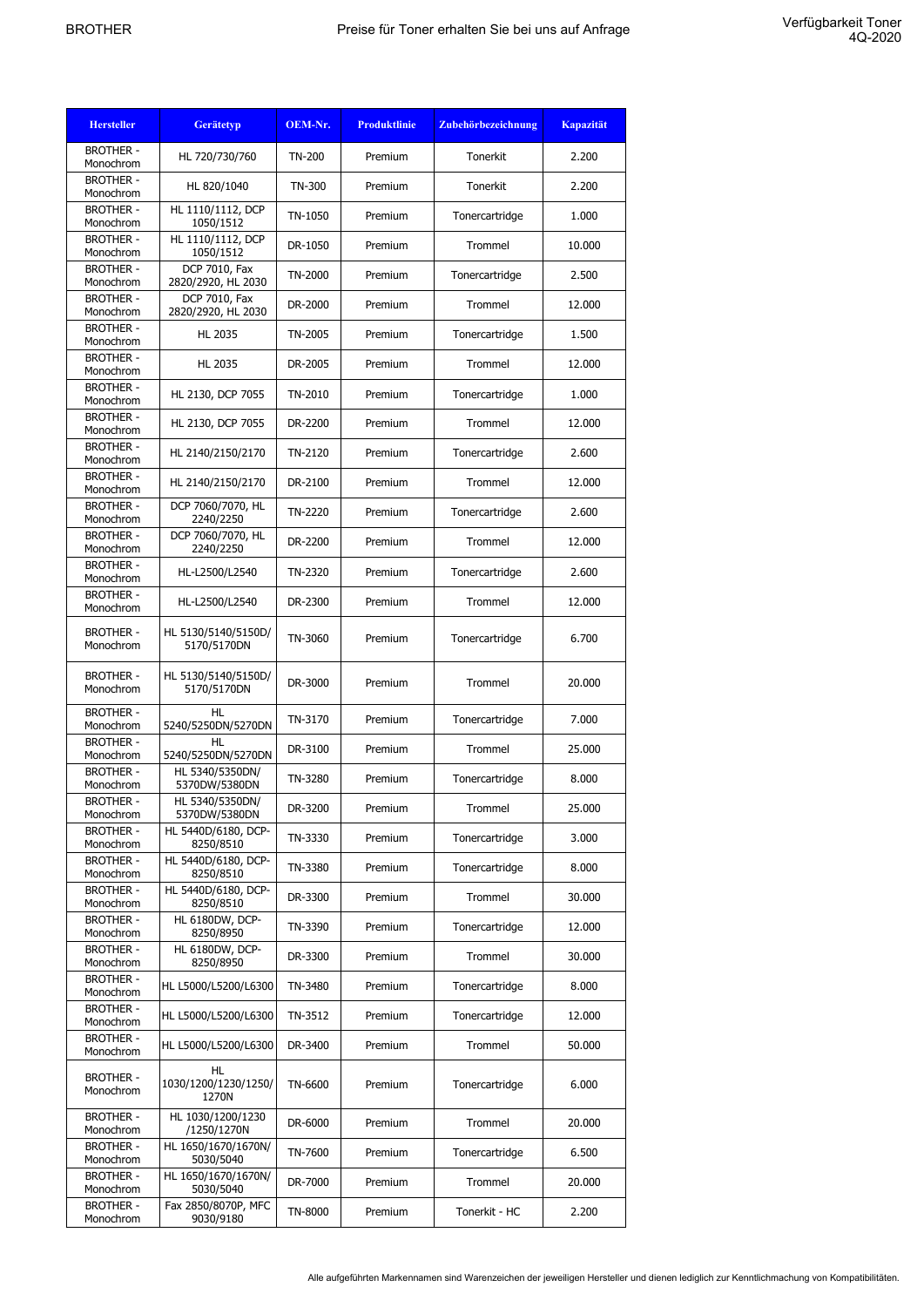| <b>Hersteller</b> | <b>Gerätetyp</b>                      | OEM-Nr.         | <b>Produktlinie</b> | Zubehörbezeichnung                       | <b>Kapazität</b> |
|-------------------|---------------------------------------|-----------------|---------------------|------------------------------------------|------------------|
| Brother - Color   | DCP 9040/9045, HL<br>4040, MFC 9840   | <b>TN-135BK</b> | Premium             | Tonercartridge -<br>black                | 5.000            |
| Brother - Color   | DCP 9040/9045, HL<br>4040, MFC 9840   | <b>TN-135C</b>  | Premium             | <b>Tonercartridge -</b><br>cyan          | 4.000            |
| Brother - Color   | DCP 9040/9045, HL<br>4040, MFC 9840   | TN-135M         | Premium             | <b>Tonercartridge -</b><br>magenta       | 4.000            |
| Brother - Color   | DCP 9040/9045, HL<br>4040, MFC 9840   | <b>TN-135Y</b>  | Premium             | <b>Tonercartridge -</b><br>vellow        | 4.000            |
| Brother - Color   | DCP 9010CN, HL<br>3070CN, MFC 9120    | <b>TN-230BK</b> | Premium             | Tonercartridge -<br>black                | 2.200            |
| Brother - Color   | DCP 9010CN, HL<br>3070CN, MFC 9120    | <b>TN-230C</b>  | Premium             | <b>Tonercartridge -</b><br>cyan          | 1.400            |
| Brother - Color   | DCP 9010CN, HL<br>3070CN, MFC 9120    | <b>TN-230M</b>  | Premium             | <b>Tonercartridge -</b><br>magenta       | 1.400            |
| Brother - Color   | DCP 9010CN, HL<br>3070CN, MFC 9120    | TN-230Y         | Premium             | <b>Tonercartridge -</b><br>yellow        | 1.400            |
| Brother - Color   | DCP 9020, HL<br>3140/3170, MFC 9140   | <b>TN-241BK</b> | Premium             | Tonercartridge -<br>black                | 2.500            |
| Brother - Color   | DCP 9020, HL<br>3140/3170, MFC 9140   | <b>TN-245C</b>  | Premium             | <b>Tonercartridge -</b><br>cyan          | 2.200            |
| Brother - Color   | DCP 9020, HL<br>3140/3170, MFC 9140   | <b>TN-245M</b>  | Premium             | <b>Tonercartridge -</b><br>magenta       | 2.200            |
| Brother - Color   | DCP 9020, HL<br>3140/3170, MFC 9140   | <b>TN-245Y</b>  | Premium             | <b>Tonercartridge -</b><br>yellow        | 2.200            |
| Brother - Color   | HL 3142CW, MFC<br>9142CDN             | <b>TN-242BK</b> | Premium             | Tonercartridge -<br>black                | 2.500            |
| Brother - Color   | HL 3142CW, MFC<br>9142CDN             | <b>TN-246C</b>  | Premium             | <b>Tonercartridge -</b><br>cyan          | 2.200            |
| Brother - Color   | HL 3142CW, MFC<br>9142CDN             | TN-246M         | Premium             | Tonercartridge -<br>magenta              | 2.200            |
| Brother - Color   | HL 3142CW, MFC<br>9142CDN             | TN-246Y         | Premium             | <b>Tonercartridge -</b><br><b>vellow</b> | 2.200            |
| Brother - Color   | DCP 9055, HL 4140,<br>MFC 9460/9970   | <b>TN-325BK</b> | Premium             | Tonercartridge -<br>black                | 4.000            |
| Brother - Color   | DCP 9055, HL 4140,<br>MFC 9460/9970   | <b>TN-325C</b>  | Premium             | <b>Tonercartridge -</b><br>cyan          | 3.500            |
| Brother - Color   | DCP 9055, HL 4140,<br>MFC 9460/9970   | TN-325M         | Premium             | <b>Tonercartridge -</b><br>magenta       | 3.500            |
| Brother - Color   | DCP 9055, HL 4140,<br>MFC 9460/9970   | <b>TN-325Y</b>  | Premium             | <b>Tonercartridge -</b><br>yellow        | 3.500            |
| Brother - Color   | HL-L8250CDN, MFC-<br><b>L8850CDW</b>  | <b>TN-326BK</b> | Premium             | Tonercartridge -<br>black                | 4.000            |
| Brother - Color   | HL-L8250CDN, MFC-<br>L8850CDW         | <b>TN-326C</b>  | Premium             | <b>Tonercartridge -</b><br>cyan          | 3.500            |
| Brother - Color   | HL-L8250CDN, MFC-<br><b>L8850CDW</b>  | TN-326M         | Premium             | Tonercartridge -<br>magenta              | 3.500            |
| Brother - Color   | HL-L8250CDN, MFC-<br><b>L8850CDW</b>  | <b>TN-326Y</b>  | Premium             | <b>Tonercartridge -</b><br>yellow        | 3.500            |
| Brother - Color   | DCP 9270, HL 4570,<br><b>MFC 9970</b> | <b>TN-328BK</b> | Premium             | Tonercartridge -<br>black                | 6.000            |
| Brother - Color   | DCP 9270, HL 4570,<br><b>MFC 9970</b> | <b>TN-328C</b>  | Premium             | <b>Tonercartridge -</b><br>cyan          | 6.000            |
| Brother - Color   | DCP 9270, HL 4570,<br><b>MFC 9970</b> | TN-328M         | Premium             | <b>Tonercartridge -</b><br>magenta       | 6.000            |
| Brother - Color   | DCP 9270, HL 4570,<br><b>MFC 9970</b> | <b>TN-328Y</b>  | Premium             | <b>Tonercartridge -</b><br>yellow        | 6.000            |
| Brother - Color   | HL L8350CDW                           | <b>TN-329BK</b> | Premium             | Tonercartridge -<br>black                | 6.000            |
| Brother - Color   | HL L8350CDW                           | <b>TN-329C</b>  | Premium             | <b>Tonercartridge -</b><br>cyan          | 6.000            |
| Brother - Color   | HL L8350CDW                           | TN-329M         | Premium             | Tonercartridge -<br>magenta              | 6.000            |
| Brother - Color   | HL L8350CDW                           | TN-329Y         | Premium             | Tonercartridge -<br><b>vellow</b>        | 6.000            |
| Brother - Color   | HL L9200/L9300                        | <b>TN-900BK</b> | Premium             | Tonercartridge -<br>black                | 6.000            |
| Brother - Color   | HL L9200/L9300                        | <b>TN-900C</b>  | Premium             | <b>Tonercartridge -</b><br>cyan          | 6.000            |
| Brother - Color   | HL L9200/L9300                        | <b>TN-900M</b>  | Premium             | <b>Tonercartridge -</b><br>magenta       | 6.000            |
| Brother - Color   | HL L9200/L9300                        | <b>TN-900Y</b>  | Premium             | <b>Tonercartridge -</b><br>yellow        | 6.000            |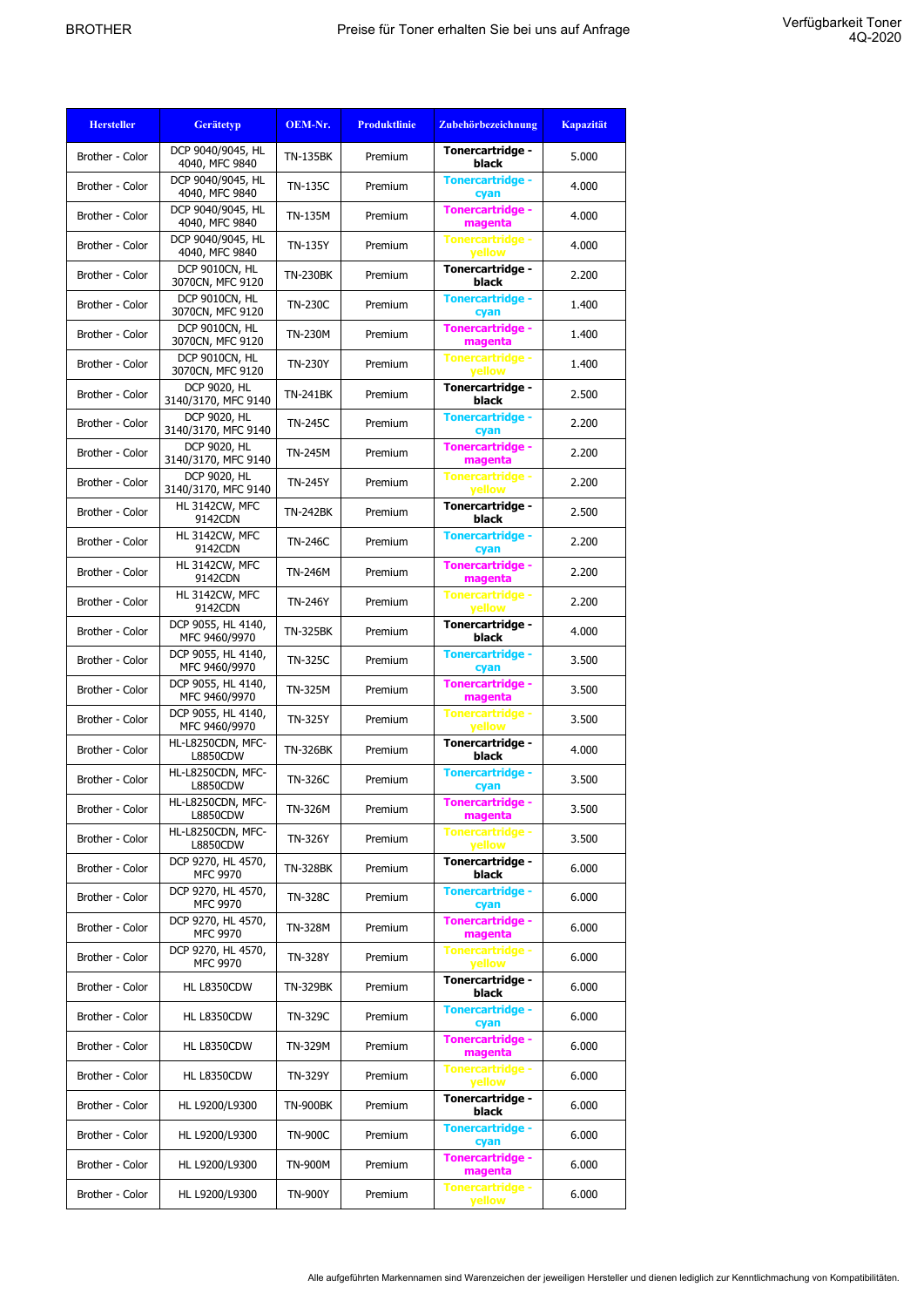| Hersteller           | Gerätetyp                   | OEM-Nr.                       | Produktlinie             | Zubehörbezeichnung | Kapazität    |
|----------------------|-----------------------------|-------------------------------|--------------------------|--------------------|--------------|
| CANON -<br>Monochrom | LBP 1210                    | Cartridge EP-25 -<br>5773A004 | Premium                  | Tonercartridge     | 3.500        |
| CANON -<br>Monochrom | LBP 3200, MF<br>3110/5650   | Cartridge EP-27 -<br>8489A002 | Premium                  | Tonercartridge     | 2.500        |
| CANON -<br>Monochrom | LBP 2900/3000               | Cartridge 703 -<br>7616A005   | Premium                  | Tonercartridge     | 2.000        |
| CANON -<br>Monochrom | MF<br>6530/6540/6550/6580   | Cartridge 706 -<br>0264B002   | Premium                  | Tonercartridge     | 5.000        |
| CANON -<br>Monochrom | LBP 3300                    | Cartridge 708 -<br>0266B002   | Premium                  | Tonercartridge     | 2.500        |
| CANON -<br>Monochrom | LBP 3300                    | Cartridge 708H -<br>0917B002  | Premium                  | Tonercartridge     | 6.000        |
| CANON -<br>Monochrom | LBP 3108/3180               | Cartridge 712 -<br>1870B002   | Premium                  | Tonercartridge     | 1.500        |
| CANON -<br>Monochrom | LBP 3108/3180               | Cartridge 712 -<br>1870B002   | FABRIKNEU,<br>patentiert | Tonercartridge     | 1.500        |
| CANON -<br>Monochrom | LBP 3240/3250               | Cartridge 713 -<br>1871BB002  | Premium                  | Tonercartridge     | 2.000        |
| CANON -<br>Monochrom | LBP 3240/3250               | Cartridge 713 -<br>1871B002   | FABRIKNEU,<br>patentiert | Tonercartridge     | 2.000        |
| CANON -<br>Monochrom | LBP 3370                    | Cartridge 715 -<br>1976B002   | Premium                  | Tonercartridge     | 3.000        |
| CANON -<br>Monochrom | LBP 3370                    | Cartridge 715H -<br>1975B002  | Premium                  | Tonercartridge     | 7.000        |
| CANON -<br>Monochrom | LBP 6300                    | Cartridge 719 -<br>3479B002   | Premium                  | Tonercartridge     | 2.300        |
| CANON -<br>Monochrom | LBP 6300                    | Cartridge 719 -<br>3479B002   | FABRIKNEU,<br>patentiert | Tonercartridge     | 2.300        |
| CANON -<br>Monochrom | LBP 6300                    | Cartridge 719H -<br>3480B002  | Premium                  | Tonercartridge     | 6.500        |
| CANON -<br>Monochrom | LBP 6300                    | Cartridge 719H -<br>3480B002  | FABRIKNEU,<br>patentiert | Tonercartridge     | 6.500        |
| CANON -<br>Monochrom | MF 6680                     | Cartridge 720 -<br>2617B002   | Premium                  | Tonercartridge     | 5.000        |
| CANON -<br>Monochrom | LBP 6750                    | Cartridge 724 -<br>3481B002   | Premium                  | Tonercartridge     | 6.000        |
| CANON -<br>Monochrom | LBP 6750                    | Cartridge 724H -<br>3482B002  | Premium                  | Tonercartridge     | 12.500       |
| CANON -<br>Monochrom | LBP-6000                    | Cartridge 725 -<br>3484B002   | Premium                  | Tonercartridge     | 1.600        |
| CANON -<br>Monochrom | LBP-6000                    | Cartridge 725 -<br>3484B002   | FABRIKNEU,<br>patentiert | Tonercartridge     | 1.600        |
| CANON -<br>Monochrom | LBP 6200D                   | Cartridge 726 -<br>3483B002   | Premium                  | Tonercartridge     | 2.100        |
| CANON -<br>Monochrom | LBP 6200D                   | Cartridge 726 -<br>3483B002   | FABRIKNEU.<br>patentiert | Tonercartridge     | 2.100        |
| CANON -<br>Monochrom | MF<br>4410/4430/4450/4580   | Cartridge 728 -<br>3500B002   | Premium                  | Tonercartridge     | 2.100        |
| CANON -<br>Monochrom | MF 211/217/219              | Cartridge 737 -<br>9435B002   | Premium                  | Tonercartridge     | 2.400        |
| CANON -<br>Monochrom | SmartBase PC<br>1210/1270   | Cartidge M - 6812A002         | Premium                  | Tonercartridge     | 5.000        |
| CANON -<br>Monochrom | SmartBase PC<br>D320/D340   | Cartidge T - 7833A002         | Premium                  | Tonercartridge     | 3.500        |
| CANON -<br>Monochrom | IR 5000/5020/6000           | C-EXV1 - 4234A002             | Fabrikneu,<br>patentiert | Toner              | 33.000       |
| CANON -<br>Monochrom | IR.<br>2200/2800/3300/3320i | C-EXV3 - 6647A002             | Fabrikneu,<br>patentiert | Toner              | 15.000       |
| CANON -<br>Monochrom | IR 8500                     | C-EXV4 - 6748A002             | Fabrikneu,<br>patentiert | Toner              | 36.600       |
| CANON -<br>Monochrom | IR 1600                     | C-EXV5 - 6836A002             | Fabrikneu,<br>patentiert | Toner              | $(2x)$ 7.850 |
| CANON -<br>Monochrom | IR<br>1210/1230/1270/1570   | C-EXV7 - 7814A002             | Fabrikneu,<br>patentiert | Toner              | 5.300        |
| CANON -<br>Monochrom | IR 2270/2870/3025/N         | C-EXV11 - 9629A002            | Fabrikneu,<br>patentiert | Toner              | 21.000       |
| CANON -<br>Monochrom | IR<br>2016/2018/2020/2030   | C-EXV14 - 0384B002            | Fabrikneu,<br>patentiert | Toner              | (2x) 8.300   |
| CANON -<br>Monochrom | IR 1018/1022/1024F          | C-EXV18 - 0386B002            | Fabrikneu,<br>patentiert | Toner              | 8.400        |
| CANON -<br>Monochrom | FC<br>210/220/230/310/510   | FC-E30 - 1491A003             | Premium                  | Tonercartridge     | 3.300        |
| CANON -<br>Monochrom | Fax<br>L200/L250/L280/L350  | FX-3 - 1557A003               | Premium                  | Tonercartridge     | 3.000        |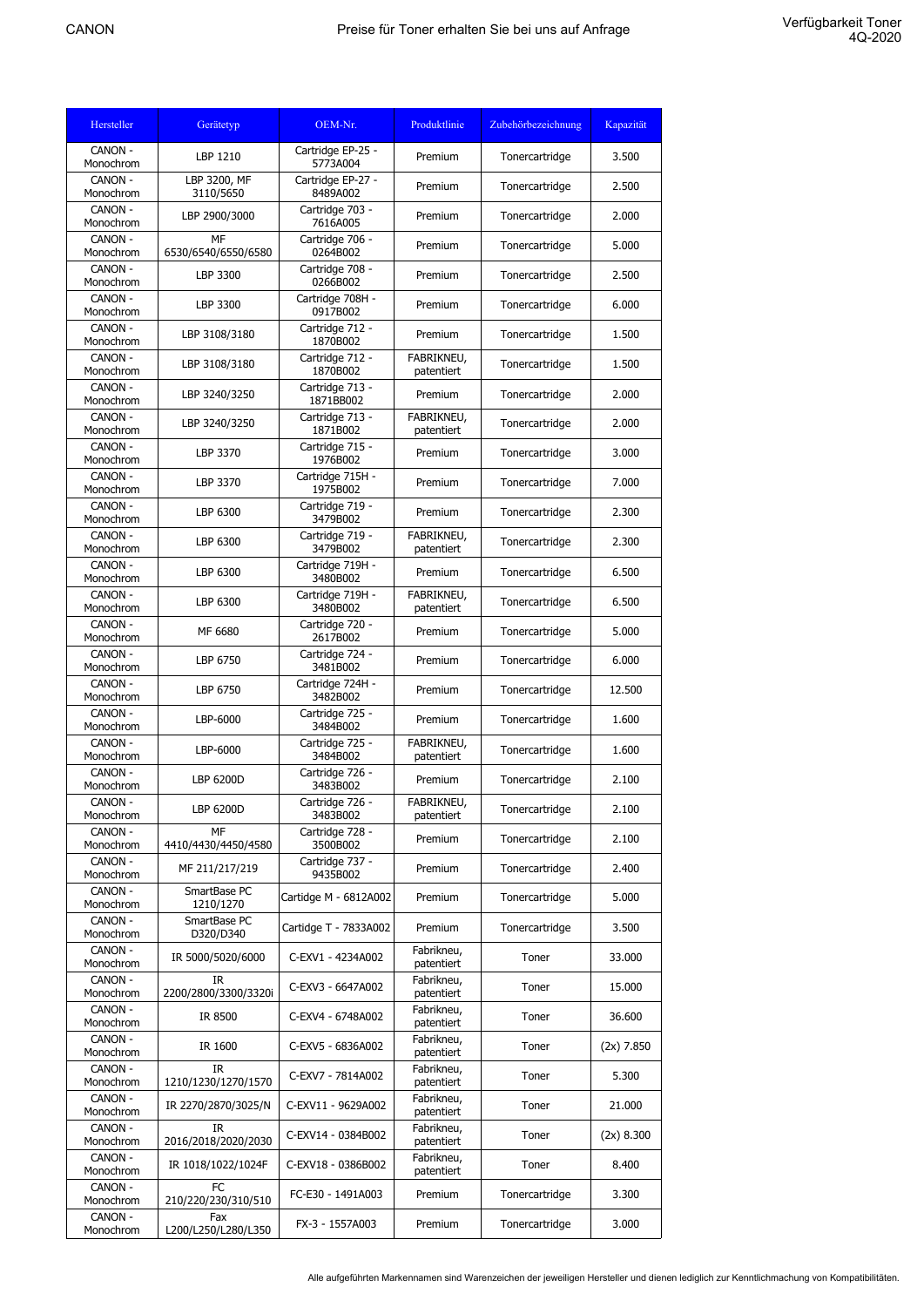| Hersteller           | Gerätetyp                        | OEM-Nr.                     | Produktlinie             | Zubehörbezeichnung          | Kapazität         |
|----------------------|----------------------------------|-----------------------------|--------------------------|-----------------------------|-------------------|
| CANON -<br>Monochrom | Fax L800/L900                    | FX-4 - 1558A003             | Premium                  | Tonercartridge              | 4.000             |
| CANON -<br>Monochrom | <b>Fax L2000</b>                 | FX-7 - 7621A002             | Premium                  | Tonercartridge              | 4.500             |
| CANON -<br>Monochrom | Fax L380/L400                    | FX-8 - 7833A002             | Premium                  | Tonercartridge              | 3.500             |
| CANON -<br>Monochrom | Fax L100/120, MF4140             | FX-10 - 0263B002            | Premium                  | Tonercartridge              | 2.000             |
| CANON -<br>Monochrom | Fax L100/120, MF4140             | FX-10 - 0263B002            | Premium                  | Tonercartridge - HC         | 3.000<br>$(+50%)$ |
| CANON -<br>Monochrom | <b>NP</b><br>6012/6112/6512/6612 | NPG-11 - 1382A003           | Fabrikneu,<br>patentiert | Toner                       | 5.000             |
| CANON - Color        | LBP-5000                         | Cartridge 707 -<br>9424A004 | Premium                  | Tonercartridge - black      | 2.500             |
| CANON - Color        | LBP-5000                         | Cartridge 707 -<br>9423A004 | Premium                  | Tonercartridge - cyan       | 2.000             |
| CANON - Color        | LBP-5000                         | Cartridge 707 -<br>9422A004 | Premium                  | Tonercartridge -<br>magenta | 2.000             |
| CANON - Color        | LBP-5000                         | Cartridge 707 -<br>9421A004 | Premium                  | Tonercartridge -<br>yellow  | 2.000             |
| CANON - Color        | LBP-5050                         | Cartridge 716 -<br>1980B002 | Premium                  | Tonercartridge - black      | 2.300             |
| CANON - Color        | LBP-5050                         | Cartridge 716 -<br>1979B002 | Premium                  | Tonercartridge - cyan       | 1.500             |
| CANON - Color        | LBP-5050                         | Cartridge 716 -<br>1978B002 | Premium                  | Tonercartridge -<br>magenta | 1.500             |
| CANON - Color        | LBP-5050                         | Cartridge 716 -<br>1977B002 | Premium                  | Tonercartridge -<br>yellow  | 1.500             |
| <b>CANON - Color</b> | LBP-7200, MF-8350                | Cartridge 718 -<br>2662B002 | Premium                  | Tonercartridge - black      | 3.500             |
| CANON - Color        | LBP-7200, MF-8350                | Cartridge 718 -<br>2661B002 | Premium                  | Tonercartridge - cyan       | 2.800             |
| CANON - Color        | LBP-7200, MF-8350                | Cartridge 718 -<br>2660B002 | Premium                  | Tonercartridge -<br>magenta | 2.800             |
| CANON - Color        | LBP-7200, MF-8350                | Cartridge 718 -<br>2659B002 | Premium                  | Tonercartridge -<br>yellow  | 2.800             |
| CANON - Color        | LBP-7200, MF-8350                | Cartridge 718 -<br>2662B002 | FABRIKNEU,<br>patentiert | Tonercartridge - black      | 3.500             |
| CANON - Color        | LBP-7200, MF-8350                | Cartridge 718 -<br>2661B002 | FABRIKNEU,<br>patentiert | Tonercartridge - cyan       | 2.800             |
| CANON - Color        | LBP-7200, MF-8350                | Cartridge 718 -<br>2660B002 | FABRIKNEU,<br>patentiert | Tonercartridge -<br>magenta | 2.800             |
| CANON - Color        | LBP-7200, MF-8350                | Cartridge 718 -<br>2659B002 | FABRIKNEU,<br>patentiert | Tonercartridge -<br>yellow  | 2.800             |
| CANON - Color        | LBP-7750                         | Cartridge 723 -<br>2645B002 | Premium                  | Tonercartridge - black      | 10.500            |
| CANON - Color        | LBP-7750                         | Cartridge 723 -<br>2643B002 | Premium                  | Tonercartridge - cyan       | 7.000             |
| CANON - Color        | LBP-7750                         | Cartridge 723 -<br>2641B002 | Premium                  | Tonercartridge -<br>magenta | 7.000             |
| CANON - Color        | LBP-7750                         | Cartridge 723 -<br>2642B002 | Premium                  | Tonercartridge -<br>yellow  | 7.000             |
| CANON - Color        | IR-C2380/C2880/C3580             | C-EXV21 - 0452B002          | Fabrikneu,<br>patentiert | Toner - black               | 26.000            |
| CANON - Color        | IR-C2380/C2880/C3580             | C-EXV21 - 0453B002          | Fabrikneu,<br>patentiert | Toner - cyan                | 14.000            |
| CANON - Color        | IR-C2380/C2880/C3580             | C-EXV21 - 0454B002          | Fabrikneu,<br>patentiert | Toner - magenta             | 14.000            |
| CANON - Color        | IR-C2380/C2880/C3580             | C-EXV21 - 0455B002          | Fabrikneu,<br>patentiert | Toner - yellow              | 14.000            |
| CANON - Color        | IR-C1021/1028                    | C-EXV26 - 1660B006          | Fabrikneu,<br>patentiert | Toner - black               | 6.000             |
| CANON - Color        | IR-C1021/1028                    | C-EXV26 - 1659B006          | Fabrikneu,<br>patentiert | Toner - cyan                | 6.000             |
| CANON - Color        | IR-C1021/1028                    | C-EXV26 - 1658B006          | Fabrikneu,<br>patentiert | Toner - magenta             | 6.000             |
| CANON - Color        | IR-C1021/1028                    | C-EXV26 - 1657B006          | Fabrikneu,<br>patentiert | Toner - yellow              | 6.000             |
| CANON - Color        | IR-C5045/C5051                   | C-EXV28 - 2789B002          | Fabrikneu,<br>patentiert | Toner - black               | 44.000            |
| CANON - Color        | IR-C5045/C5051                   | C-EXV28 - 2793B002          | Fabrikneu,<br>patentiert | Toner - cyan                | 38.000            |
| CANON - Color        | IR-C5045/C5051                   | C-EXV28 - 2797B002          | Fabrikneu,<br>patentiert | Toner - magenta             | 38.000            |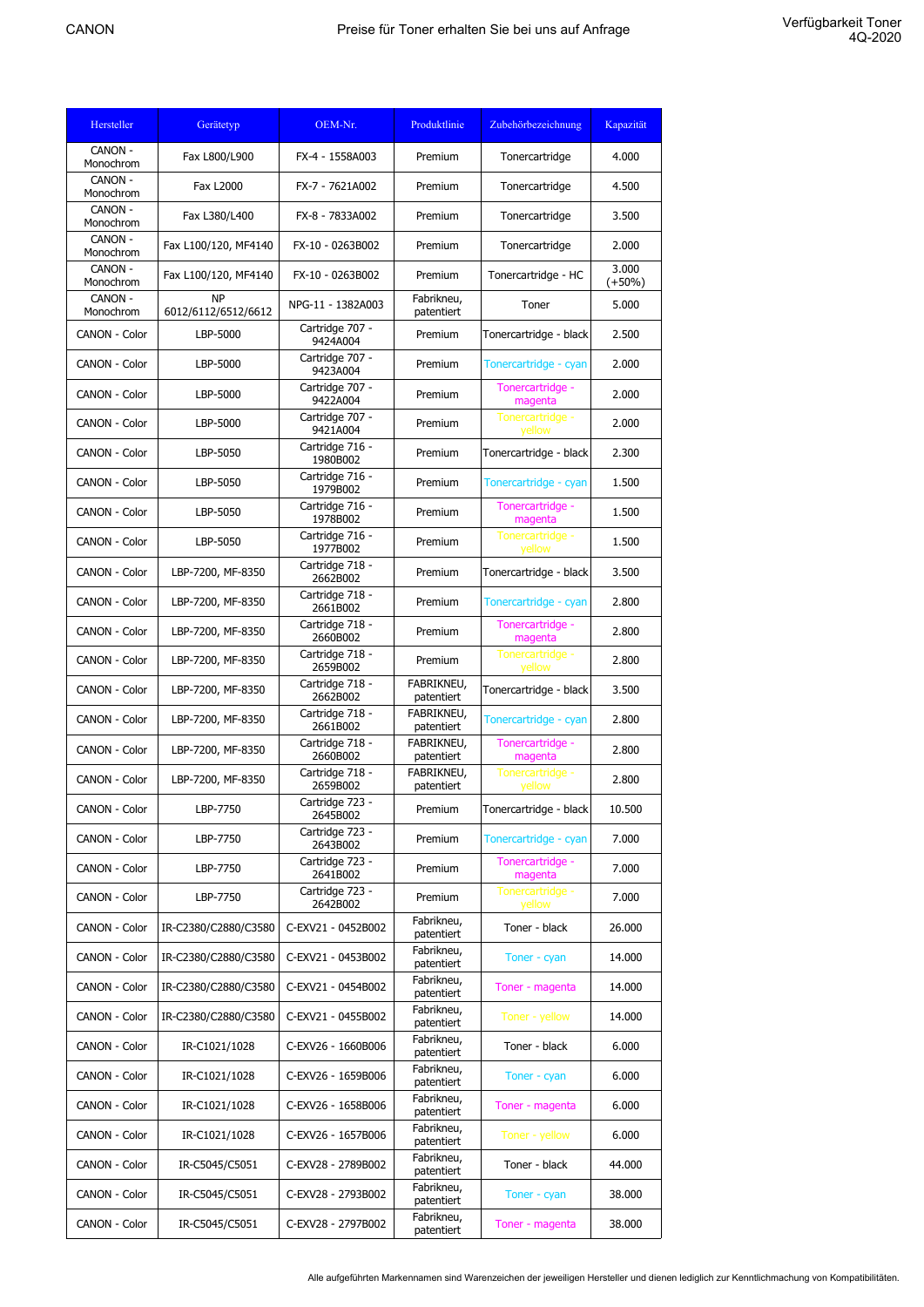| Hersteller    | Gerätetyp      | OEM-Nr.            | Produktlinie             | Zubehörbezeichnung | Kapazität |
|---------------|----------------|--------------------|--------------------------|--------------------|-----------|
| CANON - Color | IR-C5045/C5051 | C-EXV28 - 2801B002 | Fabrikneu,<br>patentiert | Toner - yellow     | 38,000    |
| CANON - Color | IR-C5030/C5035 | C-EXV29 - 2790B002 | Fabrikneu,<br>patentiert | Toner - black      | 36.000    |
| CANON - Color | IR-C5030/C5035 | C-EXV29 - 2794B002 | Fabrikneu,<br>patentiert | Toner - cyan       | 27.000    |
| CANON - Color | IR-C5030/C5035 | C-EXV29 - 2798B002 | Fabrikneu,<br>patentiert | Toner - magenta    | 27.000    |
| CANON - Color | IR-C5030/C5035 | C-EXV29 - 2802B002 | Fabrikneu,<br>patentiert | Toner - yellow     | 27.000    |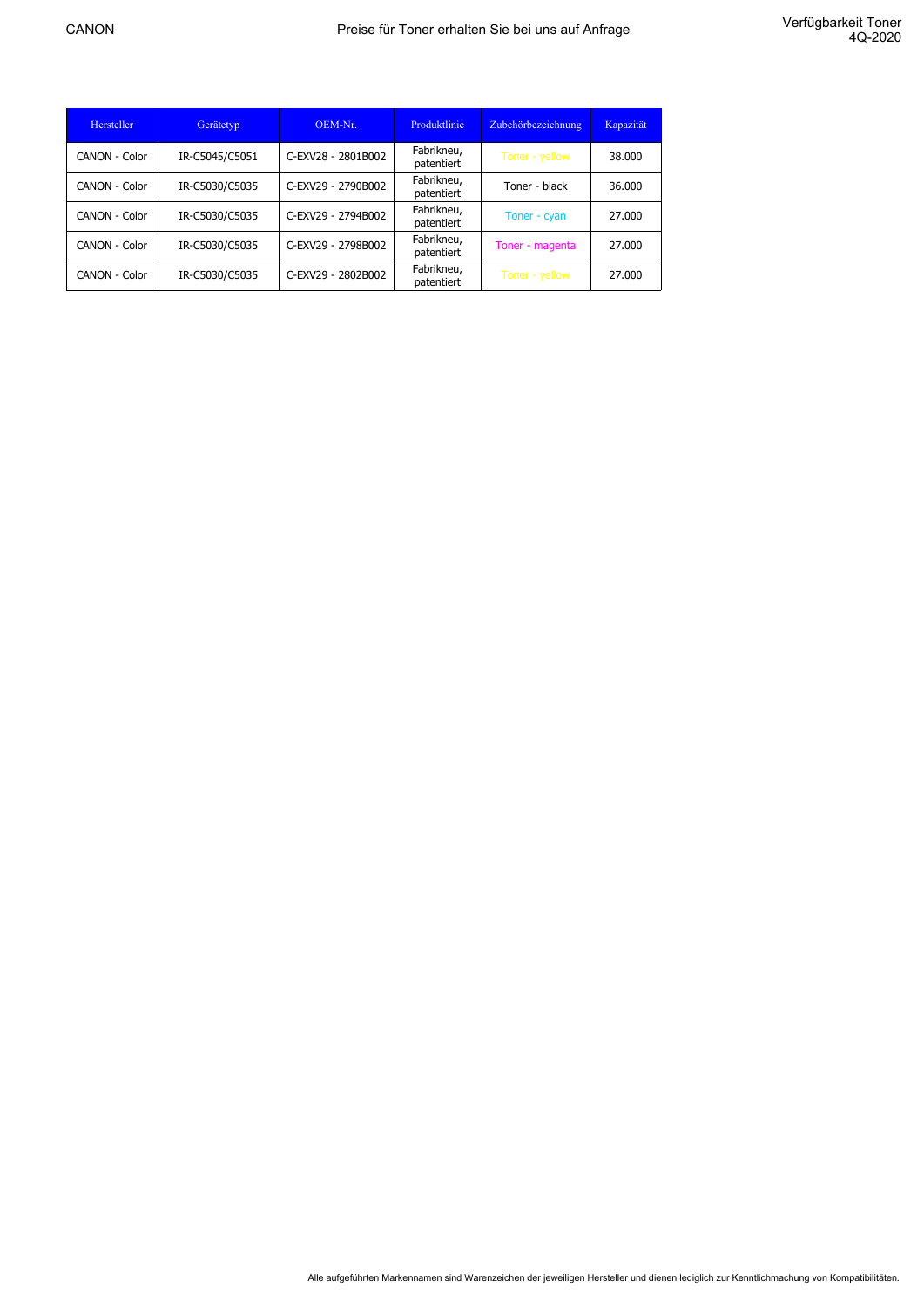| <b>Hersteller</b>   | <b>Gerätetyp</b>  | OEM-Nr.          | <b>Produktlinie</b>      | <b>Zubehörbezeichnung</b>         | <b>Kapazität</b> |
|---------------------|-------------------|------------------|--------------------------|-----------------------------------|------------------|
| DELL -<br>Monochrom | 1100/1110         | 59310094 - J9833 | Fabrikneu,<br>patentiert | Tonercartridge                    | 3.000            |
| DELL-<br>Monochrom  | 1130N/1133N/1135N | 59310961 - 2MMJP | Fabrikneu,<br>patentiert | Tonercartridge                    | 2.500            |
| DELL-<br>Monochrom  | 1700N/1710N       | 59310042 - K3756 | Fabrikneu,<br>patentiert | Tonercartridge                    | 6.000            |
| DELL-<br>Monochrom  | 1720              | 59310237 - MW558 | Fabrikneu,<br>patentiert | Tonercartridge                    | 6.000            |
| DELL -<br>Monochrom | 1815DN            | 59310153 - RF223 | Fabrikneu,<br>patentiert | Tonercartridge                    | 5.000            |
| DELL-<br>Monochrom  | 2230D             | 59310501 - M797K | Fabrikneu,<br>patentiert | Tonercartridge                    | 6.000            |
| DELL -<br>Monochrom | 2330DN/2350DN     | 59310335 - PK941 | Fabrikneu,<br>patentiert | Tonercartridge                    | 6.000            |
| DELL-<br>Monochrom  | 2335DN            | 59310329 - HX756 | Fabrikneu,<br>patentiert | Tonercartridge                    | 6.000            |
| DELL -<br>Monochrom | 3330DN            | 59310839 - C233R | Fabrikneu,<br>patentiert | Tonercartridge                    | 14.000           |
| DELL -<br>Monochrom | 5210N/5310N       | 59510011 - HD767 | Remanufactured           | Tonercartridge                    | 20.000           |
| DELL-<br>Monochrom  | 5330DN            | 59310331 - NY313 | Fabrikneu,<br>patentiert | Tonercartridge                    | 20,000           |
| DELL-<br>Monochrom  | B1160             | 59311108 - YK1PM | Fabrikneu,<br>patentiert | Tonercartridge                    | 1.500            |
| DELL-<br>Monochrom  | B1260/B1265       | 59311109 - RWXNT | Fabrikneu,<br>patentiert | Tonercartridge                    | 2.500            |
| DELL-<br>Monochrom  | B2360DN/B3460DN   | 59311167 - M11XH | Premium                  | Tonercartridge                    | 8.500            |
| DELL-<br>Monochrom  | <b>B2375DN</b>    | 593BBBJ - C7D6F  | Premium                  | Tonercartridge                    | 8.500            |
| DELL -<br>Monochrom | E310/E514/E515    | 593BBLH - P7RMX  | Fabrikneu,<br>patentiert | Tonercartridge                    | 2.600            |
| DELL - Color        | 1235CN            | 59310493 - Y924J | Fabrikneu,<br>patentiert | Tonercartridge -<br>black         | 1.500            |
| DELL - Color        | 1235CN            | 59310494 - C815K | Fabrikneu,<br>patentiert | <b>Tonercartridge -</b><br>cyan   | 1.000            |
| DELL - Color        | 1235CN            | 59310495 - D593K | Fabrikneu,<br>patentiert | Tonercartridge -<br>magenta       | 1.000            |
| DELL - Color        | 1235CN            | 59310496 - F479K | Fabrikneu,<br>patentiert | <b>Tonercartridge -</b><br>yellow | 1.000            |
| DELL - Color        | 1250/1350/1355    | 59311140 - 810WH | Fabrikneu,<br>patentiert | Tonercartridge -<br>black         | 2.000            |
| DELL - Color        | 1250/1350/1355    | 59311141 - C5GV3 | Fabrikneu,<br>patentiert | <b>Tonercartridge -</b><br>cyan   | 1.400            |
| DELL - Color        | 1250/1350/1355    | 59311142 - XMX5D | Fabrikneu,<br>patentiert | Tonercartridge -<br>magenta       | 1.400            |
| DELL - Color        | 1250/1350/1355    | 59311143 - WM2JC | Fabrikneu,<br>patentiert | <b>Tonercartridge -</b><br>vellow | 1.400            |
| DELL - Color        | C1660W            | 59311130 - 4G9HP | Fabrikneu,<br>patentiert | Tonercartridge -<br>black         | 1.250            |
| DELL - Color        | C1660W            | 59311129 - DWGCP | Fabrikneu,<br>patentiert | <b>Tonercartridge -</b><br>cyan   | 1.000            |
| DELL - Color        | C1660W            | 59311128 - V3W4C | Fabrikneu,<br>patentiert | Tonercartridge -<br>magenta       | 1.000            |
| DELL - Color        | C1660W            | 59311131 - V53F6 | Fabrikneu,<br>patentiert | <b>Tonercartridge -</b><br>yellow | 1.000            |
| DELL - Color        | 1320C             | 59310258 - DT615 | Fabrikneu,<br>patentiert | Tonercartridge -<br>black         | 2.000            |
| DELL - Color        | 1320C             | 59310259 - KU051 | Fabrikneu,<br>patentiert | <b>Tonercartridge -</b><br>cyan   | 2.000            |
| DELL - Color        | 1320C             | 59310261 - WM138 | Fabrikneu,<br>patentiert | Tonercartridge -<br>magenta       | 2.000            |
| DELL - Color        | 1320C             | 59310260 - PN124 | Fabrikneu,<br>patentiert | <b>Tonercartridge -</b><br>yellow | 2.000            |
| DELL - Color        | 2130CN/2135CN     | 59310320 - FM064 | Fabrikneu,<br>patentiert | Tonercartridge -<br>black         | 2.500            |
| DELL - Color        | 2130CN/2135CN     | 59310321 - FM065 | Fabrikneu,<br>patentiert | <b>Tonercartridge -</b><br>cyan   | 2.500            |
| DELL - Color        | 2130CN/2135CN     | 59310323 - FM067 | Fabrikneu,<br>patentiert | Tonercartridge -<br>magenta       | 2.500            |
| DELL - Color        | 2130CN/2135CN     | 59310322 - FM066 | Fabrikneu,<br>patentiert | <b>Tonercartridge -</b><br>yellow | 2.500            |
| DELL - Color        | 2145CN            | 59310368 - R717J | Premium                  | Tonercartridge -<br>black         | 5.500            |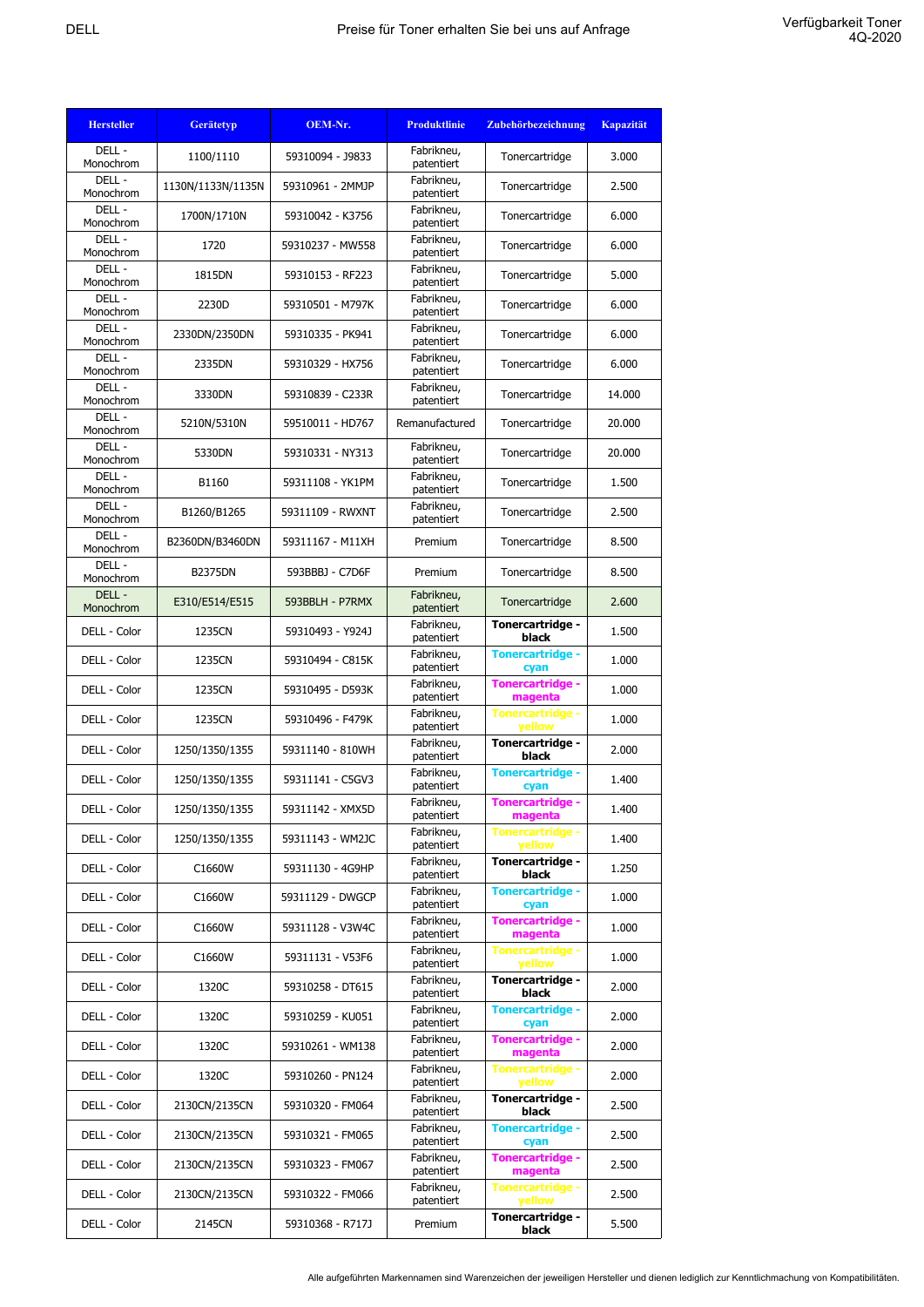| <b>Hersteller</b> | <b>Gerätetyp</b> | OEM-Nr.          | <b>Produktlinie</b>      | <b>Zubehörbezeichnung</b>                | <b>Kapazität</b>    |
|-------------------|------------------|------------------|--------------------------|------------------------------------------|---------------------|
| DELL - Color      | 2145CN           | 59310369 - P587K | Premium                  | <b>Tonercartridge -</b><br>cyan          | 5.000               |
| DELL - Color      | 2145CN           | 59310370 - K757K | Premium                  | <b>Tonercartridge -</b><br>magenta       | 5.000               |
| DELL - Color      | 2145CN           | 59310371 - M803K | Premium                  | <b>Tonercartridge -</b><br>yellow        | 5.000               |
| DELL - Color      | 2150/2155CN      | 59311040 - N51XP | Fabrikneu,<br>patentiert | Tonercartridge -<br>black                | 3.000               |
| DELL - Color      | 2150/2155CN      | 59311041 - 769T5 | Fabrikneu,<br>patentiert | <b>Tonercartridge -</b><br>cyan          | 2.500               |
| DELL - Color      | 2150/2155CN      | 59311033 - 8WNV5 | Fabrikneu,<br>patentiert | <b>Tonercartridge -</b><br>magenta       | 2.500               |
| DELL - Color      | 2150/2155CN      | 59311037 - NPDXG | Fabrikneu,<br>patentiert | <b>Tonercartridge -</b><br><b>vellow</b> | 2.500               |
| DELL - Color      | <b>C2660CN</b>   | 593BBBU - 67H2T  | Fabrikneu,<br>patentiert | Tonercartridge -<br>black                | 6.000               |
| DELL - Color      | <b>C2660CN</b>   | 593BBBT - TW3NN  | Fabrikneu,<br>patentiert | <b>Tonercartridge -</b><br>cyan          | 4.000               |
| DELL - Color      | <b>C2660CN</b>   | 593BBS - V4TG6   | Fabrikneu,<br>patentiert | <b>Tonercartridge -</b><br>magenta       | 4.000               |
| DELL - Color      | <b>C2660CN</b>   | 593BBBR - 2K1VC  | Fabrikneu,<br>patentiert | Tonercartridge -<br><b>yellow</b>        | 4.000               |
| DELL - Color      | 3000/3100CN      | 59310067 - K4971 | Fabrikneu,<br>patentiert | Tonercartridge -<br>black                | 4.000               |
| DELL - Color      | 3000/3100CN      | 59310064 - T6412 | Fabrikneu,<br>patentiert | <b>Tonercartridge -</b><br>cyan          | 2.000               |
| DELL - Color      | 3000/3100CN      | 59310065 - M6935 | Fabrikneu,<br>patentiert | <b>Tonercartridge -</b><br>magenta       | 2.000               |
| DELL - Color      | 3000/3100CN      | 59310066 - P6731 | Fabrikneu,<br>patentiert | <b>Tonercartridge -</b><br>yellow        | 2.000               |
| DELL - Color      | 3010CN           | 59310154 - JH565 | Fabrikneu,<br>patentiert | Tonercartridge HC<br>- black             | 4.000<br>$(+100\%)$ |
| DELL - Color      | 3010CN           | 59310155 - TH204 | Fabrikneu,<br>patentiert | <b>Tonercartridge HC</b><br>- cyan       | 4.000<br>$(+100\%)$ |
| DELL - Color      | 3010CN           | 59310156 - WH006 | Fabrikneu,<br>patentiert | <b>Tonercartridge HC</b><br>- yellow     | 4.000<br>$(+100\%)$ |
| DELL - Color      | 3010CN           | 59310157 - XH005 | Fabrikneu,<br>patentiert | Tonercartridge HC<br>- magenta           | 4.000<br>$(+100\%)$ |
| DELL - Color      | 3110CN/3115CN    | 59310170 - PF030 | Premium                  | Tonercartridge -<br>black                | 8.000               |
| DELL - Color      | 3110CN/3115CN    | 59310171 - PF029 | Premium                  | <b>Tonercartridge -</b><br>cyan          | 8.000               |
| DELL - Color      | 3110CN/3115CN    | 59310172 - RF013 | Premium                  | <b>Tonercartridge -</b><br>magenta       | 8.000               |
| DELL - Color      | 3110CN/3115CN    | 59310173 - NF556 | Premium                  | <b>Tonercartridge -</b><br><b>yellow</b> | 8.000               |
| DELL - Color      | 3130CN           | 59310289 - H516C | Fabrikneu,<br>patentiert | Tonercartridge -<br>black                | 9.000               |
| DELL - Color      | 3130CN           | 59310290 - H513C | Fabrikneu,<br>patentiert | <b>Tonercartridge -</b><br>cyan          | 9.000               |
| DELL - Color      | 3130CN           | 59310292 - H514C | Fabrikneu,<br>patentiert | <b>Tonercartridge -</b><br>magenta       | 9.000               |
| DELL - Color      | 3130CN           | 59310291 - H515C | Fabrikneu,<br>patentiert | Tonercartridge -<br>yellow               | 9.000               |
| DELL - Color      | C3760N           | 59311119 - W8D60 | Fabrikneu,<br>patentiert | Tonercartridge -<br>black                | 11.000              |
| DELL - Color      | C3760N           | 59311122 - 1M4KP | Fabrikneu,<br>patentiert | <b>Tonercartridge -</b><br>cyan          | 9.000               |
| DELL - Color      | C3760N           | 59311121 - XKGFP | Fabrikneu,<br>patentiert | <b>Tonercartridge -</b><br>magenta       | 9.000               |
| DELL - Color      | C3760N           | 59311120 - MD8G4 | Fabrikneu,<br>patentiert | <b>Tonercartridge -</b><br>yellow        | 9.000               |
| DELL - Color      | 5100CN           | 59310054 - GG577 | Fabrikneu,<br>patentiert | Tonercartridge -<br>black                | 9.000               |
| DELL - Color      | 5100CN           | 59310051 - GG579 | Fabrikneu,<br>patentiert | <b>Tonercartridge -</b><br>cyan          | 8.000               |
| DELL - Color      | 5100CN           | 59310052 - GG578 | Fabrikneu,<br>patentiert | <b>Tonercartridge -</b><br>magenta       | 8.000               |
| DELL - Color      | 5100CN           | 59310053 - HG308 | Fabrikneu,<br>patentiert | <b>Tonercartridge -</b><br>yellow        | 8.000               |
| DELL - Color      | 5110CN           | 59310120 - JD746 | Fabrikneu,<br>patentiert | Tonercartridge -<br>black                | 10.000              |
| DELL - Color      | 5110CN           | 59310118 - JD757 | Fabrikneu,<br>patentiert | <b>Tonercartridge -</b><br>cyan          | 8.000               |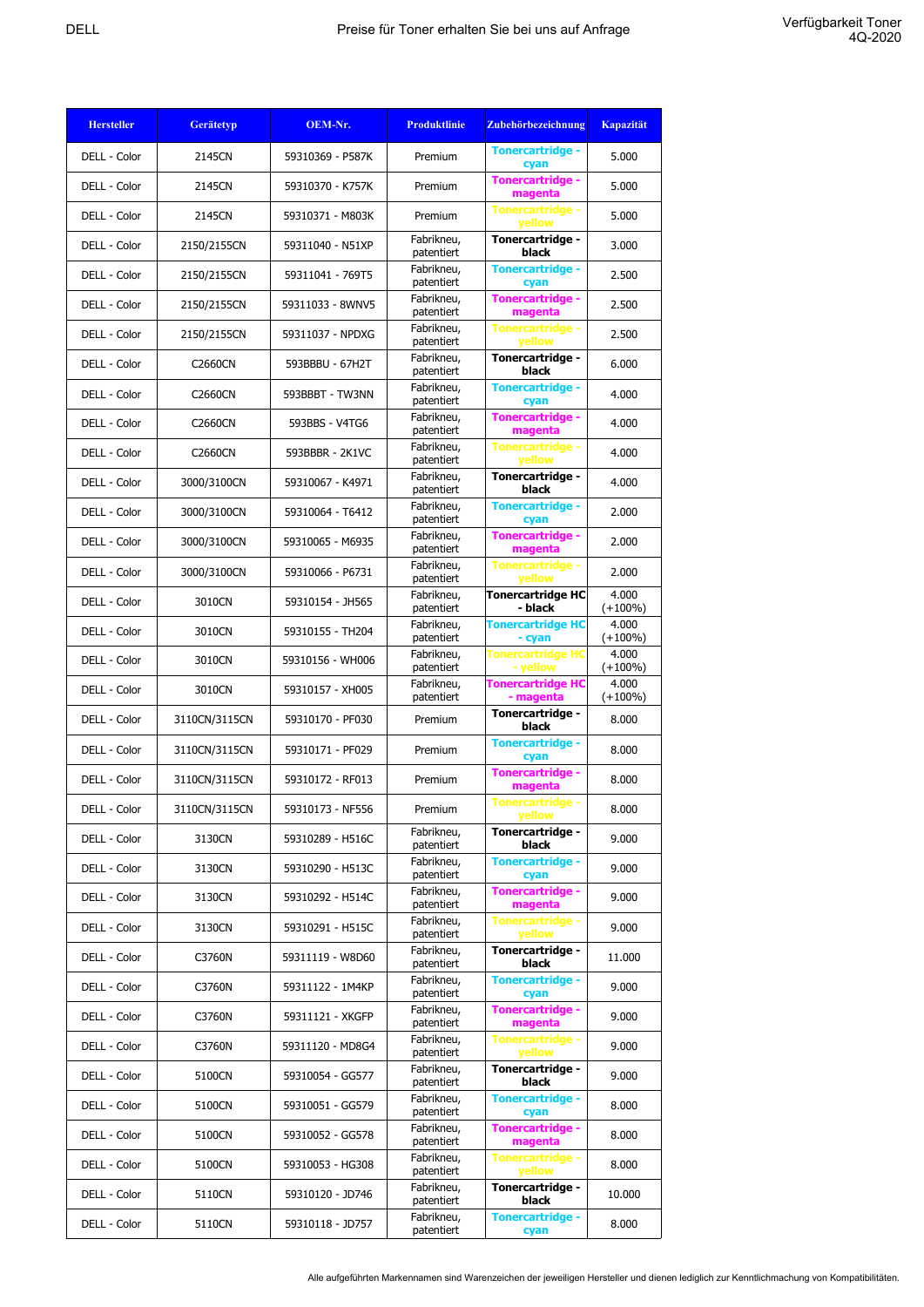| <b>Hersteller</b> | <b>Gerätetyp</b> | OEM-Nr.          | <b>Produktlinie</b>      | Zubehörbezeichnung                 | <b>Kapazität</b> |
|-------------------|------------------|------------------|--------------------------|------------------------------------|------------------|
| DELL - Color      | 5110CN           | 59310122 - GD908 | Fabrikneu,<br>patentiert | <b>Tonercartridge -</b><br>yellow  | 8.000            |
| DELL - Color      | 5110CN           | 59310124 - KD566 | Fabrikneu,<br>patentiert | <b>Tonercartridge -</b><br>magenta | 8.000            |
| DELL - Color      | 5130CDN          | 59310925 - N848N | Fabrikneu,<br>patentiert | Tonercartridge -<br>black          | 18,000           |
| DELL - Color      | 5130CDN          | 59310922 - P614N | Fabrikneu,<br>patentiert | <b>Tonercartridge -</b><br>cyan    | 12,000           |
| DELL - Color      | 5130CDN          | 59310923 - R272N | Fabrikneu,<br>patentiert | <b>Tonercartridge -</b><br>magenta | 12,000           |
| DELL - Color      | 5130CDN          | 59310924 - T222N | Fabrikneu,<br>patentiert | <b>Tonercartridge -</b><br>yellow  | 12,000           |
| DELL - Color      | E525W            | 593BBLN - DPV4T  | Fabrikneu,<br>patentiert | Tonercartridge -<br><b>black</b>   | 2.000            |
| DELL - Color      | E525W            | 593BBLL - H5WFX  | Fabrikneu,<br>patentiert | <b>Tonercartridge -</b><br>cyan    | 1.400            |
| DELL - Color      | E525W            | 593BBLZ - G20VW  | Fabrikneu,<br>patentiert | <b>Tonercartridge -</b><br>magenta | 1.400            |
| DELL - Color      | E525W            | 593BBLV - 3581G  | Fabrikneu,<br>patentiert | <b>Tonercartridge -</b><br>yellow  | 1.400            |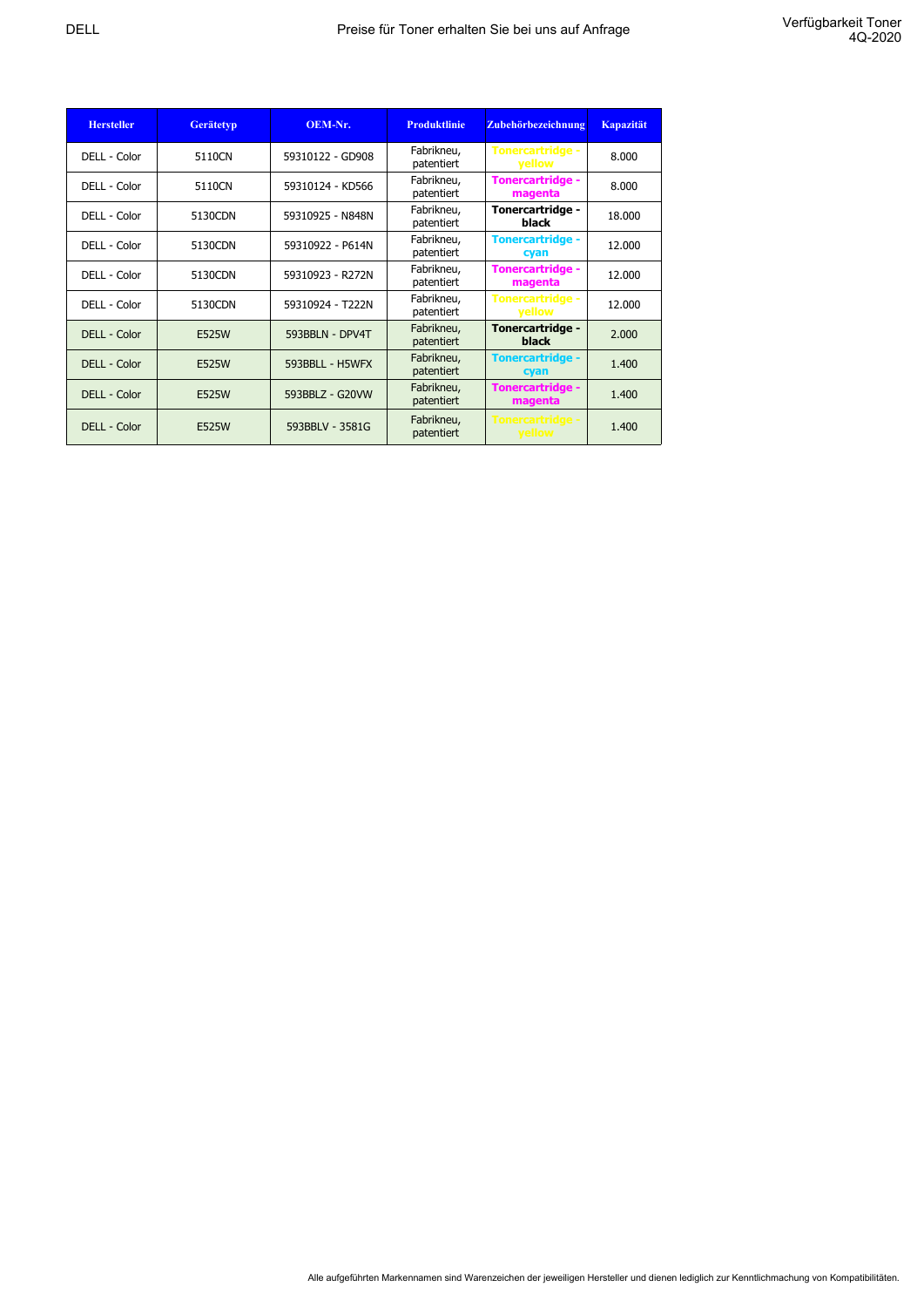| <b>Hersteller</b>           | <b>Gerätetyp</b>       | OEM-Nr.    | <b>Produktlinie</b>   | Zubehörbezeichnung                 | <b>Kapazität</b> |
|-----------------------------|------------------------|------------|-----------------------|------------------------------------|------------------|
| EPSON -<br>Monochrom        | Aculaser M2000         | C13S050435 | Fabrikneu, patentiert | Tonercartridge                     | 8.000            |
| EPSON -                     | Aculaser M1200         | C13S050521 | Fabrikneu, patentiert | Tonercartridge                     | 3.200            |
| Monochrom<br><b>EPSON -</b> | Aculaser M1400, MX14NF | C13S050651 | Fabrikneu, patentiert | Tonercartridge                     | 2.200            |
| Monochrom<br>EPSON -        |                        |            |                       |                                    |                  |
| Monochrom<br>EPSON -        | Aculaser M2300         | C13S050585 | Fabrikneu, patentiert | Tonercartridge                     | 3.000            |
| Monochrom                   | Aculaser M2400, MX20   | S13S050584 | Fabrikneu, patentiert | Tonercartridge                     | 8.000            |
| EPSON -<br>Monochrom        | EPL-6200               | C13S050166 | Premium               | Tonercartridge                     | 6.000            |
| EPSON -<br>Monochrom        | EPL-6200               | C13S051099 | Premium               | Trommel                            | 20.000           |
| EPSON -<br>Monochrom        | EPL-M4000              | S13S051170 | Premium               | Tonercartridge                     | 20.000           |
| EPSON -<br>Monochrom        | EPL-N2550              | S13S50290  | Premium               | Tonercartridge                     | 15.000           |
| EPSON -                     | EPL-N3000              | S13S051111 | Premium               | Tonercartridge                     | 17.000           |
| Monochrom<br>EPSON -        | WorkForce M200DN,      | S13S050709 | Fabrikneu, patentiert | Tonercartridge                     | 2.500            |
| Monochrom<br>EPSON -        | MX200DNF<br>WorkForce  | S13S050689 |                       |                                    |                  |
| Monochrom<br>EPSON -        | AL-M300/MX300          |            | Fabrikneu, patentiert | Tonercartridge                     | 10.000           |
| Monochrom                   | AcuLaser M8000         | C13S051188 | Premium               | Tonercartridge                     | 15.000           |
| EPSON - Color               | AcuLaser C1100/CX11    | C13S050190 | Fabrikneu, patentiert | Tonercartridge -<br>black          | 4.000            |
| EPSON - Color               | AcuLaser C1100/CX11    | C13S050189 | Fabrikneu, patentiert | <b>Tonercartridge -</b><br>cyan    | 4.000            |
| EPSON - Color               | AcuLaser C1100/CX11    | C13S050188 | Fabrikneu, patentiert | <b>Tonercartridge -</b><br>magenta | 4.000            |
| EPSON - Color               | AcuLaser C1100/CX11    | C13S050187 | Fabrikneu, patentiert | <b>Tonercartridge -</b><br>yellow  | 4.000            |
| EPSON - Color               | AcuLaser C1600/CX16    | C13S050557 | Fabrikneu, patentiert | Tonercartridge -<br>black          | 2.700            |
| EPSON - Color               | AcuLaser C1600/CX16    | C13S050556 | Fabrikneu, patentiert | <b>Tonercartridge -</b><br>cyan    | 2.700            |
| EPSON - Color               | AcuLaser C1600/CX16    | C13S050555 | Fabrikneu, patentiert | <b>Tonercartridge -</b><br>magenta | 2.700            |
| EPSON - Color               | AcuLaser C1600/CX16    | C13S050554 | Fabrikneu, patentiert | <b>Tonercartridge -</b><br>yellow  | 2.700            |
| EPSON - Color               | AcuLaser C1700/CX17    | C13S050614 | Fabrikneu, patentiert | Tonercartridge -<br>black          | 2.200            |
| EPSON - Color               | AcuLaser C1700/CX17    | C13S050613 | Fabrikneu, patentiert | <b>Tonercartridge -</b><br>cyan    | 1.400            |
| EPSON - Color               | AcuLaser C1700/CX17    | C13S050612 | Fabrikneu, patentiert | Tonercartridge -<br>magenta        | 1.400            |
| EPSON - Color               | AcuLaser C1700/CX17    | C13S050611 | Fabrikneu, patentiert | <b>Tonercartridge -</b><br>yellow  | 1.400            |
| EPSON - Color               | AcuLaser C2600N        | C13S050229 | Premium               | Tonercartridge -<br>black          | 5.000            |
| EPSON - Color               | AcuLaser C2600N        | C13S050228 | Premium               | <b>Tonercartridge -</b><br>cyan    | 5.000            |
| EPSON - Color               | AcuLaser C2600N        | C13S050227 | Premium               | <b>Tonercartridge -</b><br>magenta | 5.000            |
| EPSON - Color               | AcuLaser C2600N        | C13S050226 | Premium               | <b>Tonercartridge -</b><br>yellow  | 5.000            |
| EPSON - Color               | AcuLaser C2800N        | C13S051161 | Fabrikneu, patentiert | Tonercartridge -<br>black          | 8.000            |
| EPSON - Color               | AcuLaser C2800N        | C13S051160 | Fabrikneu, patentiert | <b>Tonercartridge -</b><br>cyan    | 6.000            |
| EPSON - Color               | AcuLaser C2800N        | C13S051159 | Fabrikneu, patentiert | <b>Tonercartridge -</b><br>magenta | 6.000            |
| EPSON - Color               | AcuLaser C2800N        | C13S051158 | Fabrikneu, patentiert | <b>Tonercartridge -</b><br>yellow  | 6.000            |
| EPSON - Color               | AcuLaser C2900/CX29    | C13S050630 | Fabrikneu, patentiert | Tonercartridge -<br>black          | 3.000            |
| EPSON - Color               | AcuLaser C2900/CX29    | C13S050629 | Fabrikneu, patentiert | <b>Tonercartridge -</b><br>cyan    | 2.500            |
| EPSON - Color               | AcuLaser C2900/CX29    | C13S050628 | Fabrikneu, patentiert | Tonercartridge -<br>magenta        | 2.500            |
| EPSON - Color               | AcuLaser C2900/CX29    | C13S050627 | Fabrikneu, patentiert | <b>Tonercartridge -</b><br>yellow  | 2.500            |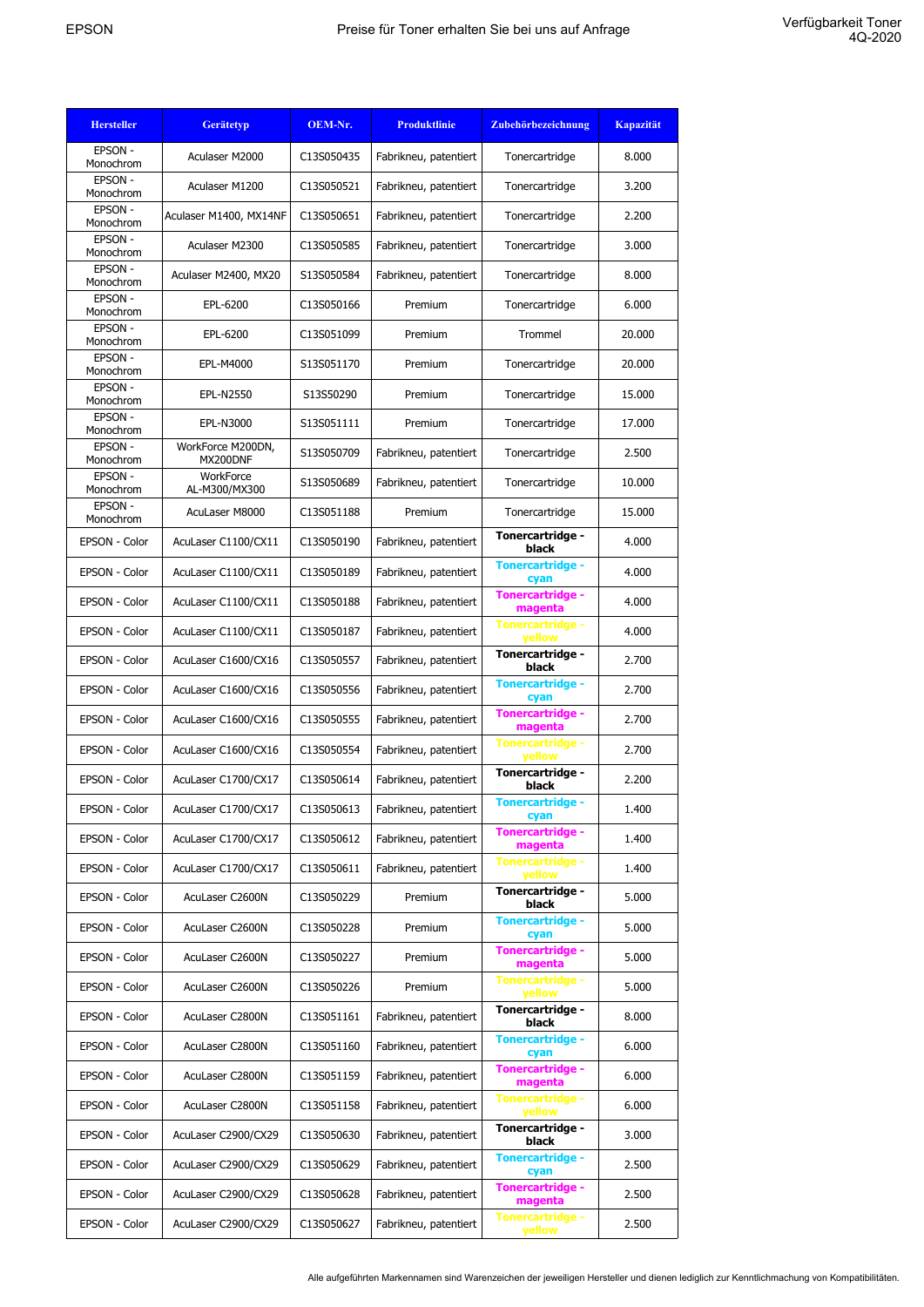| <b>Hersteller</b> | <b>Gerätetyp</b>      | OEM-Nr.    | <b>Produktlinie</b>   | Zubehörbezeichnung                       | <b>Kapazität</b> |
|-------------------|-----------------------|------------|-----------------------|------------------------------------------|------------------|
| EPSON - Color     | AcuLaser C3000N       | C13S050213 | Premium               | Tonercartridge -<br>black                | 4.500            |
| EPSON - Color     | AcuLaser C3000N       | C13S050212 | Premium               | <b>Tonercartridge -</b><br>cyan          | 3.500            |
| EPSON - Color     | AcuLaser C3000N       | C13S050211 | Premium               | <b>Tonercartridge -</b><br>magenta       | 3.500            |
| EPSON - Color     | AcuLaser C3000N       | C13S050210 | Premium               | <b>Tonercartridge -</b><br>vellow        | 3.500            |
| EPSON - Color     | AcuLaser C3800N       | C13S051127 | Premium               | Tonercartridge -<br>black                | 9.500            |
| EPSON - Color     | AcuLaser C3800N       | C13S051126 | Premium               | <b>Tonercartridge -</b><br>cyan          | 9.000            |
| EPSON - Color     | AcuLaser C3800N       | C13S051125 | Premium               | <b>Tonercartridge -</b><br>magenta       | 9.000            |
| EPSON - Color     | AcuLaser C3800N       | C13S051124 | Premium               | <b>Tonercartridge -</b><br>vellow        | 9.000            |
| EPSON - Color     | AcuLaser C3900N       | C13S050593 | Premium               | Tonercartridge -<br>black                | 6.000            |
| EPSON - Color     | AcuLaser C3900N       | C13S050592 | Premium               | <b>Tonercartridge -</b><br>cyan          | 6.000            |
| EPSON - Color     | AcuLaser C3900N       | C13S050591 | Premium               | <b>Tonercartridge -</b><br>magenta       | 6.000            |
| EPSON - Color     | AcuLaser C3900N       | C13S050590 | Premium               | <b>Tonercartridge -</b><br>vellow        | 6.000            |
| EPSON - Color     | AcuLaser C9300N       | C13S050605 | Premium               | Tonercartridge -<br>black                | 6.500            |
| EPSON - Color     | AcuLaser C9300N       | C13S050604 | Premium               | <b>Tonercartridge -</b><br>cyan          | 7.500            |
| EPSON - Color     | AcuLaser C9300N       | C13S050603 | Premium               | <b>Tonercartridge -</b><br>magenta       | 7.500            |
| EPSON - Color     | AcuLaser C9300N       | C13S050602 | Premium               | <b>Tonercartridge -</b><br><b>yellow</b> | 7.500            |
| EPSON - Color     | AcuLaser CX21N        | C13S050319 | Fabrikneu, patentiert | Tonercartridge -<br>black                | 4.500            |
| EPSON - Color     | <b>AcuLaser CX21N</b> | C13S050318 | Fabrikneu, patentiert | <b>Tonercartridge -</b><br>cyan          | 5.000            |
| EPSON - Color     | <b>AcuLaser CX21N</b> | C13S050317 | Fabrikneu, patentiert | <b>Tonercartridge -</b><br>magenta       | 5.000            |
| EPSON - Color     | <b>AcuLaser CX21N</b> | C13S050316 | Fabrikneu, patentiert | <b>Tonercartridge -</b><br>yellow        | 5.000            |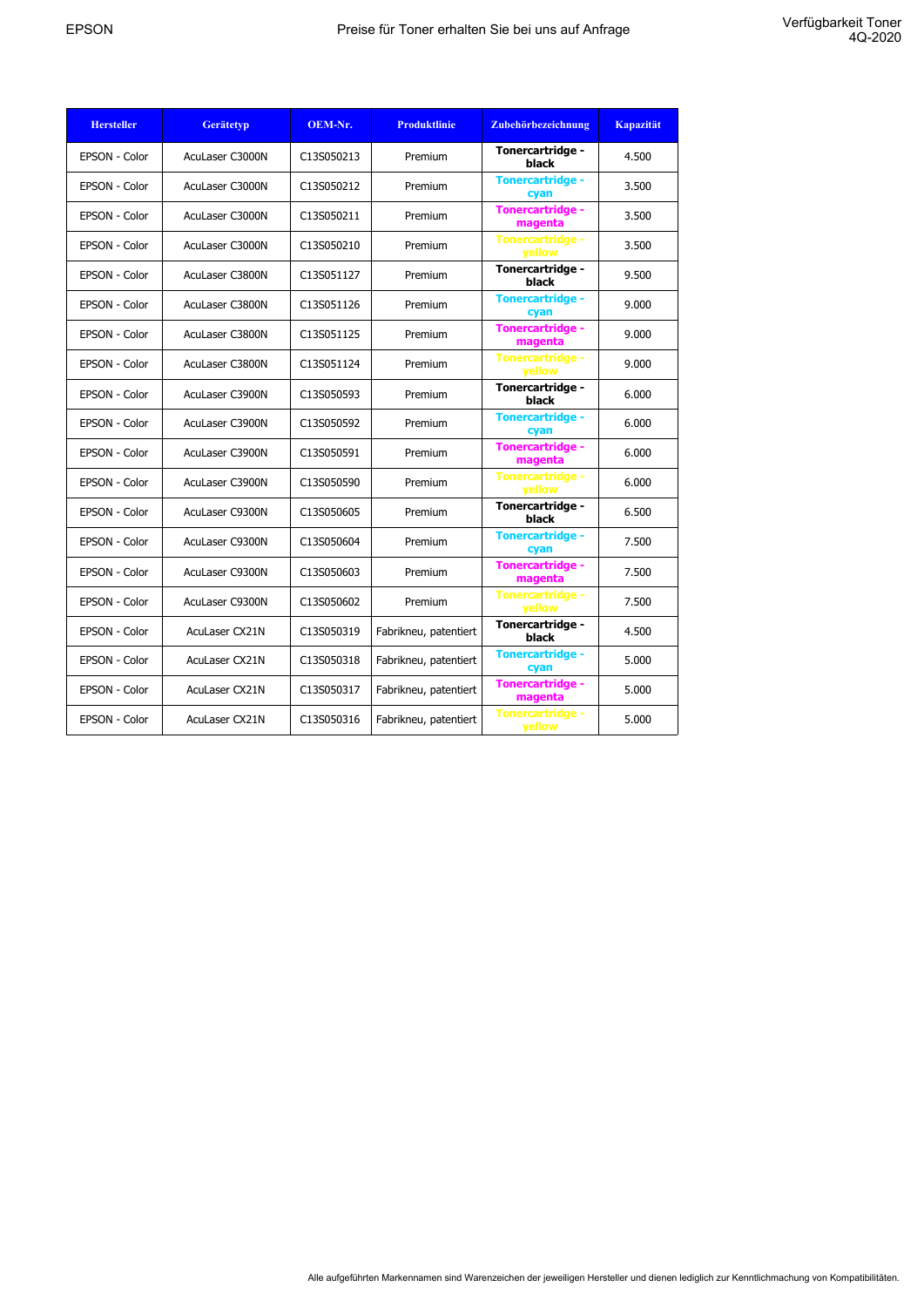| Hersteller     | Gerätetyp                                | OEM-Nr.       | Produktlinie             | Zubehörbezeichnung | Kapazität |
|----------------|------------------------------------------|---------------|--------------------------|--------------------|-----------|
| HP - Monochrom | LaserJet 5P/5MP/6P/6MP                   | C3903A        | Premium                  | Tonercartridge     | 4.400     |
| HP - Monochrom | LaserJet 5L/5ML/6L/3100XI                | C3906A        | Premium                  | Tonercartridge     | 2.500     |
| HP - Monochrom | <b>LaserJet</b><br>1100/3200/3200M/3200N | C4092A        | Premium                  | Tonercartridge     | 2.500     |
| HP - Monochrom | LaserJet<br>2000N/2100TN/2200N           | C4096A        | Premium                  | Tonercartridge     | 5.000     |
| HP - Monochrom | LaserJet 4000/N/T/TN, 4050/<br>N/T/TN    | C4127X        | Premium                  | Tonercartridge     | 10.000    |
| HP - Monochrom | LaserJet 5000/N/5100/N/TN                | C4129X        | Premium                  | Tonercartridge     | 10.000    |
| HP - Monochrom | LaserJet 8100N/8150N,<br>Mopier 320      | C4182X        | Premium                  | Tonercartridge     | 20.000    |
| HP - Monochrom | <b>LaserJet</b><br>1000W/1050W/1200/3320 | C7115X        | Premium                  | Tonercartridge     | 3.500     |
| HP - Monochrom | LaserJet 4100/DN/DTN/N/TN                | C8061X        | Premium                  | Tonercartridge     | 10.000    |
| HP - Monochrom | LaserJet 9000/DN/MFP/N                   | C8543X        | Premium                  | Tonercartridge     | 30,000    |
| HP - Monochrom | LaserJet P1005/P1006                     | <b>CB435A</b> | Premium                  | Tonercartridge     | 1.500     |
| HP - Monochrom | LaserJet P1005/P1006                     | CB435A        | FABRIKNEU,<br>patentiert | Tonercartridge     | 1.500     |
| HP - Monochrom | LaserJet P15005/M1120MFP                 | <b>CB436A</b> | Premium                  | Tonercartridge     | 2.000     |
| HP - Monochrom | LaserJet P15005/M1120MFP                 | <b>CB436A</b> | FABRIKNEU,<br>patentiert | Tonercartridge     | 2.000     |
| HP - Monochrom | <b>LaserJet</b><br>P4014/P4015N/P4515N   | <b>CC364A</b> | Premium                  | Tonercartridge     | 10.000    |
| HP - Monochrom | LaserJet<br>P4014/P4015N/P4515N          | <b>CC364A</b> | FABRIKNEU,<br>patentiert | Tonercartridge     | 10.000    |
| HP - Monochrom | LaserJet P4015N/P4515N                   | <b>CC364X</b> | Premium                  | Tonercartridge     | 24.000    |
| HP - Monochrom | LaserJet P4015N/P4515N                   | <b>CC364X</b> | FABRIKNEU,<br>patentiert | Tonercartridge     | 24.000    |
| HP - Monochrom | LaserJet P3010/P3015                     | <b>CE255X</b> | Premium                  | Tonercartridge     | 12.500    |
| HP - Monochrom | LaserJet P3010/P3015                     | <b>CE255X</b> | FABRIKNEU,<br>patentiert | Tonercartridge     | 12.500    |
| HP - Monochrom | LaserJet P1606/P1566                     | <b>CE278A</b> | Premium                  | Tonercartridge     | 2.100     |
| HP - Monochrom | LaserJet P1606/P1566                     | <b>CE278A</b> | FABRIKNEU,<br>patentiert | Tonercartridge     | 2.100     |
| HP - Monochrom | LaserJet P1002/P1102                     | <b>CE285A</b> | Premium                  | Tonercartridge     | 1.600     |
| HP - Monochrom | LaserJet P1002/P1102                     | <b>CE285A</b> | FABRIKNEU,<br>patentiert | Tonercartridge     | 1.600     |
| HP - Monochrom | LaserJet M603/M4555MFP                   | <b>CE390A</b> | Premium                  | Tonercartridge     | 10.000    |
| HP - Monochrom | LaserJet M603/M4555MFP                   | <b>CE390A</b> | FABRIKNEU,<br>patentiert | Tonercartridge     | 10.000    |
| HP - Monochrom | LaserJet M603/M4555MFP                   | <b>CE390X</b> | Premium                  | Tonercartridge     | 24.000    |
| HP - Monochrom | LaserJet M603/M4555MFP                   | <b>CE390X</b> | FABRIKNEU,<br>patentiert | Tonercartridge     | 24.000    |
| HP - Monochrom | LaserJet<br>P2035/P2050/2055DN           | <b>CE505A</b> | Premium                  | Tonercartridge     | 2.300     |
| HP - Monochrom | LaserJet<br>P2035/P2050/2055DN           | <b>CE505A</b> | FABRIKNEU,<br>patentiert | Tonercartridge     | 2.300     |
| HP - Monochrom | LaserJet P2050/2055DN                    | <b>CE505X</b> | Premium                  | Tonercartridge     | 6.500     |
| HP - Monochrom | LaserJet P2050/2055DN                    | <b>CE505X</b> | FABRIKNEU,<br>patentiert | Tonercartridge     | 6.500     |
| HP - Monochrom | LaserJet Enterprise 700 M725             | <b>CF214X</b> | Premium                  | Tonercartridge     | 17.000    |
| HP - Monochrom | LaserJet Pro M402, MFP M426              | <b>CF226A</b> | Premium                  | Tonercartridge     | 3.100     |
| HP - Monochrom | LaserJet Pro M402, MFP M426              | <b>CF226X</b> | Premium                  | Tonercartridge     | 9.000     |
| HP - Monochrom | LaserJet Pro 400 M401/M425               | <b>CF280A</b> | Premium                  | Tonercartridge     | 2.700     |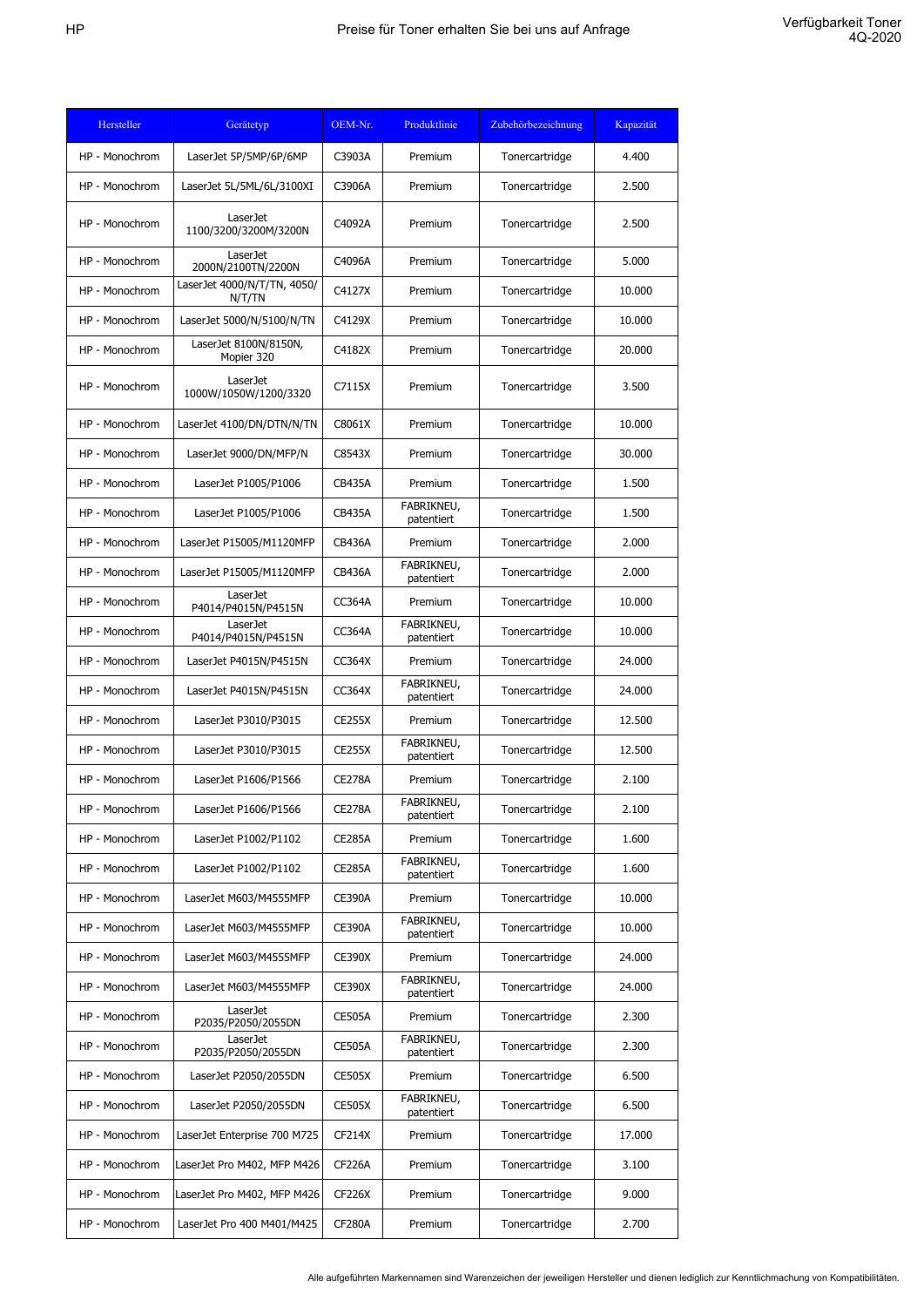| Hersteller     | Gerätetyp                                   | OEM-Nr.       | Produktlinie             | Zubehörbezeichnung          | Kapazität |
|----------------|---------------------------------------------|---------------|--------------------------|-----------------------------|-----------|
| HP - Monochrom | LaserJet Pro 400 M401/M425                  | <b>CF280A</b> | FABRIKNEU,<br>patentiert | Tonercartridge              | 2.700     |
| HP - Monochrom | LaserJet Pro 400 M401/M425                  | <b>CF280X</b> | Premium                  | Tonercartridge              | 6.900     |
| HP - Monochrom | LaserJet Pro 400 M401/M425                  | <b>CF280X</b> | FABRIKNEU,<br>patentiert | Tonercartridge              | 6.900     |
| HP - Monochrom | LaserJet Enterprise MFP M630                | <b>CF281A</b> | Premium                  | Tonercartridge              | 10.500    |
| HP - Monochrom | LaserJet Enterprise MFP M630                | <b>CF281A</b> | FABRIKNEU,<br>patentiert | Tonercartridge              | 10.500    |
| HP - Monochrom | LaserJet Enterprise MFP M630                | CF281X        | Premium                  | Tonercartridge              | 25.000    |
| HP - Monochrom | LaserJet Enterprise MFP M630                | CF281X        | FABRIKNEU,<br>patentiert | Tonercartridge              | 25.000    |
| HP - Monochrom | LaserJet Pro MFP M127                       | <b>CF283A</b> | Premium                  | Tonercartridge              | 1.500     |
| HP - Monochrom | LaserJet Pro MFP M127                       | <b>CF283A</b> | FABRIKNEU,<br>patentiert | Tonercartridge              | 1.500     |
| HP - Monochrom | LaserJet Pro MFP M127                       | <b>CF283X</b> | Premium                  | Tonercartridge              | 2.200     |
| HP - Monochrom | LaserJet Pro MFP M127                       | CF283X        | FABRIKNEU,<br>patentiert | Tonercartridge              | 2.200     |
| HP - Monochrom | LaserJet M506, MFP M527                     | <b>CF287A</b> | Premium                  | Tonercartridge              | 9.000     |
| HP - Monochrom | LaserJet M506, MFP M527                     | <b>CF287X</b> | Premium                  | Tonercartridge              | 18.000    |
| HP - Monochrom | LaserJet 4200/DTN/N/TN                      | Q1338A        | Premium                  | Tonercartridge              | 12,000    |
| HP - Monochrom | LaserJet 4300/DTN/N/TN                      | Q1339A        | Premium                  | Tonercartridge              | 18,000    |
| HP - Monochrom | LaserJet 2300/D/DN/DTN/N                    | Q2610A        | Premium                  | Tonercartridge              | 6.000     |
| HP - Monochrom | <b>LaserJet</b><br>1010/1015/3015/3020/3030 | Q2612A        | Premium                  | Tonercartridge              | 2.000     |
| HP - Monochrom | LaserJet<br>1010/1015/3015/3030             | Q2612A        | FABRIKNEU,<br>patentiert | Tonercartridge              | 2.000     |
| HP - Monochrom | LaserJet 1300                               | Q2613X        | Premium                  | Tonercartridge              | 4.000     |
| HP - Monochrom | LaserJet 1150                               | Q2624A        | Premium                  | Tonercartridge              | 2.500     |
| HP - Monochrom | LaserJet 4250N/4350N                        | Q5942X        | Premium                  | Tonercartridge - HC         | 21.000    |
| HP - Monochrom | LaserJet 4345/4345MFP                       | Q5945A        | Premium                  | Tonercartridge - HC         | 21.000    |
| HP - Monochrom | LaserJet 1160/1320/3390                     | Q5949A        | Premium                  | Tonercartridge              | 2.500     |
| HP - Monochrom | LaserJet 1320/3390                          | Q5949X        | Premium                  | Tonercartridge              | 6.000     |
| HP - Monochrom | LaserJet<br>2400/2410/2420/2430             | Q6511X        | Premium                  | Tonercartridge              | 12.000    |
| HP - Monochrom | LaserJet 5200/N/TN                          | Q7516A        | Premium                  | Tonercartridge              | 12.000    |
| HP - Monochrom | LaserJet M5025/M5035                        | Q7570A        | Premium                  | Tonercartridge              | 15.000    |
| HP - Monochrom | LaserJet<br>P3005DN/3027MFP/3035MFP         | Q7551X        | Premium                  | Tonercartridge              | 13.000    |
| HP - Monochrom | LaserJet P3005DN/3035MFP                    | Q7551X        | FABRIKNEU,<br>patentiert | Tonercartridge              | 13.000    |
| HP - Monochrom | LaserJet P2015/M2727MFP                     | Q7553X        | Premium                  | Tonercartridge              | 7.000     |
| HP - Monochrom | LaserJet P2015/M2727MFP                     | Q7553X        | FABRIKNEU,<br>patentiert | Tonercartridge              | 7.000     |
| HP - Color     | Color LaserJet<br>1500/N/TN/2500/N/TN       | C9700A        | Premium                  | Tonercartridge - black      | 5.000     |
| HP - Color     | Color LaserJet<br>1500/N/TN/2500/N/TN       | C9701A        | Premium                  | Tonercartridge - cyan       | 4.000     |
| HP - Color     | Color LaserJet<br>1500/N/TN/2500/N/TN       | C9703A        | Premium                  | Tonercartridge -<br>magenta | 4.000     |
| HP - Color     | Color LaserJet<br>1500/N/TN/2500/N/TN       | C9702A        | Premium                  | Tonercartridge - yellow     | 4.000     |
| HP - Color     | Color LaserJet<br>1500/N/TN/2500/N/TN       | C9704A        | Premium                  | Trommel                     | 20.000    |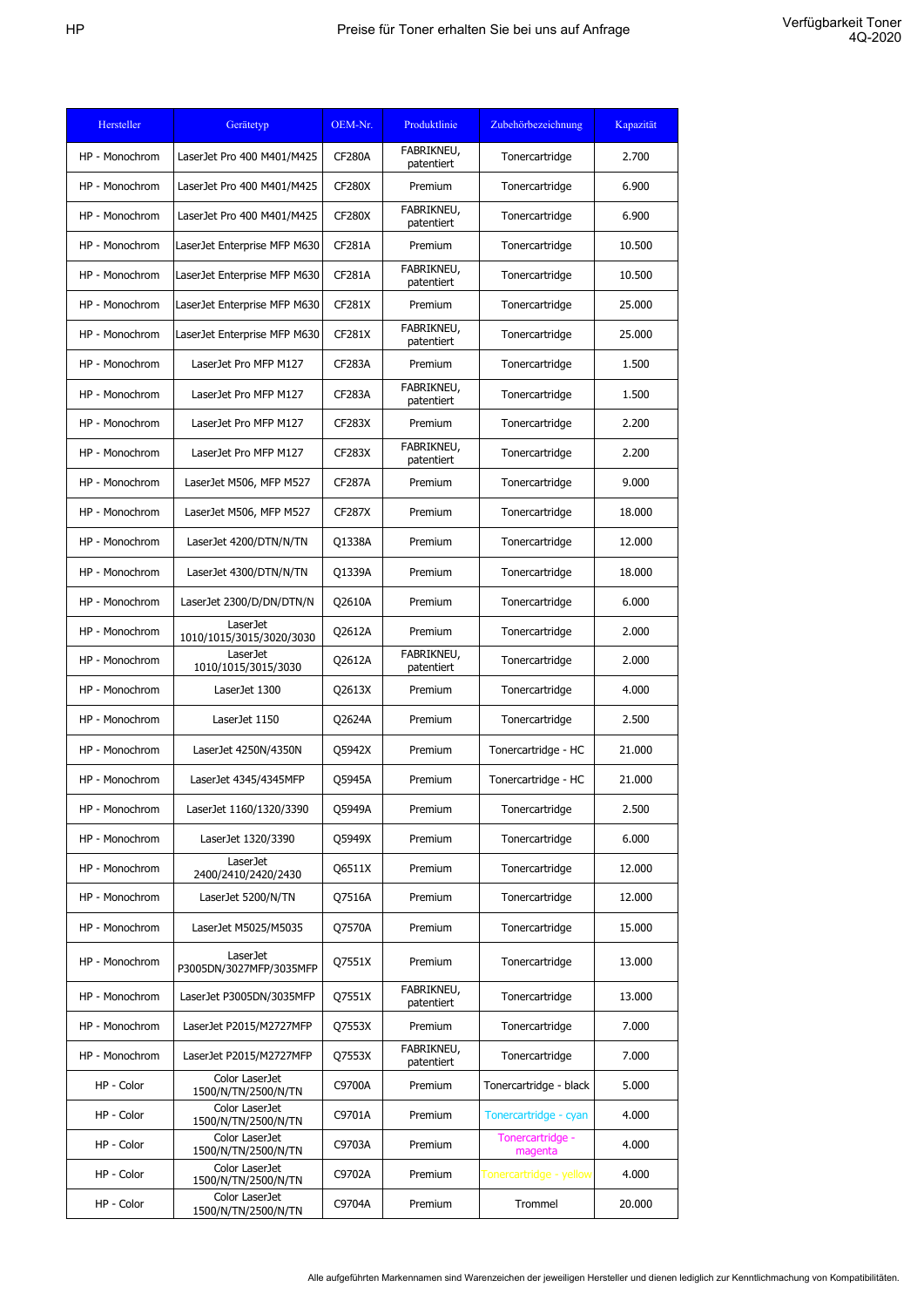| Hersteller | Gerätetyp                               | OEM-Nr.       | Produktlinie             | Zubehörbezeichnung          | Kapazität |
|------------|-----------------------------------------|---------------|--------------------------|-----------------------------|-----------|
| HP - Color | Color LaserJet 4600/DN/DTN/<br>N        | C9720A        | Premium                  | Tonercartridge - black      | 9.000     |
| HP - Color | Color LaserJet 4600/DN/DTN/<br>N        | C9721A        | Premium                  | Tonercartridge - cyan       | 8.000     |
| HP - Color | Color LaserJet 4600/DN/DTN/<br>N        | C9722A        | Premium                  | Tonercartridge - yellow     | 8.000     |
| HP - Color | Color LaserJet 4600/DN/DTN/<br>N        | C9723A        | Premium                  | Tonercartridge -<br>magenta | 8.000     |
| HP - Color | Color LaserJet 5500/DN/N                | C9730A        | Premium                  | Tonercartridge - black      | 13.000    |
| HP - Color | Color LaserJet 5500/DN/N                | C9731A        | Premium                  | Tonercartridge - cyan       | 12.000    |
| HP - Color | Color LaserJet 5500/DN/N                | C9732A        | Premium                  | Tonercartridge - yellow     | 12.000    |
| HP - Color | Color LaserJet 5500/DN/N                | C9733A        | Premium                  | Tonercartridge -<br>magenta | 12.000    |
| HP - Color | Color LaserJet CM1300,<br>CP1210/CP1215 | <b>CB540A</b> | Premium                  | Tonercartridge - black      | 2.200     |
| HP - Color | Color LaserJet CM1300,<br>CP1210/CP1215 | <b>CB541A</b> | Premium                  | Tonercartridge - cyan       | 1.400     |
| HP - Color | Color LaserJet CM1300,<br>CP1210/CP1215 | <b>CB542A</b> | Premium                  | Tonercartridge - yellow     | 1.400     |
| HP - Color | Color LaserJet CM1300,<br>CP1210/CP1215 | <b>CB543A</b> | Premium                  | Tonercartridge -<br>magenta | 1.400     |
| HP - Color | Color LaserJet<br>CP2020/CP2025/CM2320  | <b>CC530A</b> | Premium                  | Tonercartridge - black      | 3.500     |
| HP - Color | Color LaserJet<br>CP2020/CP2025/CM2320  | <b>CC531A</b> | Premium                  | Tonercartridge - cyan       | 2.800     |
| HP - Color | Color LaserJet<br>CP2020/CP2025/CM2320  | CC532A        | Premium                  | Tonercartridge - yellow     | 2.800     |
| HP - Color | Color LaserJet<br>CP2020/CP2025/CM2320  | CC533A        | Premium                  | Tonercartridge -<br>magenta | 2.800     |
| HP - Color | Color LaserJet<br>CP2020/CP2025         | CC530A        | FABRIKNEU,<br>patentiert | Tonercartridge - black      | 4.400     |
| HP - Color | Color LaserJet<br>CP2020/CP2025         | <b>CC531A</b> | FABRIKNEU,<br>patentiert | Tonercartridge - cyan       | 2.800     |
| HP - Color | Color LaserJet<br>CP2020/CP2025         | <b>CC532A</b> | FABRIKNEU,<br>patentiert | Tonercartridge - yellow     | 2.800     |
| HP - Color | Color LaserJet<br>CP2020/CP2025         | CC533A        | FABRIKNEU,<br>patentiert | Tonercartridge -<br>magenta | 2.800     |
| HP - Color | Color LaserJet<br>CP3525/CM3530         | <b>CE250X</b> | Premium                  | Tonercartridge - black      | 10.500    |
| HP - Color | Color LaserJet<br>CP3525/CM3530         | <b>CE251A</b> | Premium                  | Tonercartridge - cyan       | 7.000     |
| HP - Color | Color LaserJet<br>CP3525/CM3530         | <b>CE252A</b> | Premium                  | Tonercartridge - yellow     | 7.000     |
| HP - Color | Color LaserJet<br>CP3525/CM3530         | CE253A        | Premium                  | Tonercartridge -<br>magenta | 7.000     |
| HP - Color | Color LaserJet<br>CP4025/CP4525         | <b>CE260A</b> | Premium                  | Tonercartridge - black      | 8.500     |
| HP - Color | Color LaserJet<br>CP4025/CP4525         | <b>CE261A</b> | Premium                  | Tonercartridge - cyan       | 11.000    |
| HP - Color | Color LaserJet<br>CP4025/CP4525         | <b>CE262A</b> | Premium                  | Tonercartridge - yellow     | 11.000    |
| HP - Color | Color LaserJet<br>CP4025/CP4525         | CE263A        | Premium                  | Tonercartridge -<br>magenta | 11.000    |
| HP - Color | Color LaserJet CM4540F                  | <b>CE264X</b> | Premium                  | Tonercartridge - black      | 17.000    |
| HP - Color | Color LaserJet CM4540F                  | CF031A        | Premium                  | Tonercartridge - cyan       | 12.500    |
| HP - Color | Color LaserJet CM4540F                  | CF032A        | Premium                  | Tonercartridge - yellow     | 12.500    |
| HP - Color | Color LaserJet CM4540F                  | CF033A        | Premium                  | Tonercartridge -<br>magenta | 12.500    |
| HP - Color | Color LaserJet<br>CP5220/CP5525         | <b>CE270A</b> | Premium                  | Tonercartridge - black      | 13.500    |
| HP - Color | Color LaserJet<br>CP5220/CP5525         | <b>CE271A</b> | Premium                  | Tonercartridge - cyan       | 15.000    |
| HP - Color | Color LaserJet<br>CP5220/CP5525         | <b>CE272A</b> | Premium                  | Tonercartridge - yellow     | 15.000    |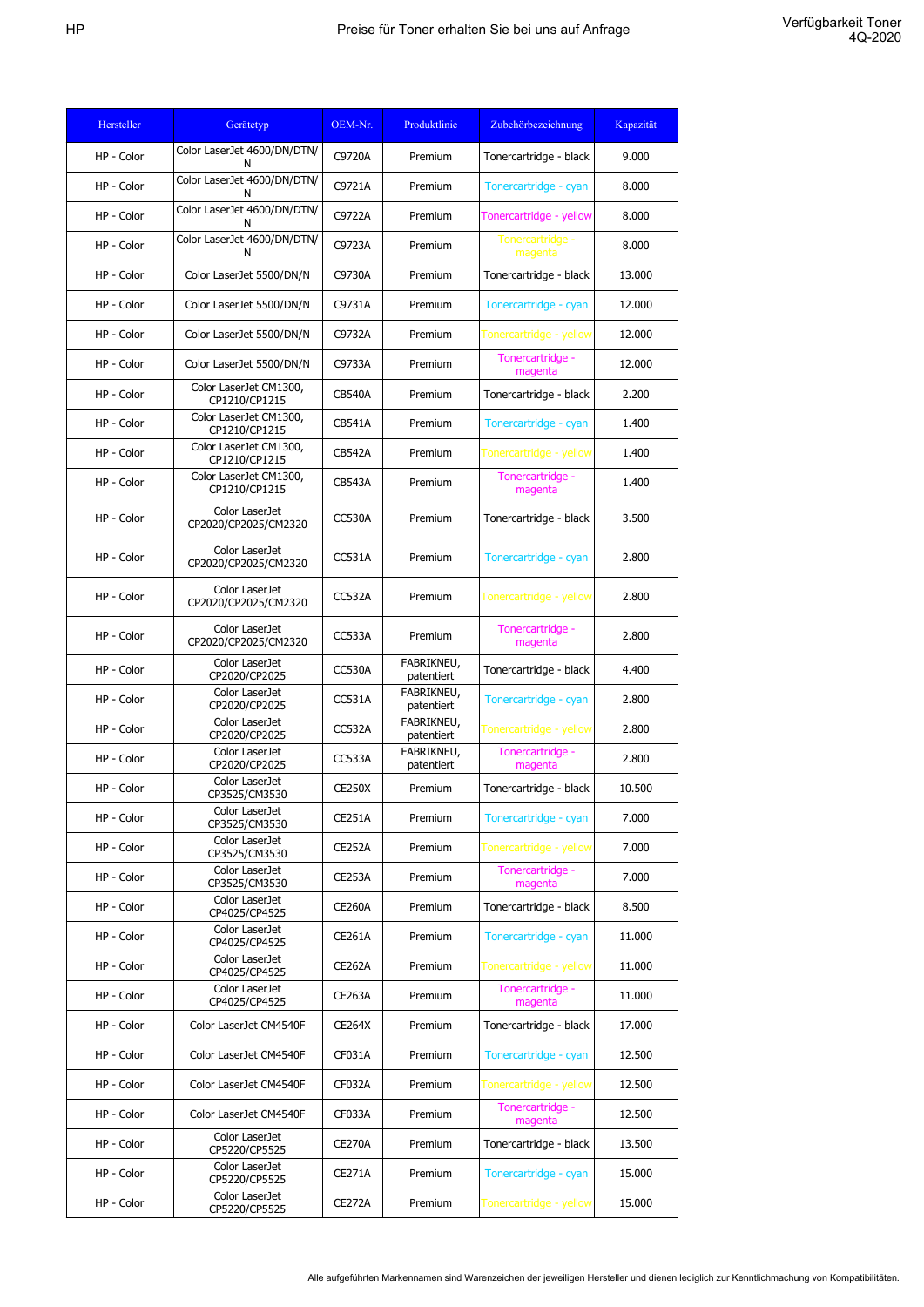| Hersteller | Gerätetyp                                | OEM-Nr.       | Produktlinie             | Zubehörbezeichnung          | Kapazität |
|------------|------------------------------------------|---------------|--------------------------|-----------------------------|-----------|
| HP - Color | Color LaserJet<br>CP5220/CP5525          | <b>CE273A</b> | Premium                  | Tonercartridge -<br>magenta | 15,000    |
| HP - Color | Color LaserJet CP1025                    | <b>CE310A</b> | Premium                  | Tonercartridge - black      | 1.200     |
| HP - Color | Color LaserJet CP1025                    | <b>CE311A</b> | Premium                  | Tonercartridge - cyan       | 1.000     |
| HP - Color | Color LaserJet CP1025                    | <b>CE312A</b> | Premium                  | Tonercartridge - yellow     | 1.000     |
| HP - Color | Color LaserJet CP1025                    | <b>CE313A</b> | Premium                  | Tonercartridge -<br>magenta | 1.000     |
| HP - Color | Color LaserJet CP1525,<br>CM1415         | <b>CE320A</b> | Premium                  | Tonercartridge - black      | 2.000     |
| HP - Color | Color LaserJet CP1525,<br>CM1415         | <b>CE321A</b> | Premium                  | Tonercartridge - cyan       | 1.300     |
| HP - Color | Color LaserJet CP1525,<br>CM1415         | <b>CE322A</b> | Premium                  | Tonercartridge - yellow     | 1.300     |
| HP - Color | Color LaserJet CP1525,<br>CM1415         | <b>CE323A</b> | Premium                  | Tonercartridge -<br>magenta | 1.300     |
| HP - Color | Color LaserJet 700 MFP M775              | <b>CE340A</b> | Premium                  | Tonercartridge - black      | 13.500    |
| HP - Color | Color LaserJet 700 MFP M775              | <b>CE341A</b> | Premium                  | Tonercartridge - cyan       | 16.000    |
| HP - Color | Color LaserJet 700 MFP M775              | <b>CE342A</b> | Premium                  | Tonercartridge - yellow     | 16.000    |
| HP - Color | Color LaserJet 700 MFP M775              | <b>CE343A</b> | Premium                  | Tonercartridge -<br>magenta | 16.000    |
| HP - Color | Color JaserJet 500,<br>M551N/M575N       | <b>CE400X</b> | Premium                  | Tonercartridge - black      | 11.000    |
| HP - Color | Color JaserJet 500,<br>M551N/M575N       | <b>CE401A</b> | Premium                  | Tonercartridge - cyan       | 6.000     |
| HP - Color | Color JaserJet 500,<br>M551N/M575N       | <b>CE402A</b> | Premium                  | Tonercartridge - yellow     | 6.000     |
| HP - Color | Color JaserJet 500,<br>M551N/M575N       | <b>CE403A</b> | Premium                  | Tonercartridge -<br>magenta | 6.000     |
| HP - Color | Color JaserJet Pro 300/400,<br>M375/M451 | <b>CE410X</b> | Premium                  | Tonercartridge - black      | 4.000     |
| HP - Color | Color JaserJet Pro 300/400,<br>M375/M451 | <b>CE411A</b> | Premium                  | Tonercartridge - cyan       | 2.600     |
| HP - Color | Color JaserJet Pro 300/400,<br>M375/M451 | <b>CE412A</b> | Premium                  | Tonercartridge - yellow     | 2.600     |
| HP - Color | Color JaserJet Pro 300/400,<br>M375/M451 | CE413A        | Premium                  | Tonercartridge -<br>magenta | 2.600     |
| HP - Color | Color JaserJet Pro 300, M351             | <b>CE410X</b> | FABRIKNEU,<br>patentiert | Tonercartridge - black      | 4.400     |
| HP - Color | Color JaserJet Pro 300, M351             | <b>CE411A</b> | FABRIKNEU,<br>patentiert | Tonercartridge - cyan       | 2.800     |
| HP - Color | Color JaserJet Pro 300, M351             | <b>CE412A</b> | FABRIKNEU,<br>patentiert | Tonercartridge - yellow     | 2.800     |
| HP - Color | Color JaserJet Pro 300, M351             | <b>CE413A</b> | FABRIKNEU,<br>patentiert | Tonercartridge -<br>magenta | 2.800     |
| HP - Color | Color LaserJet CP5225                    | <b>CE740A</b> | Premium                  | Tonercartridge - black      | 7.000     |
| HP - Color | Color LaserJet CP5225                    | <b>CE741A</b> | Premium                  | Tonercartridge - cyan       | 7.300     |
| HP - Color | Color LaserJet CP5225                    | <b>CE742A</b> | Premium                  | Tonercartridge - yellow     | 7.300     |
| HP - Color | Color LaserJet CP5225                    | <b>CE743A</b> | Premium                  | Tonercartridge -<br>magenta | 7.300     |
| HP - Color | Color LaserJet Pro 200 color<br>M251     | CF210X        | Premium                  | Tonercartridge - black      | 2.400     |
| HP - Color | Color LaserJet Pro 200 color<br>M251     | <b>CF211A</b> | Premium                  | Tonercartridge - cyan       | 1.800     |
| HP - Color | Color LaserJet Pro 200 color<br>M251     | CF212A        | Premium                  | Tonercartridge - yellow     | 1.800     |
| HP - Color | Color LaserJet Pro 200 color<br>M251     | CF213A        | Premium                  | Tonercartridge -<br>magenta | 1.800     |
| HP - Color | LaserJet Pro MFP M176                    | <b>CF350A</b> | Premium                  | Tonercartridge - black      | 1.300     |
| HP - Color | LaserJet Pro MFP M176                    | CF351A        | Premium                  | Tonercartridge - cyan       | 1.000     |
| HP - Color | LaserJet Pro MFP M176                    | CF352A        | Premium                  | Tonercartridge - yellow     | 1.000     |
| HP - Color | LaserJet Pro MFP M176                    | CF353A        | Premium                  | Tonercartridge -<br>magenta | 1.000     |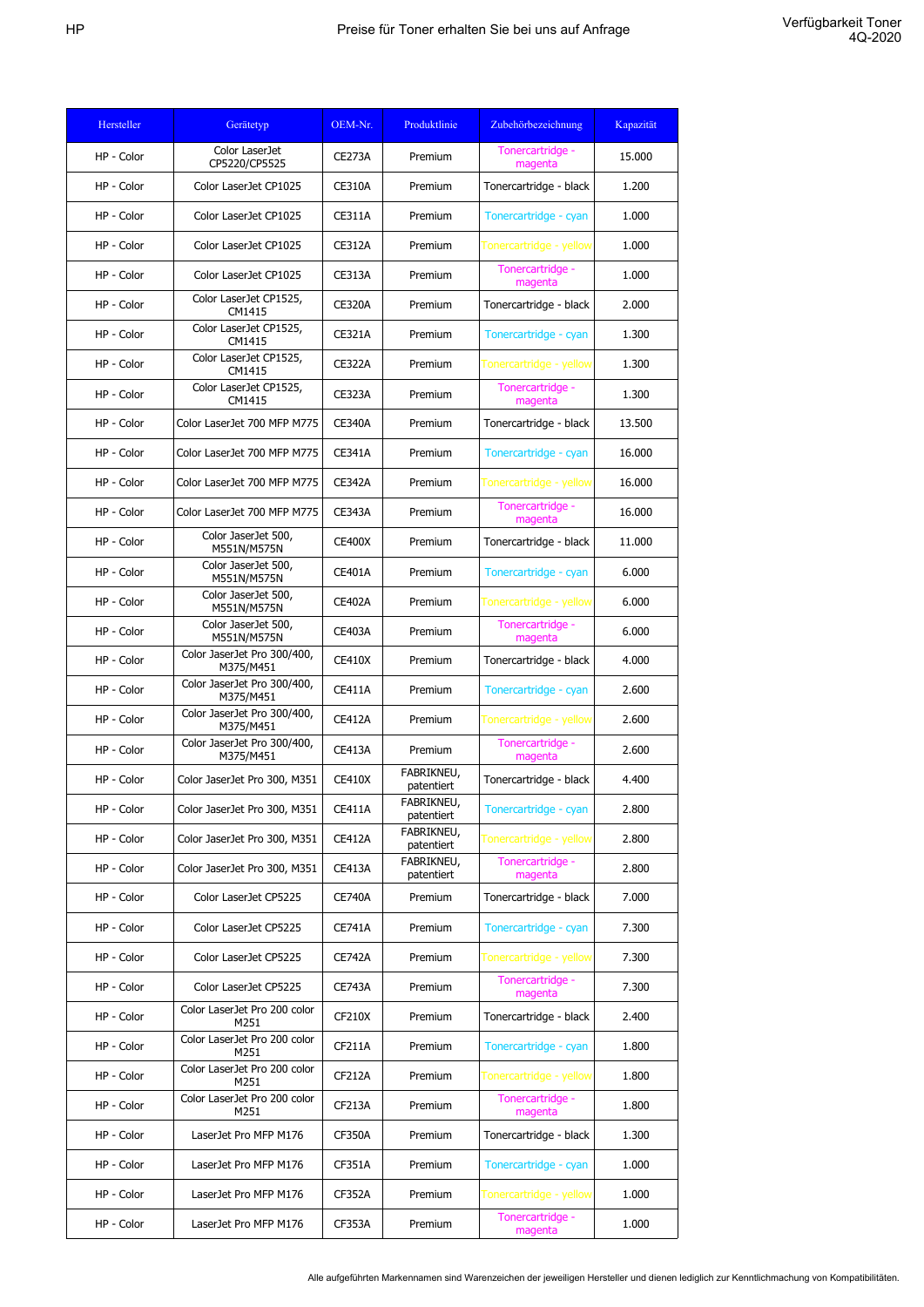| Hersteller | Gerätetyp                            | OEM-Nr.       | Produktlinie             | Zubehörbezeichnung          | Kapazität |
|------------|--------------------------------------|---------------|--------------------------|-----------------------------|-----------|
| HP - Color | LaserJet Pro MFP M476                | <b>CF380X</b> | Premium                  | Tonercartridge - black      | 4.400     |
| HP - Color | LaserJet Pro MFP M476                | <b>CF381A</b> | Premium                  | Tonercartridge - cyan       | 2.700     |
| HP - Color | LaserJet Pro MFP M476                | <b>CF382A</b> | Premium                  | Tonercartridge - yellow     | 2.700     |
| HP - Color | LaserJet Pro MFP M476                | CF383A        | Premium                  | Tonercartridge -<br>magenta | 2.700     |
| HP - Color | LaserJet Pro MFP M476                | CF380X        | FABRIKNEU,<br>patentiert | Tonercartridge - black      | 4.400     |
| HP - Color | LaserJet Pro MFP M476                | <b>CF381A</b> | FABRIKNEU,<br>patentiert | Tonercartridge - cyan       | 2.800     |
| HP - Color | LaserJet Pro MFP M476                | <b>CF382A</b> | FABRIKNEU,<br>patentiert | Tonercartridge - yellow     | 2.800     |
| HP - Color | LaserJet Pro MFP M476                | CF383A        | FABRIKNEU,<br>patentiert | Tonercartridge -<br>magenta | 2.800     |
| HP - Color | Color LaserJet Enterprise<br>M552    | <b>CF360X</b> | Premium                  | Tonercartridge - black      | 12.500    |
| HP - Color | Color LaserJet Enterprise<br>M552    | CF361X        | Premium                  | Tonercartridge - cyan       | 9.500     |
| HP - Color | Color LaserJet Enterprise<br>M552    | <b>CF362X</b> | Premium                  | Tonercartridge - yellow     | 9.500     |
| HP - Color | Color LaserJet Enterprise<br>M552    | CF363X        | Premium                  | Tonercartridge -<br>magenta | 9.500     |
| HP - Color | Color LaserJet Pro M252, MFP<br>M277 | CF400X        | Premium                  | Tonercartridge - black      | 2.800     |
| HP - Color | Color LaserJet Pro M252, MFP<br>M277 | <b>CF401X</b> | Premium                  | Tonercartridge - cyan       | 2.300     |
| HP - Color | Color LaserJet Pro M252, MFP<br>M277 | <b>CF402X</b> | Premium                  | Tonercartridge - yellow     | 2.300     |
| HP - Color | Color LaserJet Pro M252, MFP<br>M277 | <b>CF403X</b> | Premium                  | Tonercartridge -<br>magenta | 2.300     |
| HP - Color | Color LaserJet Pro M452,<br>M477     | <b>CF410A</b> | Premium                  | Tonercartridge - black      | 2.300     |
| HP - Color | Color LaserJet Pro M452,<br>M477     | <b>CF411A</b> | Premium                  | Tonercartridge - cyan       | 2.300     |
| HP - Color | Color LaserJet Pro M452,<br>M477     | <b>CF412A</b> | Premium                  | Tonercartridge - yellow     | 2.300     |
| HP - Color | Color LaserJet Pro M452,<br>M477     | <b>CF413A</b> | Premium                  | Tonercartridge -<br>magenta | 2.300     |
| HP - Color | Color LaserJet Pro M452,<br>M477     | <b>CF410X</b> | Premium                  | Tonercartridge - black      | 6.500     |
| HP - Color | Color LaserJet Pro M452,<br>M477     | CF411X        | Premium                  | Tonercartridge - cyan       | 5.000     |
| HP - Color | Color LaserJet Pro M452,<br>M477     | <b>CF412X</b> | Premium                  | Tonercartridge - yellow     | 5.000     |
| HP - Color | Color LaserJet Pro M452,<br>M477     | CF413X        | Premium                  | Tonercartridge -<br>magenta | 5.000     |
| HP - Color | Color LaserJet 3500                  | Q2670A        | Premium                  | Tonercartridge - black      | 6.000     |
| HP - Color | Color LaserJet 3500                  | Q2671A        | Premium                  | Tonercartridge - cyan       | 4.000     |
| HP - Color | Color LaserJet 3500                  | Q2673A        | Premium                  | Tonercartridge -<br>magenta | 4.000     |
| HP - Color | Color LaserJet 3500                  | Q2672A        | Premium                  | Tonercartridge - yellow     | 4.000     |
| HP - Color | Color LaserJet 3700                  | Q2670A        | Premium                  | Tonercartridge - black      | 6.000     |
| HP - Color | Color LaserJet 3700                  | Q2681A        | Premium                  | Tonercartridge - cyan       | 6.000     |
| HP - Color | Color LaserJet 3700                  | Q2683A        | Premium                  | Tonercartridge -<br>magenta | 6.000     |
| HP - Color | Color LaserJet 3700                  | Q2682A        | Premium                  | Tonercartridge - yellow     | 6.000     |
| HP - Color | Color LaserJet<br>2550/2820/2840     | Q3960A        | Premium                  | Tonercartridge - black      | 5.000     |
| HP - Color | Color LaserJet<br>2550/2820/2840     | Q3961A        | Premium                  | Tonercartridge - cyan       | 4.000     |
| HP - Color | Color LaserJet<br>2550/2820/2840     | Q3962A        | Premium                  | Tonercartridge - yellow     | 4.000     |
| HP - Color | Color LaserJet<br>2550/2820/2840     | Q3963A        | Premium                  | Tonercartridge -<br>magenta | 4.000     |
| HP - Color | Color LaserJet<br>2550/2820/2840     | Q3964A        | Premium                  | Trommel                     | 20.000    |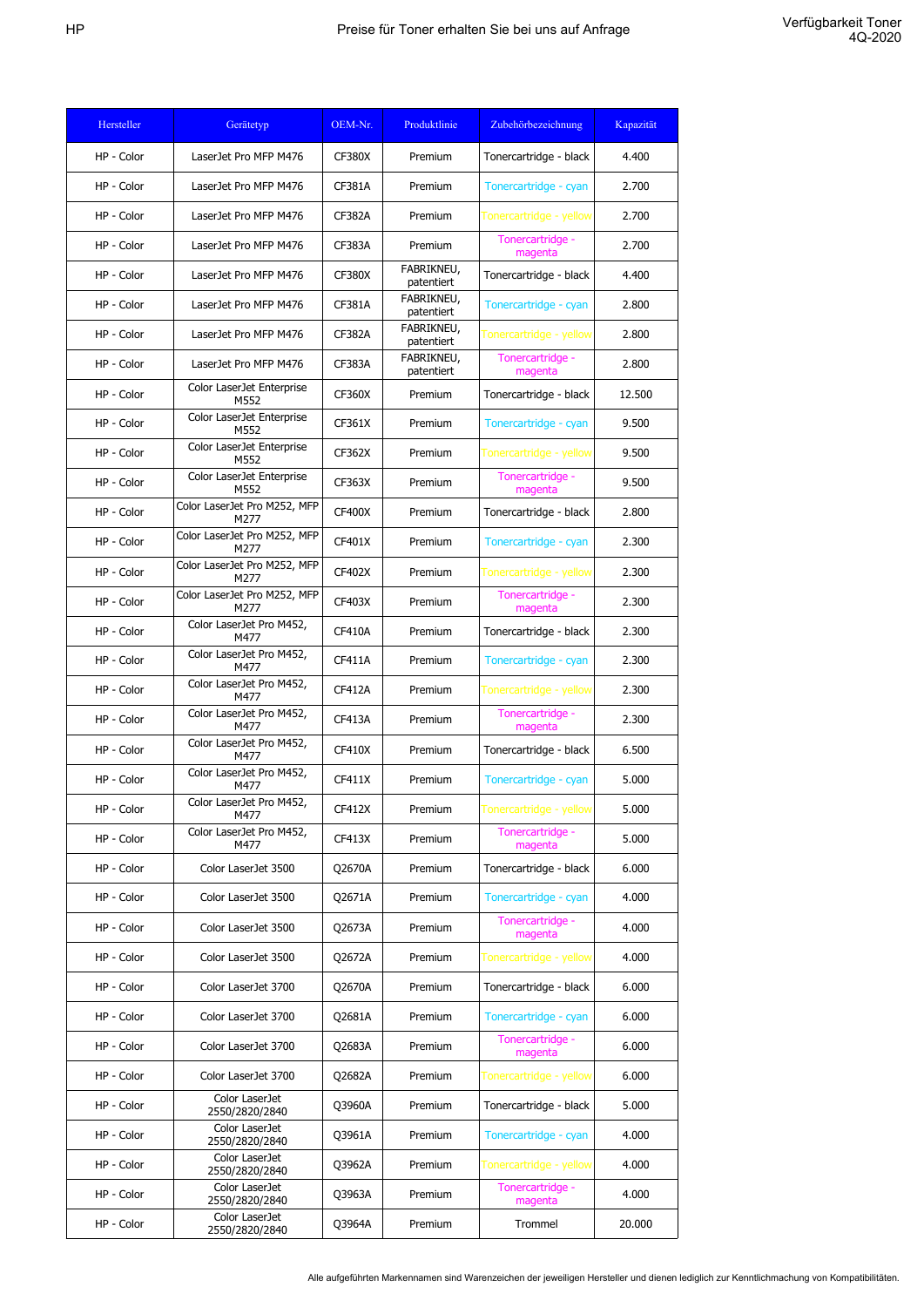| Hersteller | Gerätetyp           | OEM-Nr. | Produktlinie | Zubehörbezeichnung          | Kapazität |
|------------|---------------------|---------|--------------|-----------------------------|-----------|
| HP - Color | Color LaserJet 4700 | Q5950A  | Premium      | Tonercartridge - black      | 11.000    |
| HP - Color | Color LaserJet 4700 | Q5951A  | Premium      | Tonercartridge - cyan       | 11.000    |
| HP - Color | Color LaserJet 4700 | Q5953A  | Premium      | Tonercartridge -<br>magenta | 11.000    |
| HP - Color | Color LaserJet 4700 | Q5952A  | Premium      | Tonercartridge - yellow     | 11.000    |
| HP - Color | Color LaserJet 2600 | Q6000A  | Premium      | Tonercartridge - black      | 2.500     |
| HP - Color | Color LaserJet 2600 | Q6001A  | Premium      | Tonercartridge - cyan       | 2.000     |
| HP - Color | Color LaserJet 2600 | Q6003A  | Premium      | Tonercartridge -<br>magenta | 2.000     |
| HP - Color | Color LaserJet 2600 | Q6002A  | Premium      | Tonercartridge - yellow     | 2.000     |
| HP - Color | Color LaserJet 3600 | Q6470A  | Premium      | Tonercartridge - black      | 6.000     |
| HP - Color | Color LaserJet 3600 | Q6471A  | Premium      | Tonercartridge - cyan       | 4.000     |
| HP - Color | Color LaserJet 3600 | Q6473A  | Premium      | Tonercartridge -<br>magenta | 4.000     |
| HP - Color | Color LaserJet 3600 | Q6472A  | Premium      | Tonercartridge - yellow     | 4.000     |
| HP - Color | Color LaserJet 3800 | Q6470A  | Premium      | Tonercartridge - black      | 6.000     |
| HP - Color | Color LaserJet 3800 | Q7581A  | Premium      | Tonercartridge - cyan       | 6.000     |
| HP - Color | Color LaserJet 3800 | Q7583A  | Premium      | Tonercartridge -<br>magenta | 6.000     |
| HP - Color | Color LaserJet 3800 | Q7582A  | Premium      | Tonercartridge - yellow     | 6.000     |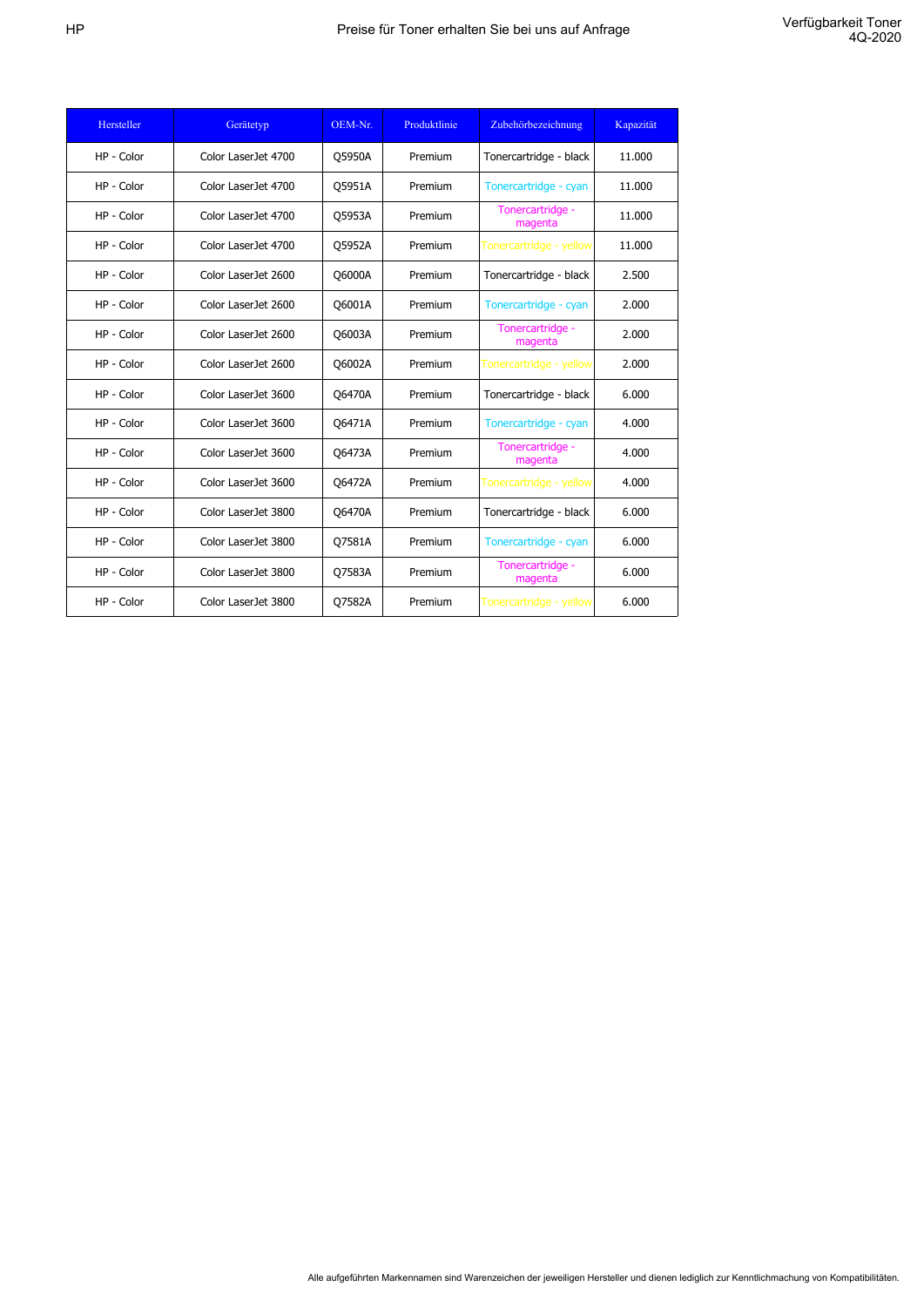| <b>Hersteller</b>             | <b>Gerätetyp</b>                | OEM-Nr.        | <b>Produktlinie</b>      | Zubehörbezeichnung                 | <b>Kapazität</b> |
|-------------------------------|---------------------------------|----------------|--------------------------|------------------------------------|------------------|
| KONICA-MINOLTA -<br>Monochrom | Fax MF<br>1600/2600/3600/3800   | 4152-613       | Premium                  | Tonercartridge                     | 6.000            |
| KONICA-MINOLTA -<br>Monochrom | PagePro 8/8E/8L                 | 4152-603       | Premium                  | Tonercartridge                     | 6.000            |
| KONICA-MINOLTA -<br>Monochrom | PagePro 1100/1200               | 4174-303       | Premium                  | Trommel                            | 20.000           |
| KONICA-MINOLTA -<br>Monochrom | PagePro<br>1300W/1350/1380/1390 | 171-0567-002   | Premium                  | Tonercartridge                     | 6.000            |
| KONICA-MINOLTA -<br>Monochrom | PagePro<br>1300W/1350/1380/1390 | 171-0568-001   | Premium                  | Trommel                            | 20.000           |
| KONICA-MINOLTA -<br>Monochrom | EP 2050                         | 8932-3080-01   | Premium                  | Tonercartridge                     | $3 + 500g$       |
| KONICA-MINOLTA -<br>Monochrom | EP 2051/2080                    | 8935-304       | Premium                  | Tonercartridge                     | 2x360g           |
| KONICA-MINOLTA -<br>Color     | Bizhub C250/C252                | <b>TN-210K</b> | Fabrikneu,<br>patentiert | <b>Toner - black</b>               | 20.000           |
| KONICA-MINOLTA -<br>Color     | Bizhub C250/C252                | <b>TN-210C</b> | Fabrikneu,<br>patentiert | <b>Toner - cyan</b>                | 12.000           |
| KONICA-MINOLTA -<br>Color     | Bizhub C250/C252                | <b>TN-210M</b> | Fabrikneu,<br>patentiert | <b>Toner - magenta</b>             | 12,000           |
| KONICA-MINOLTA -<br>Color     | Bizhub C250/C252                | <b>TN-210Y</b> | Fabrikneu,<br>patentiert | <b>Toner - yellow</b>              | 12.000           |
| KONICA-MINOLTA -<br>Color     | Bizhub C350/C351/C450           | <b>TN-310K</b> | Fabrikneu,<br>patentiert | <b>Toner - black</b>               | 11.500           |
| KONICA-MINOLTA -<br>Color     | Bizhub C350/C351/C450           | <b>TN-310C</b> | Fabrikneu,<br>patentiert | <b>Toner - cyan</b>                | 11.500           |
| KONICA-MINOLTA -<br>Color     | Bizhub C350/C351/C450           | <b>TN-310M</b> | Fabrikneu,<br>patentiert | <b>Toner - magenta</b>             | 11.500           |
| KONICA-MINOLTA -<br>Color     | Bizhub C350/C351/C450           | <b>TN-310Y</b> | Fabrikneu,<br>patentiert | <b>Toner - yellow</b>              | 11.500           |
| KONICA-MINOLTA -<br>Color     | Bizhub C20P                     | <b>TN-318K</b> | Fabrikneu,<br>patentiert | <b>Toner - black</b>               | 8.000            |
| KONICA-MINOLTA -<br>Color     | Bizhub C20P                     | <b>TN-318C</b> | Fabrikneu,<br>patentiert | <b>Toner - cyan</b>                | 8.000            |
| KONICA-MINOLTA -<br>Color     | Bizhub C20P                     | <b>TN-318M</b> | Fabrikneu,<br>patentiert | <b>Toner - magenta</b>             | 8.000            |
| KONICA-MINOLTA -<br>Color     | Bizhub C20P                     | <b>TN-318Y</b> | Fabrikneu,<br>patentiert | <b>Toner - yellow</b>              | 8.000            |
| KONICA-MINOLTA -<br>Color     | Magicolor<br>1600W/1650/1690    | A0V301H        | Premium                  | Tonercartridge -<br>black          | 2.500            |
| KONICA-MINOLTA -<br>Color     | Magicolor<br>1600W/1650/1690    | A0V306H        | Premium                  | Tonercartridge -<br>yellow         | 2.500            |
| KONICA-MINOLTA -<br>Color     | Magicolor<br>1600W/1650/1690    | A0V30CH        | Premium                  | <b>Tonercartridge -</b><br>magenta | 2.500            |
| KONICA-MINOLTA -<br>Color     | Magicolor<br>1600W/1650/1690    | A0V30HH        | Premium                  | <b>Tonercartridge -</b><br>cyan    | 2.500            |
| KONICA-MINOLTA -<br>Color     | Magicolor 2300/DL/2350          | 171-0517-005   | Premium                  | Tonercartridge -<br>black          | 4.500            |
| KONICA-MINOLTA -<br>Color     | Magicolor 2300/DL/2350          | 171-0517-008   | Premium                  | <b>Tonercartridge -</b><br>cyan    | 4.500            |
| KONICA-MINOLTA -<br>Color     | Magicolor 2300/DL/2350          | 171-0517-007   | Premium                  | Tonercartridge -<br>magenta        | 4.500            |
| KONICA-MINOLTA -<br>Color     | Magicolor 2300/DL/2350          | 171-0517-006   | Premium                  | Tonercartridge -<br>yellow         | 4.500            |
| KONICA-MINOLTA -<br>Color     | Magicolor<br>2400/W/2450/2550   | A00W432        | Premium                  | Tonercartridge -<br>black          | 4.500            |
| KONICA-MINOLTA -<br>Color     | Magicolor<br>2400/W/2450/2550   | A00W332        | Premium                  | <b>Tonercartridge -</b><br>cyan    | 4.500            |
| KONICA-MINOLTA -<br>Color     | Magicolor<br>2400/W/2450/2550   | A00W232        | Premium                  | <b>Tonercartridge -</b><br>magenta | 4.500            |
| KONICA-MINOLTA -<br>Color     | Magicolor<br>2400/W/2450/2550   | A00W132        | Premium                  | <b>Tonercartridge -</b><br>yellow  | 4.500            |
| KONICA-MINOLTA -<br>Color     | Magicolor<br>2400/W/2450/2550   | 1710591-001    | Premium                  | Trommel                            | 45.000           |
| KONICA-MINOLTA -<br>Color     | Magicolor 3300DN                | 960A171055000  | Premium                  | Tonercartridge -<br>black          | 9.000            |
| KONICA-MINOLTA -<br>Color     | Magicolor 3300DN                | 960A171055000  | Premium                  | <b>Tonercartridge -</b><br>yellow  | 6.500            |
| KONICA-MINOLTA -<br>Color     | Magicolor 3300DN                | 960A171055000  | Premium                  | Tonercartridge -<br>magenta        | 6.500            |
| KONICA-MINOLTA -<br>Color     | Magicolor 3300DN                | 960A171055000  | Premium                  | <b>Tonercartridge -</b><br>cyan    | 6.500            |
| KONICA-MINOLTA -<br>Color     | Magicolor 3730                  | A0'WG02H       | Premium                  | Tonercartridge -<br>black          | 5.000            |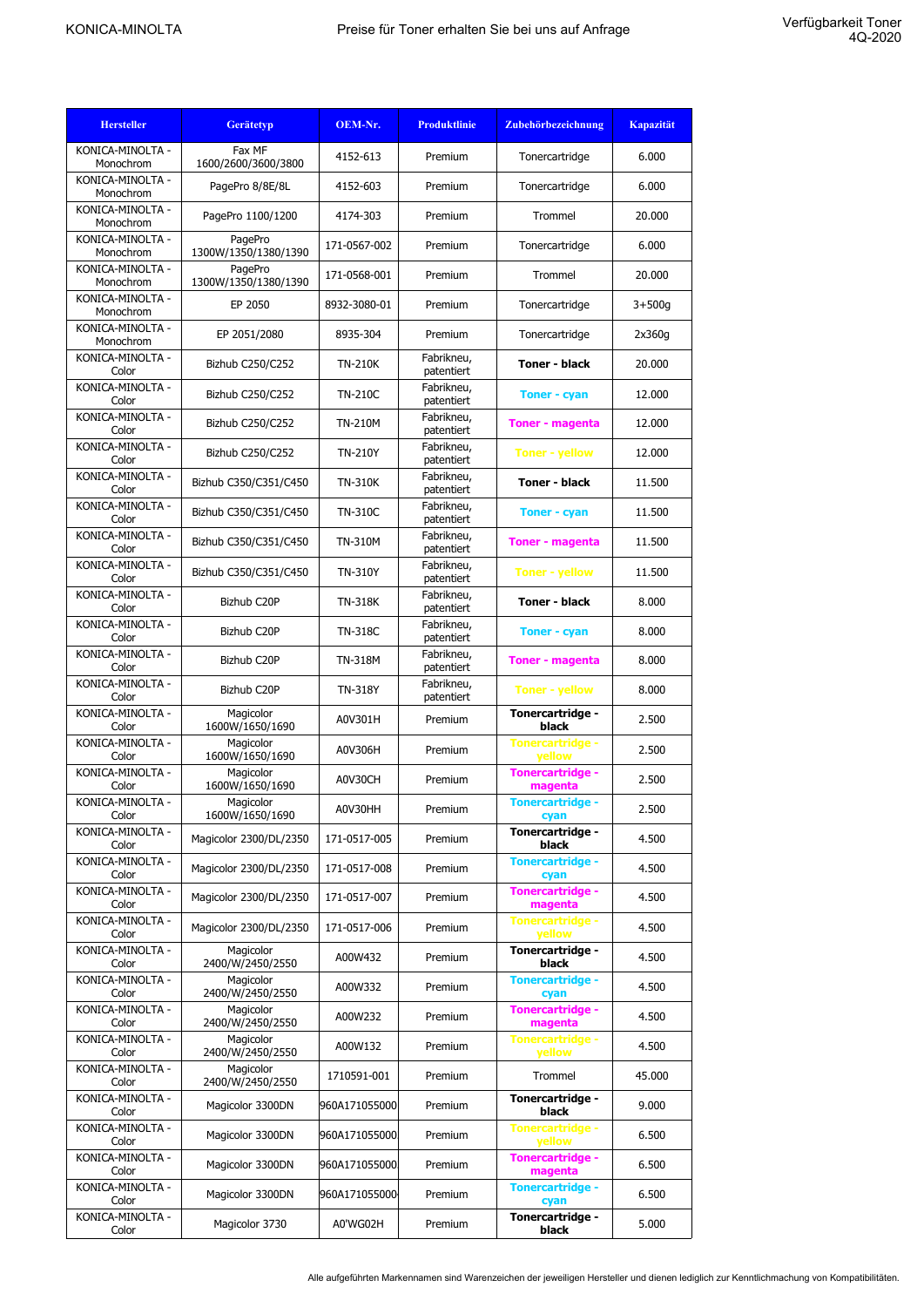| <b>Hersteller</b>         | <b>Gerätetyp</b>                 | OEM-Nr. | <b>Produktlinie</b>      | Zubehörbezeichnung                     | <b>Kapazität</b> |
|---------------------------|----------------------------------|---------|--------------------------|----------------------------------------|------------------|
| KONICA-MINOLTA -<br>Color | Magicolor 3730                   | A0WG0JH | Premium                  | <b>Tonercartridge -</b><br>cyan        | 5.000            |
| KONICA-MINOLTA -<br>Color | Magicolor 3730                   | A0WG0DH | Premium                  | <b>Tonercartridge -</b><br>magenta     | 5.000            |
| KONICA-MINOLTA -<br>Color | Magicolor 3730                   | A0WG07H | Premium                  | <b>Tonercartridge -</b><br>yellow      | 5.000            |
| KONICA-MINOLTA -<br>Color | Magicolor<br>4650DN/4690/4695MF  | A0DK152 | Fabrikneu,<br>patentiert | Tonercartridge -<br>black              | 8.000            |
| KONICA-MINOLTA -<br>Color | Magicolor<br>4650DN/4690/4695MF  | A0DK152 | Premium                  | Tonercartridge -<br>black              | 8.000            |
| KONICA-MINOLTA -<br>Color | Magicolor<br>4650DN/4690/4695MF  | A03100H | Premium                  | <b>Trommel - black</b>                 | 30.000           |
| KONICA-MINOLTA -<br>Color | Magicolor<br>4650DN/4690/4695MF  | A0DK252 | Fabrikneu,<br>patentiert | <b>Tonercartridge -</b><br>yellow      | 8.000            |
| KONICA-MINOLTA -<br>Color | Magicolor<br>4650DN/4690/4695MF  | A0DK252 | Premium                  | Tonercartridge -<br>yellow             | 8.000            |
| KONICA-MINOLTA -<br>Color | Magicolor<br>4650DN/4690/4695MF  | A03105H | Premium                  | <b>Trommel - yellow</b>                | 30.000           |
| KONICA-MINOLTA -<br>Color | Magicolor<br>4650DN/4690/4695MF  | A0DK352 | Fabrikneu,<br>patentiert | <b>Tonercartridge -</b><br>magenta     | 8.000            |
| KONICA-MINOLTA -<br>Color | Magicolor<br>4650DN/4690/4695MF  | A0DK352 | Premium                  | <b>Tonercartridge -</b><br>magenta     | 8.000            |
| KONICA-MINOLTA -<br>Color | Magicolor<br>4650DN/4690/4695MF  | A0310GH | Remanufactured           | <b>Trommel - magenta</b>               | 30.000           |
| KONICA-MINOLTA -<br>Color | Magicolor<br>4650DN/4690/4695MF  | A0DK452 | Fabrikneu,<br>patentiert | <b>Tonercartridge -</b><br>cyan        | 8.000            |
| KONICA-MINOLTA -<br>Color | Magicolor<br>4650DN/4690/4695MF  | A0DK452 | Remanufactured           | <b>Tonercartridge -</b><br>cyan        | 8.000            |
| KONICA-MINOLTA -<br>Color | Magicolor<br>4650DN/4690/4695MF  | A0310GH | Remanufactured           | <b>Trommel - cyan</b>                  | 30.000           |
| KONICA-MINOLTA -<br>Color | Magicolor 4750DN                 | A0X5150 | Remanufactured           | Tonercartridge -<br>black - HC         | $6.000 (+15%)$   |
| KONICA-MINOLTA -<br>Color | Magicolor 4750DN                 | A0X5250 | Remanufactured           | <b>Tonercartridge -</b><br>yellow - HC | $6.000 (+33\%)$  |
| KONICA-MINOLTA -<br>Color | Magicolor 4750DN                 | A0X5350 | Remanufactured           | Tonercartridge -<br>magenta - HC       | $6.000 (+33\%)$  |
| KONICA-MINOLTA -<br>Color | Magicolor 4750DN                 | A0X5450 | Remanufactured           | <b>Tonercartridge -</b><br>cyan - HC   | $6.000 (+33%)$   |
| KONICA-MINOLTA -<br>Color | Magicolor 5430/5450              | 4539432 | Remanufactured           | Tonercartridge -<br>black              | 6.000            |
| KONICA-MINOLTA -<br>Color | Magicolor 5430/5450              | 4539332 | Remanufactured           | <b>Tonercartridge -</b><br>cyan        | 6.000            |
| KONICA-MINOLTA -<br>Color | Magicolor 5430/5450              | 4539232 | Remanufactured           | <b>Tonercartridge -</b><br>magenta     | 6.000            |
| KONICA-MINOLTA -<br>Color | Magicolor 5430/5450              | 4539132 | Remanufactured           | vellow                                 | 6.000            |
| KONICA-MINOLTA -<br>Color | Magicolor<br>5550/5570/5600/5650 | A06V153 | Fabrikneu,<br>patentiert | Tonercartridge -<br>black              | 12.000           |
| KONICA-MINOLTA -<br>Color | Magicolor<br>5550/5570/5600/5650 | A06V253 | Fabrikneu,<br>patentiert | <b>Tonercartridge -</b><br>yellow      | 12.000           |
| KONICA-MINOLTA -<br>Color | Magicolor<br>5550/5570/5600/5650 | A06V353 | Fabrikneu,<br>patentiert | <b>Tonercartridge -</b><br>magenta     | 12.000           |
| KONICA-MINOLTA -<br>Color | Magicolor<br>5550/5570/5600/5650 | A06V453 | Fabrikneu,<br>patentiert | <b>Tonercartridge -</b><br>cyan        | 12.000           |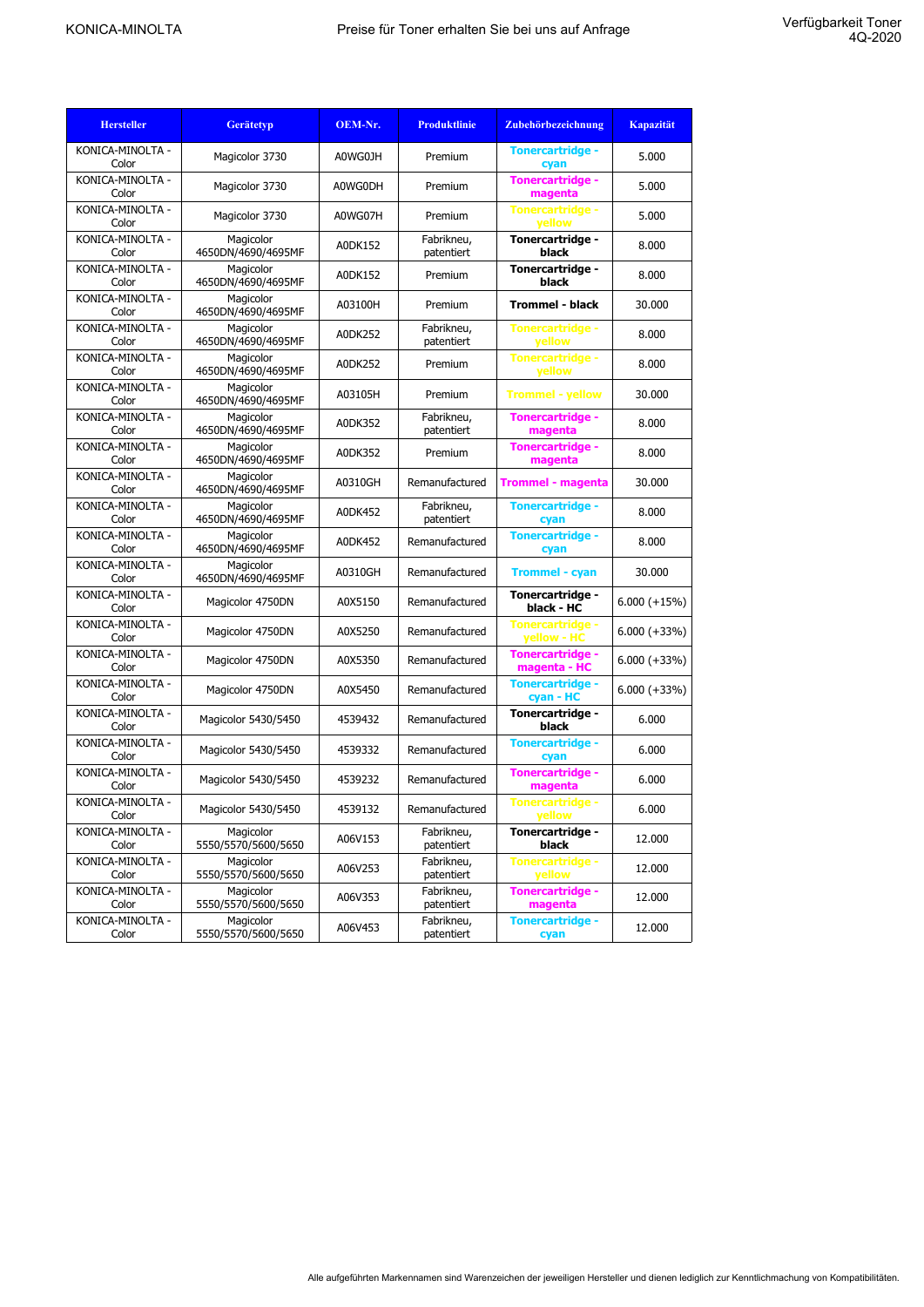| Hersteller                  | Gerätetyp                      | OEM-Nr.       | Produktlinie          | Zubehörbezeichnung | Kapazität          |
|-----------------------------|--------------------------------|---------------|-----------------------|--------------------|--------------------|
| KYOCERA-MITA -<br>Monochrom | KM 1525/1530/2030              | 37028010      | Fabrikneu, patentiert | Tonerkit           | 11.000             |
| KYOCERA-MITA -<br>Monochrom | KM 1505/1510/1810              | 37029010      | Fabrikneu, patentiert | Tonerkit           | 7.000              |
| KYOCERA-MITA -<br>Monochrom | KM 2530/3035/5035              | 370AB000      | Fabrikneu, patentiert | Tonerkit           | 34.000             |
| KYOCERA-MITA -<br>Monochrom | FS 1000/1010/1050              | <b>TK-17</b>  | Fabrikneu, patentiert | Tonerkit           | 6.000              |
| KYOCERA-MITA -<br>Monochrom | FS 1020/1118MFP                | <b>TK-18</b>  | Fabrikneu, patentiert | Tonerkit           | 7.200              |
| KYOCERA-MITA -<br>Monochrom | FS 1920                        | TK-55         | Fabrikneu, patentiert | Tonerkit           | 15,000             |
| KYOCERA-MITA -<br>Monochrom | FS 3820N/FS 3830N              | TK-65         | Fabrikneu, patentiert | Tonerkit           | 20.000             |
| KYOCERA-MITA -<br>Monochrom | FS 9120/9500/9520              | <b>TK-70</b>  | Fabrikneu, patentiert | Tonerkit           | 40.000             |
| KYOCERA-MITA -<br>Monochrom | KM 1500                        | <b>TK-100</b> | Fabrikneu, patentiert | Tonerkit           | 6.000              |
| KYOCERA-MITA -<br>Monochrom | FS 720/820/920                 | TK-110        | Fabrikneu, patentiert | Tonerkit           | 6.000              |
| KYOCERA-MITA -<br>Monochrom | <b>FS 1030D</b>                | TK-120        | Fabrikneu, patentiert | Tonerkit           | 7.200              |
| KYOCERA-MITA -<br>Monochrom | FS 1350DN/1128MFP              | TK-130        | Fabrikneu, patentiert | Tonerkit - Chip    | 7.200              |
| KYOCERA-MITA -<br>Monochrom | FS 1100                        | TK-140        | Fabrikneu, patentiert | Tonerkit - Chip    | 4.000              |
| KYOCERA-MITA -<br>Monochrom | <b>FS 1120D</b>                | TK-160        | Fabrikneu, patentiert | Tonerkit - Chip    | 2.500              |
| KYOCERA-MITA -<br>Monochrom | <b>FS 1320D</b>                | TK-170        | Fabrikneu, patentiert | Tonerkit - Chip    | 7.200              |
| KYOCERA-MITA -<br>Monochrom | FS 2000/3900/4000              | TK-310        | Fabrikneu, patentiert | Tonerkit - Chip    | 12.000             |
| KYOCERA-MITA -<br>Monochrom | FS 3900DN/4000DN               | TK-320        | Fabrikneu, patentiert | Tonerkit - Chip    | 15.000             |
| KYOCERA-MITA -<br>Monochrom | <b>FS 4000DN</b>               | TK-330        | Fabrikneu, patentiert | Tonerkit - Chip    | 20.000             |
| KYOCERA-MITA -<br>Monochrom | FS 2020D                       | TK-340        | Fabrikneu, patentiert | Tonerkit - Chip    | 12.00 <sub>B</sub> |
| KYOCERA-MITA -<br>Monochrom | FS 3920 DN                     | TK-350        | Fabrikneu, patentiert | Tonerkit - Chip    | 15.000             |
| KYOCERA-MITA -<br>Monochrom | FS 4020 DN                     | TK-360        | Fabrikneu, patentiert | Tonerkit - Chip    | 20.000             |
| KYOCERA-MITA -<br>Monochrom | FS 6020                        | <b>TK-400</b> | Fabrikneu, patentiert | Tonerkit - Chip    | 10.000             |
| KYOCERA-MITA -<br>Monochrom | KM 1620/1650/2020              | TK-410        | Fabrikneu, patentiert | Tonerkit - Chip    | 15.000             |
| KYOCERA-MITA -<br>Monochrom | KM 2550                        | <b>TK-420</b> | Fabrikneu, patentiert | Tonerkit - Chip    | 15.000             |
| KYOCERA-MITA -<br>Monochrom | <b>TASKalfa</b><br>180/181/221 | TK-435        | Fabrikneu, patentiert | Tonerkit - Chip    | 15.000             |
| KYOCERA-MITA -<br>Monochrom | <b>FS 6950DN</b>               | TK-440        | Fabrikneu, patentiert | Tonerkit - Chip    | 15.000             |
| KYOCERA-MITA -<br>Monochrom | <b>FS 6970DN</b>               | TK-450        | Fabrikneu, patentiert | Tonerkit - Chip    | 15.000             |
| KYOCERA-MITA -<br>Monochrom | FS 6025/6525/6530              | TK-475        | Fabrikneu, patentiert | Tonerkit - Chip    | 15.000             |
| KYOCERA-MITA -<br>Monochrom | KM 2540/3040/3060              | TK-675        | Fabrikneu, patentiert | Tonerkit - Chip    | 20.000             |
| KYOCERA-MITA -<br>Monochrom | TASKalfa 300i                  | TK-685        | Fabrikneu, patentiert | Tonerkit - Chip    | 20.000             |
| KYOCERA-MITA -<br>Monochrom | FS 9130/9530                   | TK-710        | Fabrikneu, patentiert | Tonerkit - Chip    | 40.000             |
| KYOCERA-MITA -<br>Monochrom | KM 3050/4050/5050              | TK-715        | Fabrikneu, patentiert | Tonerkit - Chip    | 34.000             |
| KYOCERA-MITA -<br>Monochrom | TASKalfa 420i/520i             | TK-725        | Fabrikneu, patentiert | Tonerkit - Chip    | 34.000             |
| KYOCERA-MITA -<br>Monochrom | FS 1041/1220MFP                | TK-1115       | Fabrikneu, patentiert | Tonerkit - Chip    | 1.600              |
| KYOCERA-MITA -<br>Monochrom | FS 1061/1325MFP                | TK-1125       | Fabrikneu, patentiert | Tonerkit - Chip    | 2.100              |
| KYOCERA-MITA -<br>Monochrom | <b>FS</b><br>1030MFP/1130MFP   | TK-1130       | Fabrikneu, patentiert | Tonerkit - Chip    | 3.000              |
| KYOCERA-MITA -<br>Monochrom | FS 1035/1135MFP                | TK-1140       | Fabrikneu, patentiert | Tonerkit - Chip    | 7.200              |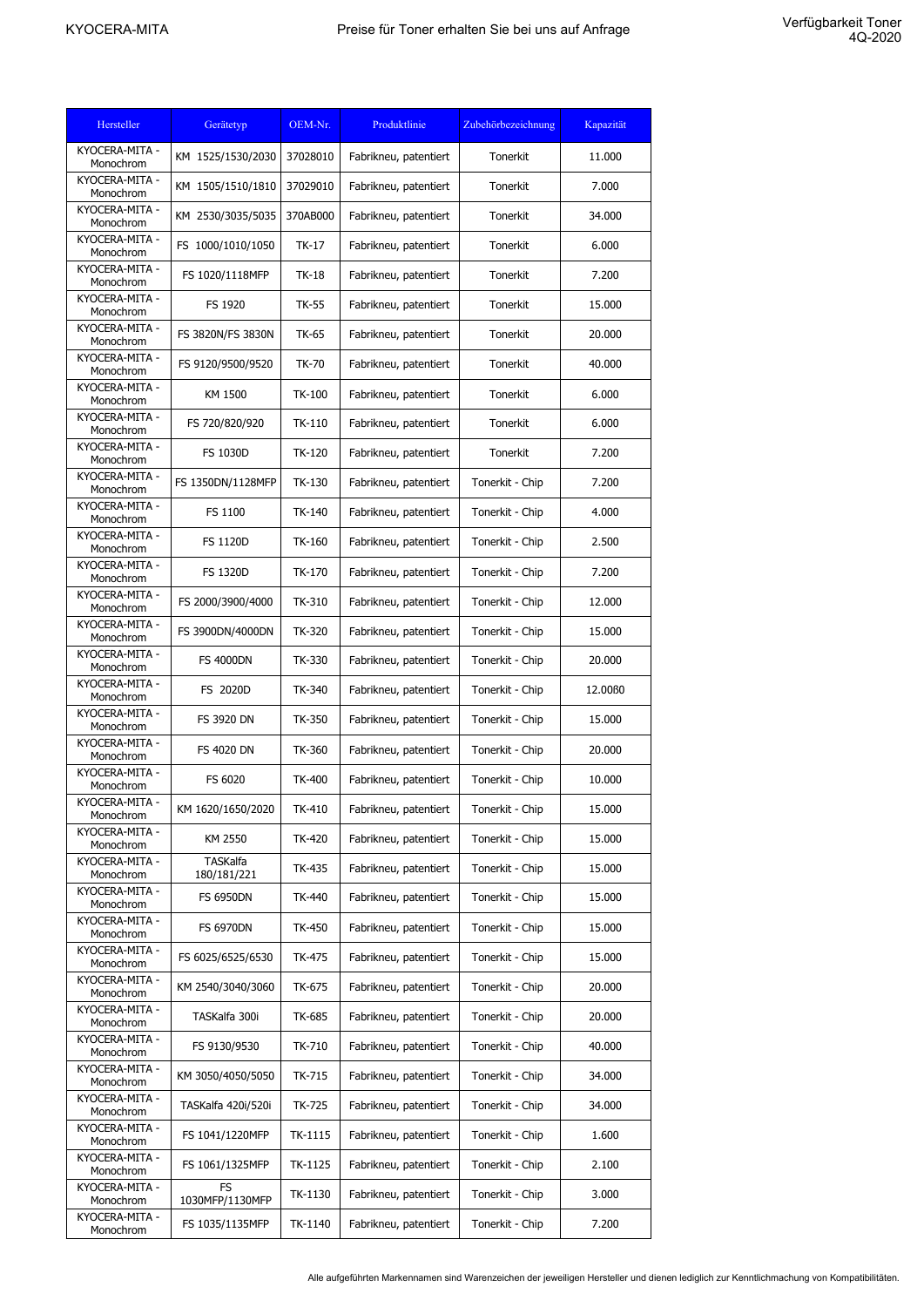| Hersteller                               | Gerätetyp                                          | OEM-Nr.        | Produktlinie          | Zubehörbezeichnung   | Kapazität |
|------------------------------------------|----------------------------------------------------|----------------|-----------------------|----------------------|-----------|
| KYOCERA-MITA -<br>Monochrom              | <b>FS 2100DN</b>                                   | TK-3100        | Fabrikneu, patentiert | Tonerkit - ohne Chip | 12.500    |
| KYOCERA-MITA -<br>Monochrom              | <b>FS-4100DN</b>                                   | TK-3110        | Fabrikneu, patentiert | Tonerkit - Chip      | 15.500    |
| KYOCERA-MITA -<br>Monochrom              | <b>FS-4200DN</b>                                   | TK-3130        | Fabrikneu, patentiert | Tonerkit - Chip      | 25.000    |
| KYOCERA-MITA -<br>Monochrom              | M3040idn/M3540idn                                  | TK-3150        | Premium               | Tonerkit - Chip      | 14.500    |
| KYOCERA-MITA -                           | TASKalfa 1800/2200                                 | TK-4105        | Fabrikneu, patentiert | Tonerkit - Chip      | 15.000    |
| Monochrom<br>KYOCERA-MITA -<br>Monochrom | TASKalfa 3500i                                     | TK-6305        | Fabrikneu, patentiert | Tonerkit - Chip      | 35.000    |
| KYOCERA-MITA -<br>Monochrom              | TASKalfa 3010i                                     | TK-7105        | Fabrikneu, patentiert | Tonerkit - Chip      | 20.000    |
| KYOCERA-MITA -<br>Monochrom              | TASKalfa 3510i                                     | TK-7205        | Fabrikneu, patentiert | Tonerkit - Chip      | 35.000    |
| KYOCERA-MITA -<br>Color                  | <b>FS C1020MFP</b>                                 | <b>TK-150K</b> | Premium               | Tonerkit - black     | 6.500     |
| KYOCERA-MITA -<br>Color                  | <b>FS C1020MFP</b>                                 | <b>TK-150C</b> | Premium               | Tonerkit - cyan      | 6.000     |
| KYOCERA-MITA -<br>Color                  | <b>FS C1020MFP</b>                                 | <b>TK-150M</b> | Premium               | Tonerkit - magenta   | 6.000     |
| KYOCERA-MITA -<br>Color                  | <b>FS C1020MFP</b>                                 | <b>TK-150Y</b> | Premium               | Tonerkit - yellow    | 6.000     |
| KYOCERA-MITA -<br>Color                  | <b>FS C5100N</b>                                   | <b>TK-540K</b> | Fabrikneu, patentiert | Tonerkit - black     | 5.000     |
| KYOCERA-MITA -                           | <b>FS C5100N</b>                                   | <b>TK-540C</b> | Fabrikneu, patentiert | Tonerkit - cyan      | 4.000     |
| Color<br>KYOCERA-MITA -                  | <b>FS C5100N</b>                                   | <b>TK-540M</b> | Fabrikneu, patentiert | Tonerkit - magenta   | 4.000     |
| Color<br>KYOCERA-MITA -                  | <b>FS C5100N</b>                                   | <b>TK-540Y</b> | Fabrikneu, patentiert | Tonerkit - yellow    | 4.000     |
| Color<br>KYOCERA-MITA -                  | <b>FS C5200N</b>                                   | <b>TK-550K</b> | Fabrikneu, patentiert | Tonerkit - black     | 7.000     |
| Color<br>KYOCERA-MITA -                  | <b>FS C5200N</b>                                   | <b>TK-550C</b> | Fabrikneu, patentiert | Tonerkit - cyan      | 5.000     |
| Color<br>KYOCERA-MITA -                  | <b>FS C5200N</b>                                   | <b>TK-550M</b> | Fabrikneu, patentiert | Tonerkit - magenta   | 5.000     |
| Color<br>KYOCERA-MITA -                  | <b>FS C5200N</b>                                   | <b>TK-550Y</b> | Fabrikneu, patentiert | Tonerkit - yellow    | 5.000     |
| Color<br>KYOCERA-MITA -                  | FS C5300DN/5350DN                                  | <b>TK-560K</b> | Fabrikneu, patentiert | Tonerkit - black     | 12,000    |
| Color<br>KYOCERA-MITA -                  | FS C5300DN/5350DN                                  | <b>TK-560C</b> | Fabrikneu, patentiert | Tonerkit - cyan      | 10.000    |
| Color<br>KYOCERA-MITA -                  | FS C5300DN/5350DN                                  | <b>TK-560M</b> | Fabrikneu, patentiert | Tonerkit - magenta   | 10.000    |
| Color<br>KYOCERA-MITA -<br>Color         | FS C5300DN/5350DN                                  | <b>TK-560Y</b> | Fabrikneu, patentiert | Tonerkit - yellow    | 10.000    |
| KYOCERA-MITA -                           | <b>FS C5400DN</b>                                  | <b>TK-570K</b> | Premium               | Tonerkit - black     | 16.000    |
| Color<br>KYOCERA-MITA -                  | <b>FS C5400DN</b>                                  | <b>TK-570C</b> | Premium               | Tonerkit - cyan      | 12.000    |
| Color<br>KYOCERA-MITA -                  | <b>FS C5400DN</b>                                  | <b>TK-570M</b> | Premium               | Tonerkit - magenta   | 12.000    |
| Color<br>KYOCERA-MITA -                  | <b>FS C5400DN</b>                                  | <b>TK-570Y</b> | Premium               | Tonerkit - yellow    | 12.000    |
| Color<br>KYOCERA-MITA -                  | <b>FS C5150DN</b>                                  | <b>TK-580K</b> | Fabrikneu, patentiert | Tonerkit - black     | 3.500     |
| Color<br>KYOCERA-MITA -                  | <b>FS C5150DN</b>                                  | <b>TK-580C</b> | Fabrikneu, patentiert | Tonerkit - cyan      | 2.800     |
| Color<br>KYOCERA-MITA -                  | <b>FS C5150DN</b>                                  | <b>TK-580M</b> | Fabrikneu, patentiert | Tonerkit - magenta   | 2.800     |
| Color<br>KYOCERA-MITA -                  | <b>FS C5150DN</b>                                  | TK-580Y        | Fabrikneu, patentiert | Tonerkit - yellow    | 2.800     |
| Color<br>KYOCERA-MITA -                  | <b>FS</b>                                          | <b>TK-590K</b> | Fabrikneu, patentiert | Tonerkit - black     | 7.000     |
| Color<br>KYOCERA-MITA -                  | C2016MFP/C5250DN<br>FS                             | <b>TK-590C</b> | Fabrikneu, patentiert | Tonerkit - cyan      | 5.000     |
| Color<br>KYOCERA-MITA -                  | C2016MFP/C5250DN<br><b>FS</b>                      | <b>TK-590M</b> | Fabrikneu, patentiert | Tonerkit - magenta   | 5.000     |
| Color<br>KYOCERA-MITA -                  | C2016MFP/C5250DN<br><b>FS</b>                      | <b>TK-590Y</b> | Fabrikneu, patentiert | Tonerkit - yellow    | 5.000     |
| Color<br>KYOCERA-MITA -<br>Color         | C2016MFP/C5250DN<br><b>TASKalfa</b><br>400CI/500CI | <b>TK-855K</b> | Premium               | Tonerkit - black     | 25.000    |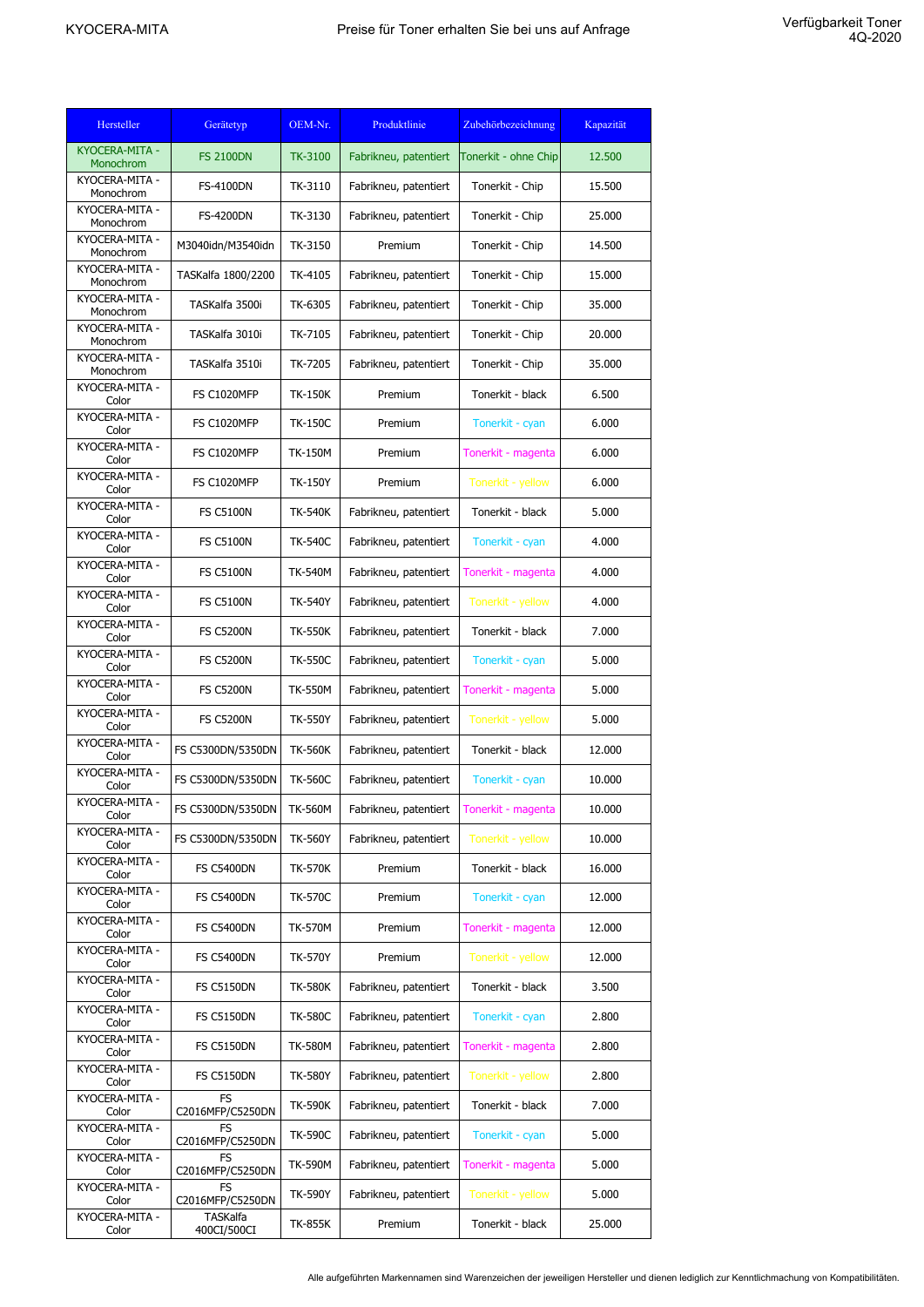| Hersteller              | Gerätetyp                      | OEM-Nr.        | Produktlinie | Zubehörbezeichnung | Kapazität |
|-------------------------|--------------------------------|----------------|--------------|--------------------|-----------|
| KYOCERA-MITA -<br>Color | <b>TASKalfa</b><br>400CI/500CI | <b>TK-855C</b> | Premium      | Tonerkit - cyan    | 18.000    |
| KYOCERA-MITA -<br>Color | <b>TASKalfa</b><br>400CI/500CI | <b>TK-855M</b> | Premium      | Tonerkit - magenta | 18.000    |
| KYOCERA-MITA -<br>Color | TASKalfa<br>400CI/500CI        | <b>TK-855Y</b> | Premium      | Tonerkit - yellow  | 18.000    |
| KYOCERA-MITA -<br>Color | <b>TASKalfa</b><br>250CI/300CI | <b>TK-865K</b> | Premium      | Tonerkit - black   | 20.000    |
| KYOCERA-MITA -<br>Color | <b>TASKalfa</b><br>250CI/300CI | <b>TK-865C</b> | Premium      | Tonerkit - cyan    | 12.000    |
| KYOCERA-MITA -<br>Color | <b>TASKalfa</b><br>250CI/300CI | <b>TK-865M</b> | Premium      | Tonerkit - magenta | 12.000    |
| KYOCERA-MITA -<br>Color | TASKalfa<br>250CI/300CI        | <b>TK-865Y</b> | Premium      | Tonerkit - yellow  | 12,000    |
| KYOCERA-MITA -<br>Color | <b>FS C8020DN</b>              | <b>TK-895K</b> | Premium      | Tonerkit - black   | 12,000    |
| KYOCERA-MITA -<br>Color | <b>FS C8020DN</b>              | <b>TK-895C</b> | Premium      | Tonerkit - cyan    | 6.000     |
| KYOCERA-MITA -<br>Color | <b>FS C8020DN</b>              | <b>TK-895M</b> | Premium      | Tonerkit - magenta | 6.000     |
| KYOCERA-MITA -<br>Color | <b>FS C8020DN</b>              | <b>TK-895Y</b> | Premium      | Tonerkit - yellow  | 6.000     |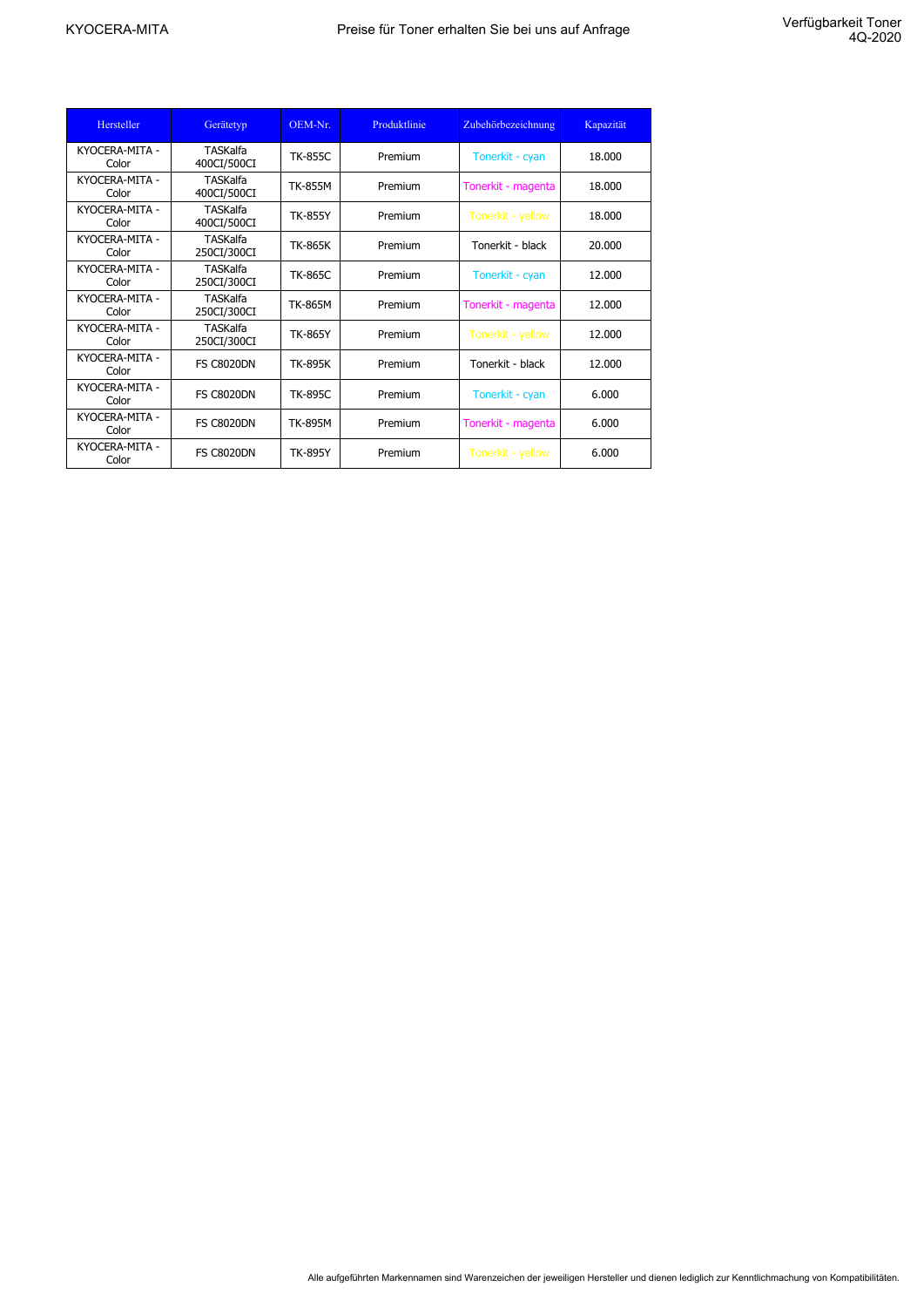| <b>Hersteller</b>             | <b>Gerätetyp</b>                   | OEM-Nr.  | <b>Produktlinie</b> | Zubehörbezeichnung                 | <b>Kapazität</b> |
|-------------------------------|------------------------------------|----------|---------------------|------------------------------------|------------------|
| <b>LEXMARK -</b><br>Monochrom | E120                               | 12016SE  | Premium             | Tonercartridge                     | 2.000            |
| LEXMARK -<br>Monochrom        | E230/E232/E330/E332/<br>E340/E342  | 34016HE  | Premium             | Tonercartridge                     | 6.000            |
| <b>LEXMARK -</b><br>Monochrom | E230/E232/E330/E332/<br>E340/E342  | 12A8302  | Premium             | Trommel                            | 30.000           |
| LEXMARK -<br>Monochrom        | E250/E350/E352                     | E250A11E | Premium             | Tonercartridge                     | 3.500            |
| <b>LEXMARK -</b><br>Monochrom | E250/E350/E352                     | E250X22G | Premium             | Trommel                            | 30.000           |
| <b>LEXMARK -</b><br>Monochrom | E260/E360/E460                     | E260A21E | Premium             | Tonercartridge                     | 3.500            |
| <b>LEXMARK -</b><br>Monochrom | E350/E352                          | E352H11E | Premium             | Tonercartridge                     | 9.000            |
| <b>LEXMARK -</b><br>Monochrom | E360/E460                          | E360H21E | Premium             | Tonercartridge                     | 9.000            |
| <b>LEXMARK -</b><br>Monochrom | E450                               | E450H11E | Premium             | Tonercartridge                     | 11.000           |
| <b>LEXMARK -</b><br>Monochrom | E460                               | E460X21E | Premium             | Tonercartridge                     | 15.000           |
| <b>LEXMARK -</b><br>Monochrom | E462                               | E462U11E | Premium             | Tonercartridge                     | 18.000           |
| <b>LEXMARK -</b><br>Monochrom | MS-310/410/510/610                 | 50F2H00  | Premium             | Tonercartridge                     | 5.000            |
| LEXMARK -<br>Monochrom        | MS-410/415/510/610                 | 50F2X00  | Premium             | Tonercartridge                     | 10.000           |
| <b>LEXMARK -</b><br>Monochrom | MS-510/610                         | 50F2U00  | Premium             | Tonercartridge                     | 20,000           |
| <b>LEXMARK -</b><br>Monochrom | MS-<br>710/711/810/811/812         | 52D2H00  | Premium             | Tonercartridge                     | 25.000           |
| LEXMARK -<br>Monochrom        | MS-811/812                         | 52D2X00  | Premium             | Tonercartridge                     | 45.000           |
| <b>LEXMARK -</b><br>Monochrom | MX-<br>310/410/510/511/610/<br>611 | 60F2000  | Premium             | Tonercartridge                     | 5.000            |
| <b>LEXMARK -</b><br>Monochrom | MX-<br>310/410/510/511/610/<br>611 | 60F2H00  | Premium             | Tonercartridge                     | 10.000           |
| <b>LEXMARK -</b><br>Monochrom | MX-510/511/610/611                 | 60F2X00  | Premium             | Tonercartridge                     | 20,000           |
| <b>LEXMARK -</b><br>Monochrom | MX-<br>710/711/810/811/812         | 62D2H00  | Premium             | Tonercartridge                     | 25,000           |
| <b>LEXMARK -</b><br>Monochrom | MX-711/810/811/812                 | 62D2X00  | Premium             | Tonercartridge                     | 45.000           |
| <b>LEXMARK -</b><br>Monochrom | T430/D/DN                          | 12A8425  | Premium             | Tonercartridge                     | 12.000           |
| <b>LEXMARK -</b><br>Monochrom | T630/T632/T634                     | 12A7462  | Premium             | Tonercartridge                     | 21.000           |
| LEXMARK -<br>Monochrom        | T640/T642/T644                     | 64016HE  | Premium             | Tonercartridge                     | 21.000           |
| LEXMARK -<br>Monochrom        | T650/T652/T654/T656                | T650H11E | Premium             | Tonercartridge                     | 25.000           |
| LEXMARK -<br>Monochrom        | T654/T656                          | T654X11E | Premium             | Tonercartridge                     | 36,000           |
| LEXMARK -<br>Monochrom        | X203N/X204N                        | X203A21G | Premium             | Tonercartridge                     | 2.500            |
| LEXMARK -<br>Monochrom        | X340/X342                          | X340H11G | Premium             | Tonercartridge                     | 6.000            |
| <b>LEXMARK -</b><br>Monochrom | X264/X363/X364                     | X264H11G | Premium             | Tonercartridge                     | 9.000            |
| LEXMARK -<br>Monochrom        | X463/X464/X466                     | X463H11G | Premium             | Tonercartridge                     | 9.000            |
| <b>LEXMARK -</b><br>Monochrom | X651/X652/X654/X656/<br>X658       | X651H11E | Premium             | Tonercartridge                     | 25.000           |
| <b>LEXMARK -</b><br>Monochrom | X654/X656/X658                     | X654X11E | Premium             | Tonercartridge                     | 36.000           |
| LEXMARK - Color               | C522N/C524N/C530/<br>C532N/C534N   | C5240KH  | Premium             | Tonercartridge -<br>black          | 8.000            |
| LEXMARK - Color               | C522N/C524N/C530/<br>C532N/C534N   | C5240CH  | Premium             | <b>Tonercartridge -</b><br>cyan    | 5.000            |
| LEXMARK - Color               | C522N/C524N/C530/<br>C532N/C534N   | C5240MH  | Premium             | <b>Tonercartridge -</b><br>magenta | 5.000            |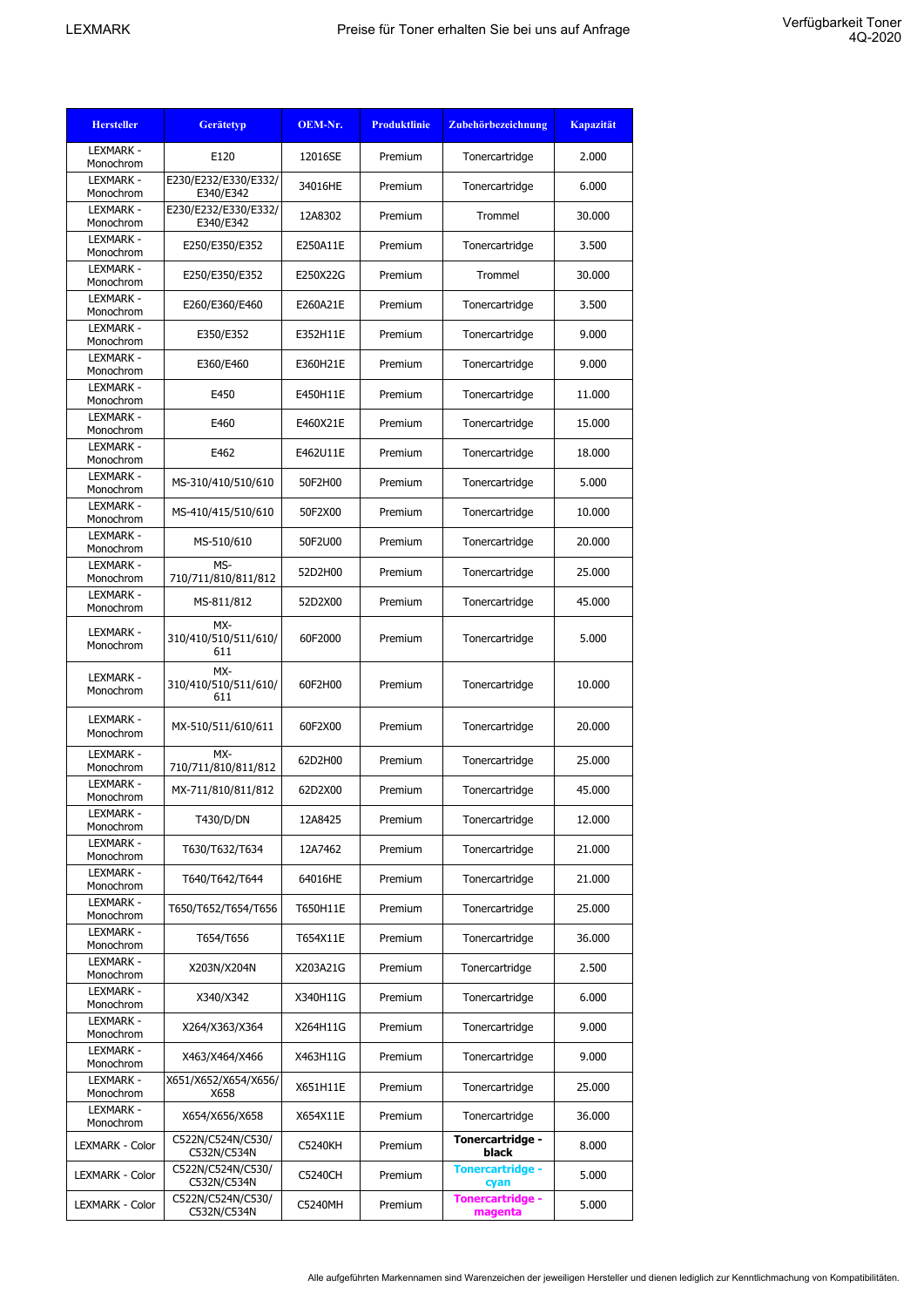| <b>Hersteller</b>       | <b>Gerätetyp</b>                 | OEM-Nr.         | <b>Produktlinie</b> | Zubehörbezeichnung                       | <b>Kapazität</b> |
|-------------------------|----------------------------------|-----------------|---------------------|------------------------------------------|------------------|
| <b>LEXMARK - Color</b>  | C522N/C524N/C530/<br>C532N/C534N | C5240YH         | Premium             | <b>Tonercartridge -</b><br>yellow        | 5.000            |
| <b>I FXMARK - Color</b> | C540/C544                        | <b>C540H1KG</b> | Premium             | Tonercartridge -<br>black                | 2.500            |
| <b>LEXMARK - Color</b>  | C540/C544                        | C540H1CG        | Premium             | <b>Tonercartridge -</b><br>cyan          | 2.000            |
| <b>LEXMARK - Color</b>  | C540/C544                        | C540H1MG        | Premium             | <b>Tonercartridge -</b><br>magenta       | 2.000            |
| <b>I FXMARK - Color</b> | C540/C544                        | C540H1YG        | Premium             | <b>Tonercartridge -</b><br><b>vellow</b> | 2.000            |
| <b>LEXMARK - Color</b>  | C546/C548                        | C544X1KG        | Premium             | Tonercartridge -<br>black                | 6.000            |
| <b>LEXMARK - Color</b>  | C546/C548                        | C544X1CG        | Premium             | <b>Tonercartridge -</b><br>cyan          | 4.000            |
| <b>LEXMARK - Color</b>  | C546/C548                        | C544X1KG        | Premium             | <b>Tonercartridge -</b><br>magenta       | 4.000            |
| <b>LEXMARK - Color</b>  | C546/C548                        | C544X1KG        | Premium             | <b>Tonercartridge -</b><br>yellow        | 4.000            |
| <b>I FXMARK - Color</b> | CX410/CX510                      | 80C2HK0         | Premium             | Tonercartridge -<br>black                | 4.000            |
| <b>LEXMARK - Color</b>  | CX410/CX510                      | 80C2HC0         | Premium             | <b>Tonercartridge -</b><br>cyan          | 3.000            |
| <b>LEXMARK - Color</b>  | CX410/CX510                      | 80C2HM0         | Premium             | <b>Tonercartridge -</b><br>magenta       | 3.000            |
| <b>I FXMARK - Color</b> | CX410/CX510                      | 80C2HY0         | Premium             | <b>Tonercartridge -</b><br>yellow        | 3.000            |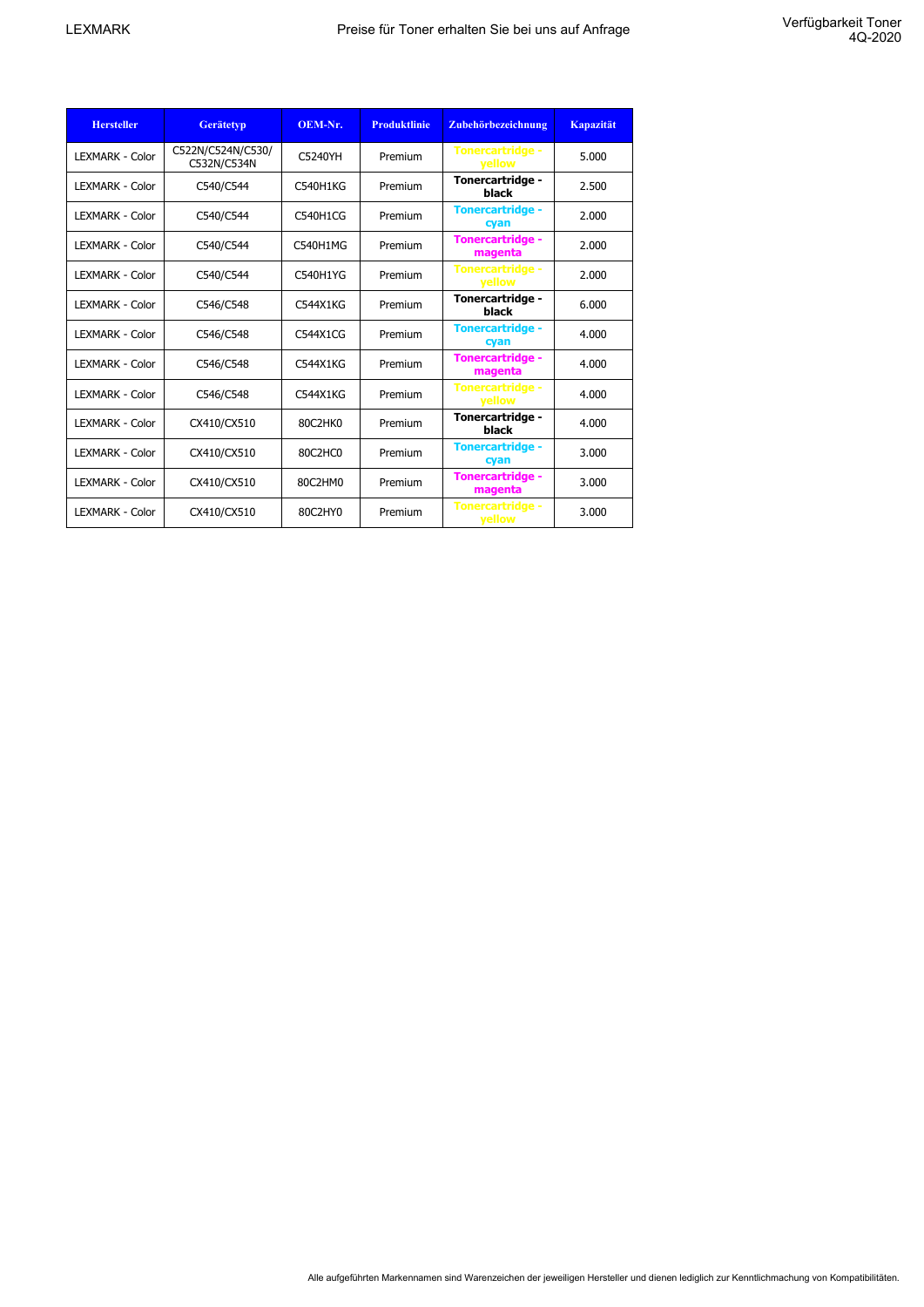| <b>Hersteller</b>    | <b>Gerätetyp</b>                       | OEM-Nr.  | <b>Produktlinie</b>   | Zubehörbezeichnung        | <b>Kapazität</b> |
|----------------------|----------------------------------------|----------|-----------------------|---------------------------|------------------|
| OKI-<br>Monochrom    | B401/MB441/MB451                       | 44992402 | Fabrikneu, patentiert | Tonerkit                  | 2.500            |
| OKI-<br>Monochrom    | B410/B430/B440/<br>MB460/MB480         | 43979102 | Fabrikneu, patentiert | Tonerkit                  | 3.500            |
| OKI-<br>Monochrom    | B410/B430/B440/<br>MB460/MB480         | 43979002 | Remanufactured        | Trommel                   | 19,800           |
| OKI-<br>Monochrom    | B411/B431/MB461<br>/MB471/MB491        | 44574702 | Fabrikneu, patentiert | Tonerkit                  | 3.000            |
| OKI-<br>Monochrom    | B430/B440/MB460/<br>MB480              | 43979202 | Fabrikneu, patentiert | Tonerkit                  | 7.000            |
| OKI-<br>Monochrom    | B430/B440/MB460/<br><b>MB480</b>       | 43979002 | Remanufactured        | Trommel                   | 19,800           |
| OKI-<br>Monochrom    | B431/MB491                             | 44917602 | Fabrikneu, patentiert | Tonerkit                  | 12.000           |
| OKI-<br>Monochrom    | B440                                   | 43979207 | Fabrikneu, patentiert | <b>Tonerkit</b>           | 10.000           |
| OKI-<br>Monochrom    | B440                                   | 43979002 | Premium               | Trommel                   | 19,800           |
| OKI -<br>Monochrom   | B930                                   | 01221601 | Premium               | Tonerkit                  | 33,000           |
| OKI-<br>Monochrom    | B2200/B2400                            | 43640302 | Fabrikneu, patentiert | Tonerkit                  | 2.000            |
| OKI-<br>Monochrom    | B2500/B2520/B2540,<br>Okifax 2510/2530 | 09004391 | Premium               | Tonerkit                  | 4.000            |
| OKI-<br>Monochrom    | B4100/B4200/B4250/<br>B4300/B4350      | 01103402 | Fabrikneu, patentiert | <b>Tonerkit</b>           | 2.500            |
| OKI -<br>Monochrom   | B4100/B4200/B4250/<br>B4300/B4350      | 42102802 | Premium               | Trommel                   | 25,000           |
| OKI -<br>Monochrom   | B4300/B4350/B4350N                     | 01101202 | Fabrikneu, patentiert | Tonerkit                  | 6.000            |
| OKI-<br>Monochrom    | B4300/B4350/B4350N                     | 42102802 | Premium               | Trommel                   | 25.000           |
| OKI-<br>Monochrom    | B4520/B4525/B4540/<br>B4545            | 09004168 | Fabrikneu, patentiert | Tonerkit                  | 6.000            |
| OKI-<br>Monochrom    | B4400/B4400N/B4600/<br><b>B4600N</b>   | 43502302 | Fabrikneu, patentiert | Tonerkit                  | 3.000            |
| OKI-<br>Monochrom    | B4400/B4400N/B4600/<br><b>B4600N</b>   | 43501902 | Premium               | Trommel                   | 19.800           |
| OKI-<br>Monochrom    | B4600/B4600N                           | 43502002 | Fabrikneu, patentiert | Tonerkit                  | 7.000            |
| $OKI -$<br>Monochrom | B6100                                  | 09004058 | Premium               | Tonercartridge            | 15,000           |
| OKI -<br>Monochrom   | B6200/B6250/B6300                      | 09004078 | Premium               | Tonercartridge            | 11.000           |
| OKI -<br>Monochrom   | B6300                                  | 09004079 | Premium               | Tonercartridge            | 18.000           |
| OKI -<br>Monochrom   | B6500                                  | 09004462 | Premium               | Tonercartridge            | 22.000           |
| OKI-<br>Monochrom    | MB260/MB280/MB290                      | 01240001 | Premium               | Tonercartridge            | 5.500            |
| OKI - Color          | C110/C130/MC160N                       | 44250721 | Fabrikneu, patentiert | <b>Tonerkit - yellow</b>  | 2.500            |
| OKI - Color          | C110/C130/MC160N                       | 44250722 | Fabrikneu, patentiert | <b>Tonerkit - magenta</b> | 2.500            |
| OKI - Color          | C110/C130/MC160N                       | 44250723 | Fabrikneu, patentiert | <b>Tonerkit - cyan</b>    | 2.500            |
| OKI - Color          | C110/C130/MC160N                       | 44250724 | Fabrikneu, patentiert | <b>Tonerkit - black</b>   | 2.500            |
| OKI - Color          | C301/C321                              | 44973536 | Fabrikneu, patentiert | Tonerkit - black          | 2.200            |
| OKI - Color          | C301/C321                              | 44973535 | Fabrikneu, patentiert | <b>Tonerkit - cyan</b>    | 1.500            |
| OKI - Color          | C301/C321                              | 44973534 | Fabrikneu, patentiert | <b>Tonerkit - magenta</b> | 1.500            |
| OKI - Color          | C301/C321                              | 44973533 | Fabrikneu, patentiert | <b>Tonerkit - yellow</b>  | 1.500            |
| OKI - Color          | C310/C330/C510                         | 44469803 | Fabrikneu, patentiert | Tonerkit - black          | 3.500            |
| OKI - Color          | C310/C330/C510                         | 44469706 | Fabrikneu, patentiert | <b>Tonerkit - cyan</b>    | 2.000            |
| OKI - Color          | C310/C330/C510                         | 44469705 | Fabrikneu, patentiert | <b>Tonerkit - magenta</b> | 2.000            |
| OKI - Color          | C310/C330/C510                         | 44469704 | Fabrikneu, patentiert | <b>Tonerkit - yellow</b>  | 2.000            |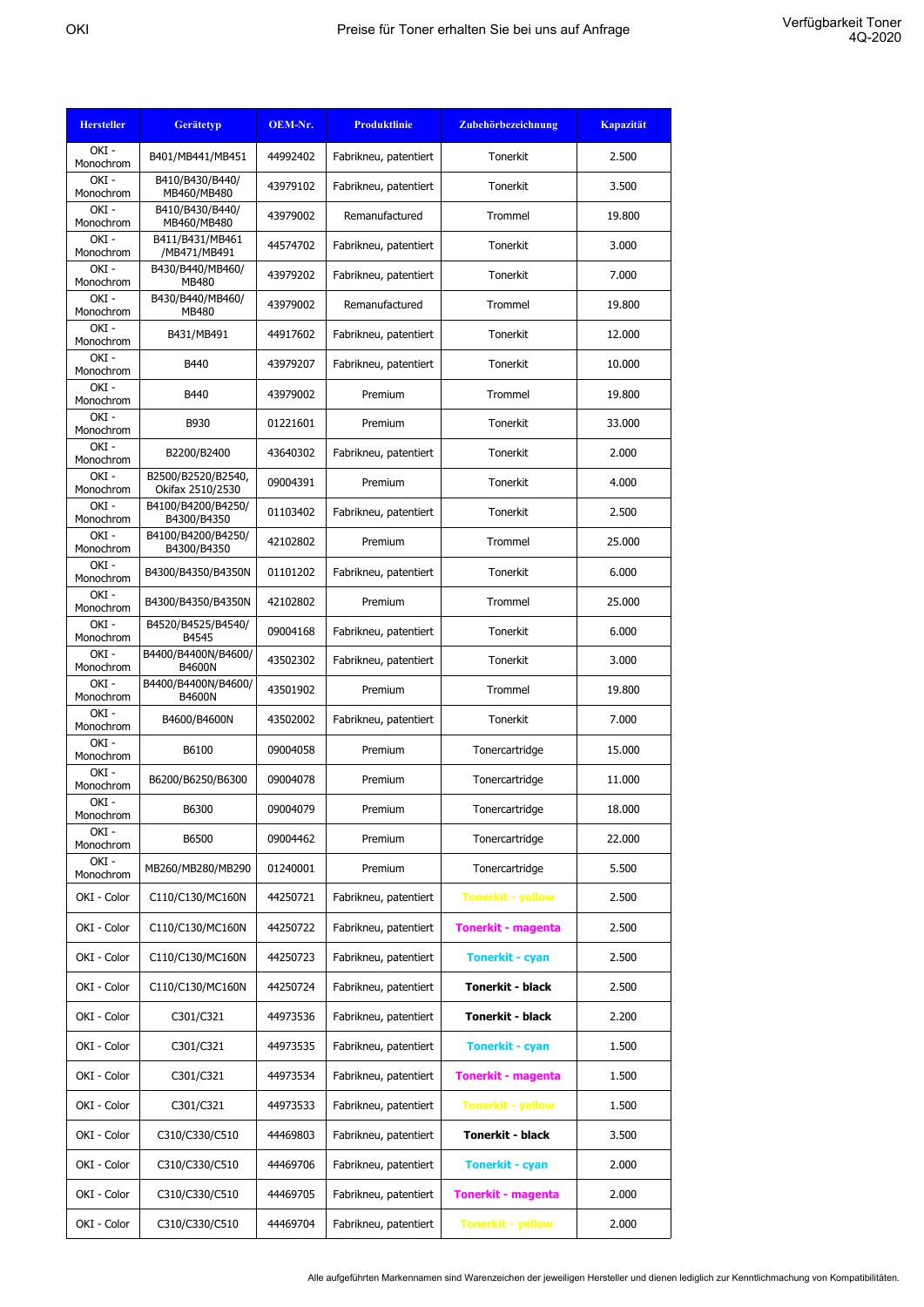| <b>Hersteller</b> | <b>Gerätetyp</b>            | OEM-Nr.  | <b>Produktlinie</b>   | Zubehörbezeichnung            | <b>Kapazität</b> |
|-------------------|-----------------------------|----------|-----------------------|-------------------------------|------------------|
| OKI - Color       | C510/C530/MC561             | 44469804 | Fabrikneu, patentiert | <b>Tonerkit - black</b>       | 5.000            |
| OKI - Color       | C510/C530/MC561             | 44469724 | Fabrikneu, patentiert | <b>Tonerkit - cyan</b>        | 5.000            |
| OKI - Color       | C510/C530/MC561             | 44469723 | Fabrikneu, patentiert | <b>Tonerkit - magenta</b>     | 5.000            |
| OKI - Color       | C510/C530/MC561             | 44469722 | Fabrikneu, patentiert | <b>Tonerkit - yellow</b>      | 5.000            |
| OKI - Color       | C610                        | 44315308 | Fabrikneu, patentiert | <b>Tonerkit - black</b>       | 8.000            |
| OKI - Color       | C610                        | 44315307 | Fabrikneu, patentiert | <b>Tonerkit - cyan</b>        | 6.000            |
| OKI - Color       | C610                        | 44315306 | Fabrikneu, patentiert | <b>Tonerkit - magenta</b>     | 6.000            |
| OKI - Color       | C610                        | 44315305 | Fabrikneu, patentiert | <b>Tonerkit - yellow</b>      | 6.000            |
| OKI - Color       | C710/C711                   | 44318605 | Fabrikneu, patentiert | <b>Tonerkit - yellow</b>      | 11.000           |
| OKI - Color       | C710/C711                   | 44318606 | Fabrikneu, patentiert | <b>Tonerkit - magenta</b>     | 11.000           |
| OKI - Color       | C710/C711                   | 44318607 | Fabrikneu, patentiert | <b>Tonerkit - cyan</b>        | 11.000           |
| OKI - Color       | C710/C711                   | 44318608 | Fabrikneu, patentiert | <b>Tonerkit - black</b>       | 11.000           |
| OKI - Color       | C810/C830                   | 44059105 | Fabrikneu, patentiert | <b>Tonerkit - yellow</b>      | 8.000            |
| OKI - Color       | C810/C830                   | 44059106 | Fabrikneu, patentiert | <b>Tonerkit - magenta</b>     | 8.000            |
| OKI - Color       | C810/C830                   | 44059107 | Fabrikneu, patentiert | <b>Tonerkit - cyan</b>        | 8.000            |
| OKI - Color       | C810/C830                   | 44059108 | Fabrikneu, patentiert | <b>Tonerkit - black</b>       | 8.000            |
| OKI - Color       | C910                        | 44036024 | Premium               | <b>Tonerkit - black</b>       | 15.000           |
| OKI - Color       | C910                        | 44036023 | Premium               | <b>Tonerkit - cyan</b>        | 15.000           |
| OKI - Color       | C910                        | 44036022 | Premium               | <b>Tonerkit - magenta</b>     | 15.000           |
| OKI - Color       | C910                        | 44036021 | Premium               | <b>Tonerkit - yellow</b>      | 15.000           |
| OKI - Color       | C3100                       | 42804516 | Fabrikneu, patentiert | Tonerkit - black - HC         | $5.000 (+66%)$   |
| OKI - Color       | C3100                       | 42804515 | Fabrikneu, patentiert | <b>Tonerkit - cyan - HC</b>   | $5.000 (+66%)$   |
| OKI - Color       | C3100                       | 42804514 | Fabrikneu, patentiert | Tonerkit - magenta - HC       | $5.000 (+66%)$   |
| OKI - Color       | C3100                       | 42804513 | Fabrikneu, patentiert | <b>Tonerkit - yellow - HC</b> | $5.000 (+66%)$   |
| OKI - Color       | C3200                       | 42804540 | Fabrikneu, patentiert | Tonerkit - black - HC         | $5.000 (+66%)$   |
| OKI - Color       | C3200                       | 42804539 | Fabrikneu, patentiert | <b>Tonerkit - cyan - HC</b>   | $5.000 (+66%)$   |
| OKI - Color       | C3200                       | 42804538 | Fabrikneu, patentiert | Tonerkit - magenta - HC       | $5.000 (+66%)$   |
| OKI - Color       | C3200                       | 42804537 | Fabrikneu, patentiert | <b>Tonerkit - yellow - HC</b> | $5.000 (+66%)$   |
| OKI - Color       | C3300/C3400/C3450/<br>C3600 | 43459332 | Fabrikneu, patentiert | Tonerkit - black              | 2.500            |
| OKI - Color       | C3300/C3400/C3450/<br>C3600 | 43459331 | Fabrikneu, patentiert | <b>Tonerkit - cyan</b>        | 2.500            |
| OKI - Color       | C3300/C3400/C3450/<br>C3600 | 43459330 | Fabrikneu, patentiert | <b>Tonerkit - magenta</b>     | 2.500            |
| OKI - Color       | C3300/C3400/C3450/<br>C3600 | 43459329 | Fabrikneu, patentiert | <b>Tonerkit - yellow</b>      | 2.500            |
| OKI - Color       | C5100/C5200/C5300/<br>C5400 | 42127408 | Fabrikneu, patentiert | Tonerkit - black              | 5.000            |
| OKI - Color       | C5100/C5200/C5300/<br>C5400 | 42126608 | Premium               | Trommel - black               | 17.000           |
| OKI - Color       | C5100/C5200/C5300/<br>C5400 | 42127405 | Fabrikneu, patentiert | <b>Tonerkit - cyan</b>        | 5.000            |
| OKI - Color       | C5100/C5200/C5300/<br>C5400 | 42126607 | Premium               | <b>Trommel - cyan</b>         | 17.000           |
| OKI - Color       | C5100/C5200/C5300/<br>C5400 | 42127406 | Fabrikneu, patentiert | <b>Tonerkit - magenta</b>     | 5.000            |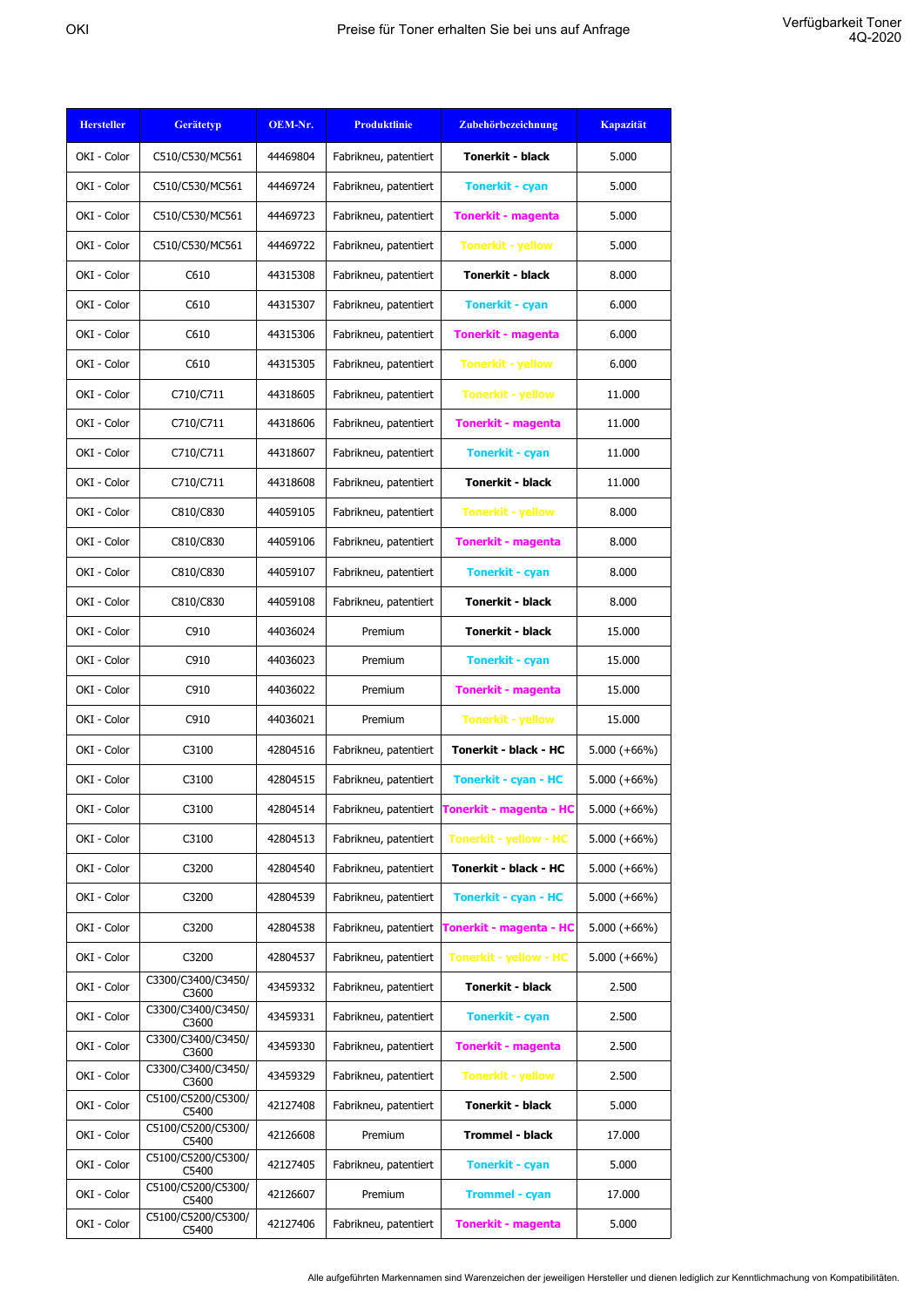| <b>Hersteller</b> | <b>Gerätetyp</b>            | OEM-Nr.  | <b>Produktlinie</b>   | Zubehörbezeichnung            | <b>Kapazität</b> |
|-------------------|-----------------------------|----------|-----------------------|-------------------------------|------------------|
| OKI - Color       | C5100/C5200/C5300/<br>C5400 | 42126606 | Premium               | <b>Trommel - magenta</b>      | 17.000           |
| OKI - Color       | C5100/C5200/C5300/<br>C5400 | 42127407 | Fabrikneu, patentiert | <b>Tonerkit - yellow</b>      | 5.000            |
| OKI - Color       | C5100/C5200/C5300/<br>C5400 | 42126605 | Premium               | <b>Trommel - yellow</b>       | 17,000           |
| OKI - Color       | C5250/C5450/C5510/<br>C5540 | 42127457 | Fabrikneu, patentiert | Tonerkit - black              | 5.000            |
| OKI - Color       | C5250/C5450/C5510/<br>C5540 | 42126673 | Premium               | <b>Trommel - black</b>        | 17.000           |
| OKI - Color       | C5250/C5450/C5510/<br>C5540 | 42127456 | Fabrikneu, patentiert | <b>Tonerkit - cyan</b>        | 5.000            |
| OKI - Color       | C5250/C5450/C5510/<br>C5540 | 42126672 | Premium               | <b>Trommel - cyan</b>         | 17.000           |
| OKI - Color       | C5250/C5450/C5510/<br>C5540 | 42127455 | Fabrikneu, patentiert | <b>Tonerkit - magenta</b>     | 5.000            |
| OKI - Color       | C5250/C5450/C5510/<br>C5540 | 42126671 | Premium               | <b>Trommel - magenta</b>      | 17.000           |
| OKI - Color       | C5250/C5450/C5510/<br>C5540 | 42127454 | Fabrikneu, patentiert | <b>Tonerkit - yellow</b>      | 5.000            |
| OKI - Color       | C5250/C5450/C5510/<br>C5540 | 42126670 | Premium               | <b>Trommel - yellow</b>       | 17.000           |
| OKI - Color       | C5600N/C5700N               | 43324408 | Fabrikneu, patentiert | <b>Tonerkit - black</b>       | 6.000            |
| OKI - Color       | C5600N/C5700N               | 43381907 | Fabrikneu, patentiert | <b>Tonerkit - cyan - HC</b>   | $5.000 (+150%)$  |
| OKI - Color       | C5600N/C5700N               | 43381906 | Fabrikneu, patentiert | Tonerkit - magenta - HC       | $5.000 (+150\%)$ |
| OKI - Color       | C5600N/C5700N               | 43381905 | Fabrikneu, patentiert | <b>Tonerkit - yellow - HC</b> | $5.000 (+150\%)$ |
| OKI - Color       | C5650/C5750                 | 43865708 | Fabrikneu, patentiert | Tonerkit - black              | 8.000            |
| OKI - Color       | C5650/C5750                 | 43872307 | Fabrikneu, patentiert | <b>Tonerkit - cyan - HC</b>   | $6.000 (+200\%)$ |
| OKI - Color       | C5650/C5750                 | 43872306 | Fabrikneu, patentiert | Tonerkit - magenta - HC       | $6.000 (+200\%)$ |
| OKI - Color       | C5650/C5750                 | 43872305 | Fabrikneu, patentiert | <b>Tonerkit - yellow - HC</b> | $6.000 (+200\%)$ |
| OKI - Color       | C5800N/C5900DN              | 43324424 | Fabrikneu, patentiert | <b>Tonerkit - black</b>       | 6.000            |
| OKI - Color       | C5800N/C5900DN              | 43324423 | Fabrikneu, patentiert | <b>Tonerkit - cyan - HC</b>   | $6.000 (+20\%)$  |
| OKI - Color       | C5800N/C5900DN              | 43324422 | Fabrikneu, patentiert | Tonerkit - magenta - HC       | $6.000 (+20\%)$  |
| OKI - Color       | C5800N/C5900DN              | 43324421 | Fabrikneu, patentiert | <b>Tonerkit - yellow - HC</b> | $6.000 (+20\%)$  |
| OKI - Color       | C5850/C5950                 | 43865724 | Fabrikneu, patentiert | Tonerkit - black              | 8.000            |
| OKI - Color       | C5850/C5950                 | 43865723 | Fabrikneu, patentiert | <b>Tonerkit - cyan</b>        | 6.000            |
| OKI - Color       | C5850/C5950                 | 43865722 | Fabrikneu, patentiert | <b>Tonerkit - magenta</b>     | 6.000            |
| OKI - Color       | C5850/C5950                 | 43865721 | Fabrikneu, patentiert | <b>Tonerkit - yellow</b>      | 6.000            |
| OKI - Color       | C8600/C8800                 | 43487712 | Premium               | <b>Tonerkit - black</b>       | 6.000            |
| OKI - Color       | C8600/C8800                 | 43487711 | Premium               | <b>Tonerkit - cyan</b>        | 6.000            |
| OKI - Color       | C8600/C8800                 | 43487710 | Premium               | <b>Tonerkit - magenta</b>     | 6.000            |
| OKI - Color       | C8600/C8800                 | 43487709 | Premium               | <b>Tonerkit - yellow</b>      | 6.000            |
| OKI - Color       | C9600/C9650/C9800           | 42918916 | Premium               | Tonerkit - black              | 15.000           |
| OKI - Color       | C9600/C9650/C9800           | 42918915 | Premium               | <b>Tonerkit - cyan</b>        | 15.000           |
| OKI - Color       | C9600/C9650/C9800           | 42918914 | Premium               | <b>Tonerkit - magenta</b>     | 15.000           |
| OKI - Color       | C9600/C9650/C9800           | 42918913 | Premium               | <b>Tonerkit - yellow</b>      | 15.000           |
| OKI - Color       | C9655DN                     | 43837132 | Premium               | <b>Tonerkit - black</b>       | 22.500           |
| OKI - Color       | C9655DN                     | 43837131 | Premium               | <b>Tonerkit - cyan</b>        | 22.500           |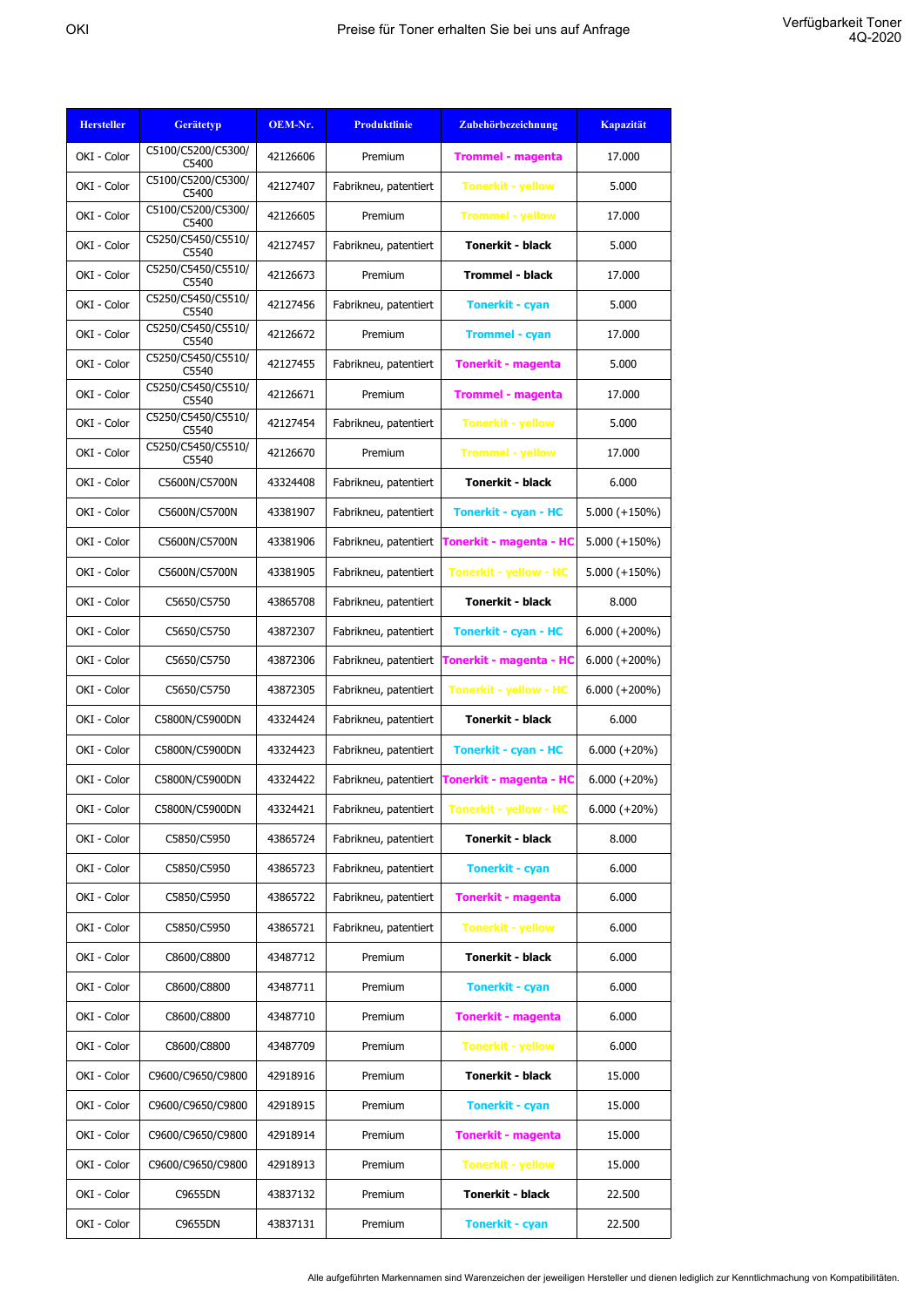| <b>Hersteller</b> | <b>Gerätetyp</b> | OEM-Nr.  | <b>Produktlinie</b> | Zubehörbezeichnung        | <b>Kapazität</b> |
|-------------------|------------------|----------|---------------------|---------------------------|------------------|
| OKI - Color       | C9655DN          | 43837130 | Premium             | <b>Tonerkit - magenta</b> | 22.500           |
| OKI - Color       | C9655DN          | 43837129 | Premium             | <b>Tonerkit - yellow</b>  | 22.500           |
| OKI - Color       | MC860            | 44059209 | Premium             | <b>Tonerkit - yellow</b>  | 10.000           |
| OKI - Color       | MC860            | 44059210 | Premium             | <b>Tonerkit - magenta</b> | 10.000           |
| OKI - Color       | MC860            | 44059211 | Premium             | <b>Tonerkit - cyan</b>    | 10.000           |
| OKI - Color       | MC860            | 44059212 | Premium             | <b>Tonerkit - black</b>   | 9.500            |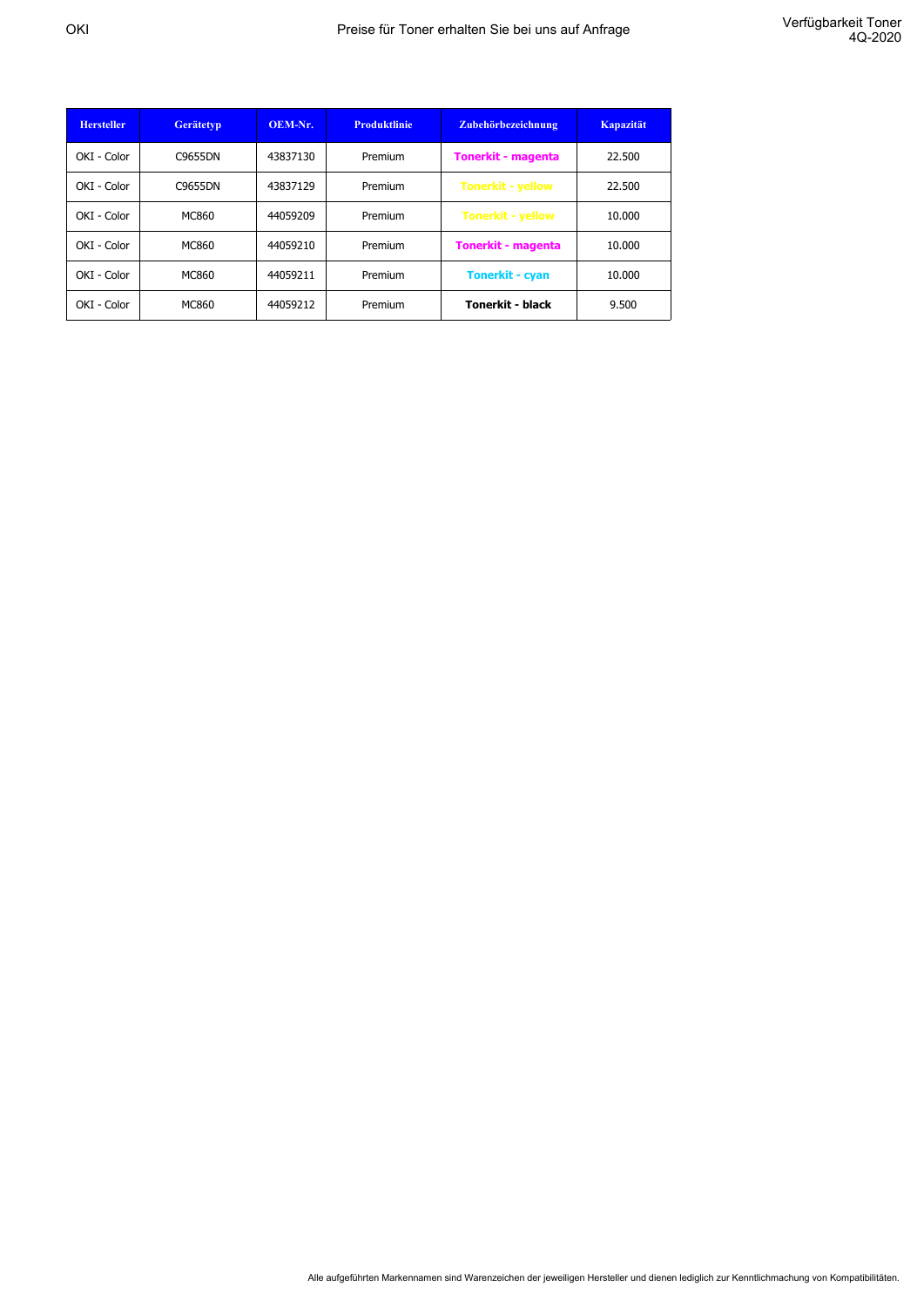| <b>Hersteller</b>       | <b>Gerätetyp</b>         | OEM-Nr. | <b>Produktlinie</b>                                 | Zubehörbezeichnung        | <b>Kapazität</b> |
|-------------------------|--------------------------|---------|-----------------------------------------------------|---------------------------|------------------|
| OLIVETTI -<br>Monochrom | d-Copia 16MF/200MF       | B0446   | Fabrikneu, patentiert                               | <b>Tonerkit</b>           | 15.000           |
| OLIVETTI -<br>Monochrom | d-Copia 18MF             | B0526   | Fabrikneu, patentiert                               | Tonerkit                  | 6.000            |
| OLIVETTI -<br>Monochrom | d-Copia 163MF/164MF      | B0592   | Fabrikneu, patentiert                               | Tonerkit                  | 6.000            |
| OLIVETTI -<br>Monochrom | d-Copia<br>1800MF/2200MF | B0839   | Fabrikneu, patentiert                               | <b>Tonerkit</b>           | 15.000           |
| OLIVETTI -<br>Monochrom | d-Copia<br>2500MF/3000MF | B0706   | Fabrikneu, patentiert                               | Tonerkit                  | 20,000           |
| OLIVETTI -<br>Monochrom | <b>PG L2028</b>          | B0739   | Fabrikneu, patentiert                               | Tonerkit                  | 4.000            |
| OLIVETTI -<br>Monochrom | <b>PG L2028</b>          | B0740   | Fabrikneu, patentiert                               | Tonerkit                  | $10.000 (+38%)$  |
| OLIVETTI -<br>Monochrom | <b>PGL 2140</b>          | B1071   | Fabrikneu, patentiert,<br>MPS-compliant Chip        | Tonerkit                  | 12.500           |
| OLIVETTI -<br>Monochrom | <b>PGL 2145</b>          | B1072   | Fabrikneu, patentiert,<br><b>MPS-compliant Chip</b> | Tonerkit                  | 15.500           |
| OLIVETTI -<br>Monochrom | <b>PGL 2150</b>          | B1073   | Fabrikneu, patentiert,<br>MPS-compliant Chip        | Tonerkit                  | 25.000           |
| OLIVETTI - Color        | d-Color P221             | B0763   | Premium, MPS-<br>compliant Chip                     | <b>Tonerkit - black</b>   | 4.500            |
| OLIVETTI - Color        | d-Color P221             | B0766   | Premium, MPS-<br>compliant Chip                     | <b>Tonerkit - cyan</b>    | 4.500            |
| OLIVETTI - Color        | d-Color P221             | B0765   | Premium, MPS-<br>compliant Chip                     | <b>Tonerkit - magenta</b> | 4.500            |
| OLIVETTI - Color        | d-Color P221             | B0764   | Premium, MPS-<br>compliant Chip                     | <b>Tonerkit - yellow</b>  | 4.500            |
| OLIVETTI - Color        | d-Color P221 spezial     | B0767   | Premium, MPS-<br>compliant Chip                     | <b>Tonerkit - black</b>   | 7.000            |
| OLIVETTI - Color        | d-Color P221 spezial     | B0770   | Premium, MPS-<br>compliant Chip                     | <b>Tonerkit - cyan</b>    | 5.000            |
| OLIVETTI - Color        | d-Color P221 spezial     | B0769   | Premium, MPS-<br>compliant Chip                     | <b>Tonerkit - magenta</b> | 5.000            |
| OLIVETTI - Color        | d-Color P221 spezial     | B0768   | Premium, MPS-<br>compliant Chip                     | <b>Tonerkit - yellow</b>  | 5.000            |
| OLIVETTI - Color        | d-Color P226             | B0771   | Premium, MPS-<br>compliant Chip                     | <b>Tonerkit - black</b>   | 12.000           |
| OLIVETTI - Color        | d-Color P226             | B0774   | Premium, MPS-<br>compliant Chip                     | <b>Tonerkit - cyan</b>    | 10.000           |
| OLIVETTI - Color        | d-Color P226             | B0773   | Premium, MPS-<br>compliant Chip                     | <b>Tonerkit - magenta</b> | 10.000           |
| OLIVETTI - Color        | d-Color P226             | B0772   | Premium, MPS-<br>compliant Chip                     | <b>Tonerkit - yellow</b>  | 10.000           |
| OLIVETTI - Color        | d-Color P2021            | B0954   | Premium, MPS-<br>compliant Chip                     | <b>Tonerkit - black</b>   | 3.500            |
| OLIVETTI - Color        | d-Color P2021            | B0953   | Premium, MPS-<br>compliant Chip                     | <b>Tonerkit - cyan</b>    | 2.800            |
| OLIVETTI - Color        | d-Color P2021            | B0952   | Premium, MPS-<br>compliant Chip                     | <b>Tonerkit - magenta</b> | 2.800            |
| OLIVETTI - Color        | d-Color P2021            | B0951   | Premium, MPS-<br>compliant Chip                     | <b>Tonerkit - yellow</b>  | 2.800            |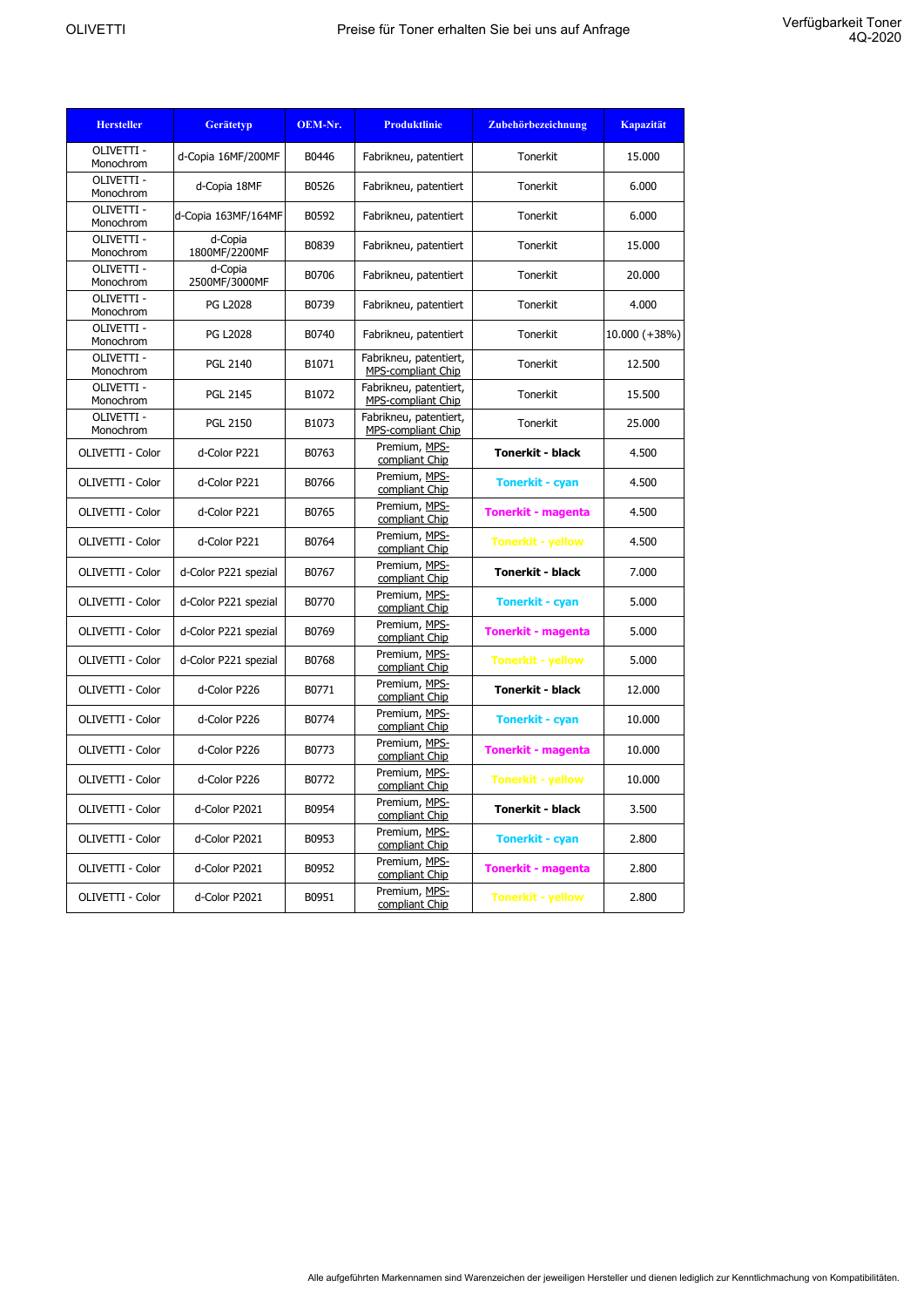| <b>Hersteller</b>               | <b>Gerätetyp</b>                 | OEM-Nr.   | <b>Produktlinie</b>   | Zubehörbezeichnung | <b>Kapazität</b> |
|---------------------------------|----------------------------------|-----------|-----------------------|--------------------|------------------|
| <b>PANASONIC -</b><br>Monochrom | DP-2310/2330/3030                | DQ-TU15E  | Fabrikneu, patentiert | Toner              | 15,000           |
| PANASONIC -<br>Monochrom        | KX-FL 501, KX-FLB<br>551/750/751 | KX-FA76X  | Fabrikneu, patentiert | Toner              | 2.000            |
| PANASONIC -<br>Monochrom        | KX-FL 511/540                    | KX-FA83X  | Fabrikneu, patentiert | Toner              | 2.500            |
| PANASONIC -<br>Monochrom        | KXFL-B803/B813/B853/B883         | KX-FA85X  | Fabrikneu, patentiert | Toner              | 5.000            |
| PANASONIC -<br>Monochrom        | KX-MB261/781                     | KX-FAT92X | Fabrikneu, patentiert | Toner              | 2.000            |
| PANASONIC -<br>Monochrom        | <b>UF 490</b>                    | UG-3221   | Premium               | Tonercartridge     | 6.000            |
| <b>PANASONIC -</b><br>Monochrom | UF<br>550/560/770/880/885/895    | UG-3313   | Premium               | Tonercartridge     | 10.000           |
| PANASONIC -<br>Monochrom        | UF 585/595                       | UG-3350   | Premium               | Tonercartridge     | 7.500            |
| PANASONIC -<br>Monochrom        | UF 5300/6300                     | UG-3380   | Premium               | Tonercartridge     | 8.000            |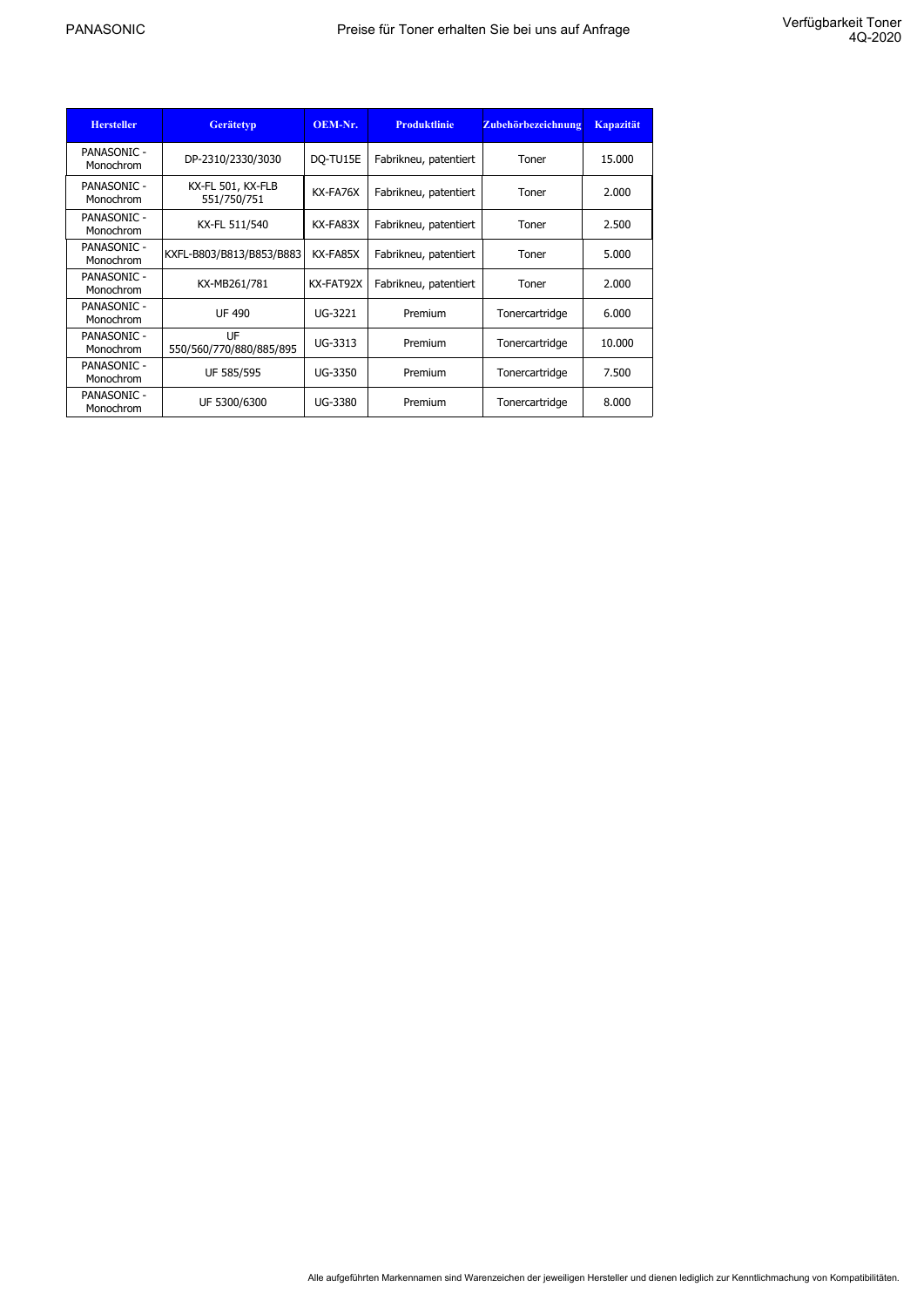| <b>Hersteller</b> | <b>Gerätetyp</b>                          | OEM-Nr.           | <b>Produktlinie</b>             | Zubehörbezeichnun<br>g       | <b>Kapazität</b> |
|-------------------|-------------------------------------------|-------------------|---------------------------------|------------------------------|------------------|
| RICOH - Monochrom | BP-20/22                                  | 402430            | Fabrikneu, patentiert           | Tonercartridge               | 6.000            |
| RICOH - Monochrom | Aficio AF 200                             | 885369            | Premium                         | Tonerkit                     | 8.000            |
| RICOH - Monochrom | Fax<br>2500L/2600L/3000L/<br>3500L/4500L  | 885430            | Fabrikneu, patentiert           | Tonercartridge               | 4.500            |
| RICOH - Monochrom | Fax<br>2700/2700L/3700L/<br>4700L/4800L   | 339481            | Premium                         | Tonercartridge               | 7.000            |
| RICOH - Monochrom | Aficio AF<br>1015/1018/1113               | 888087            | Premium                         | Tonerkit                     | 9.000            |
| RICOH - Monochrom | Aficio AF 1013                            | 885258            | Premium                         | Tonerkit                     | 7.000            |
| RICOH - Monochrom | Fax 1120L/1160L                           | 430400            | Fabrikneu, patentiert           | Tonercartridge               | 2.500            |
| RICOH - Monochrom | Fax<br>1130L/1170L/2210L                  | 430475            | Fabrikneu, patentiert           | Tonercartridge               | 3.000            |
| RICOH - Monochrom | Aficio AF<br>1022/1027/2022/<br>2027/2032 | 885266            | Premium                         | Tonerkit                     | 11.000           |
| RICOH - Color     | AF 2232C                                  | 885482            | Fabrikneu, patentiert           | <b>Tonerkit - black</b>      | 19.000           |
| RICOH - Color     | AF 2232C                                  | 885485            | Fabrikneu, patentiert           | <b>Tonerkit - cyan</b>       | 10.000           |
| RICOH - Color     | AF 2232C                                  | 885484            | Fabrikneu, patentiert           | <b>Tonerkit -</b><br>magenta | 10.000           |
| RICOH - Color     | AF 2232C                                  | 885483            | Fabrikneu, patentiert           | Tonerkit - yellow            | 10.000           |
| RICOH - Color     | Aficio AP 3800,<br>CL7000/CL7100          | 885406            | Fabrikneu, patentiert           | <b>Tonerkit - black</b>      | 20.000           |
| RICOH - Color     | Aficio AP 3800,<br>CL7000/CL7100          | 885375            | Fabrikneu, patentiert           | <b>Tonerkit - cyan</b>       | 10.000           |
| RICOH - Color     | Aficio AP 3800,<br>CL7000/CL7100          | 885374            | Fabrikneu, patentiert           | <b>Tonerkit -</b><br>magenta | 10.000           |
| RICOH - Color     | Aficio AP 3800,<br>CL7000/CL7100          | 885407            | Fabrikneu, patentiert           | Tonerkit - yellow            | 10.000           |
| RICOH - Color     | Aficio SP<br>C220/C221/C222               | 406052            | Premium, MPS-<br>compliant Chip | <b>Tonerkit - black</b>      | 2.000            |
| RICOH - Color     | Aficio SP<br>C220/C221/C222               | 406053            | Premium, MPS-<br>compliant Chip | <b>Tonerkit - cyan</b>       | 2.000            |
| RICOH - Color     | Aficio SP<br>C220/C221/C222               | 406054            | Premium, MPS-<br>compliant Chip | <b>Tonerkit -</b><br>magenta | 2.000            |
| RICOH - Color     | Aficio SP<br>C220/C221/C222               | 406055            | Premium, MPS-<br>compliant Chip | Tonerkit - yellow            | 2.000            |
| RICOH - Color     | Aficio SP<br>C231/C242/C320               | 406479            | Premium, MPS-<br>compliant Chip | Tonerkit - black             | 6.500            |
| RICOH - Color     | Aficio SP<br>C231/C242/C320               | 406480            | Premium, MPS-<br>compliant Chip | <b>Tonerkit - cyan</b>       | 6.000            |
| RICOH - Color     | Aficio SP<br>C231/C242/C320               | 406481            | Premium, MPS-<br>compliant Chip | <b>Tonerkit -</b><br>magenta | 6.000            |
| RICOH - Color     | Aficio SP<br>C231/C242/C320               | 406482            | Premium, MPS-<br>compliant Chip | <b>Tonerkit - yellow</b>     | 6.000            |
| RICOH - Color     | <b>MPC</b><br>2000/2500/3000              | 884946            | Fabrikneu, patentiert           | Tonerkit - black             | 20.000           |
| RICOH - Color     | <b>MPC</b><br>2000/2500/3000              | 884949            | Fabrikneu, patentiert           | <b>Tonerkit - cyan</b>       | 15.000           |
| RICOH - Color     | <b>MPC</b><br>2000/2500/3000              | 884948            | Fabrikneu, patentiert           | <b>Tonerkit -</b><br>magenta | 15.000           |
| RICOH - Color     | <b>MPC</b><br>2000/2500/3000              | 884941            | Fabrikneu, patentiert           | <b>Tonerkit - yellow</b>     | 15.000           |
| RICOH - Color     | MPC C2800/3300                            | 841124            | Fabrikneu, patentiert           | Tonerkit - black             | 20.000           |
| RICOH - Color     | MPC C2800/3300                            | 841127            | Fabrikneu, patentiert           | <b>Tonerkit - cyan</b>       | 16.000           |
| RICOH - Color     | MPC C2800/3300                            | 841126            | Fabrikneu, patentiert           | <b>Tonerkit -</b><br>magenta | 16.000           |
| RICOH - Color     | MPC C2800/3300                            | 841125            | Fabrikneu, patentiert           | <b>Tonerkit - yellow</b>     | 16.000           |
| RICOH - Color     | AF-1224                                   | TM <sub>2</sub> C | Fabrikneu, patentiert           | <b>Tonerkit - cyan</b>       | 17.000           |
| RICOH - Color     | AF-1224                                   | TM2M              | Fabrikneu, patentiert           | <b>Tonerkit -</b><br>magenta | 17.000           |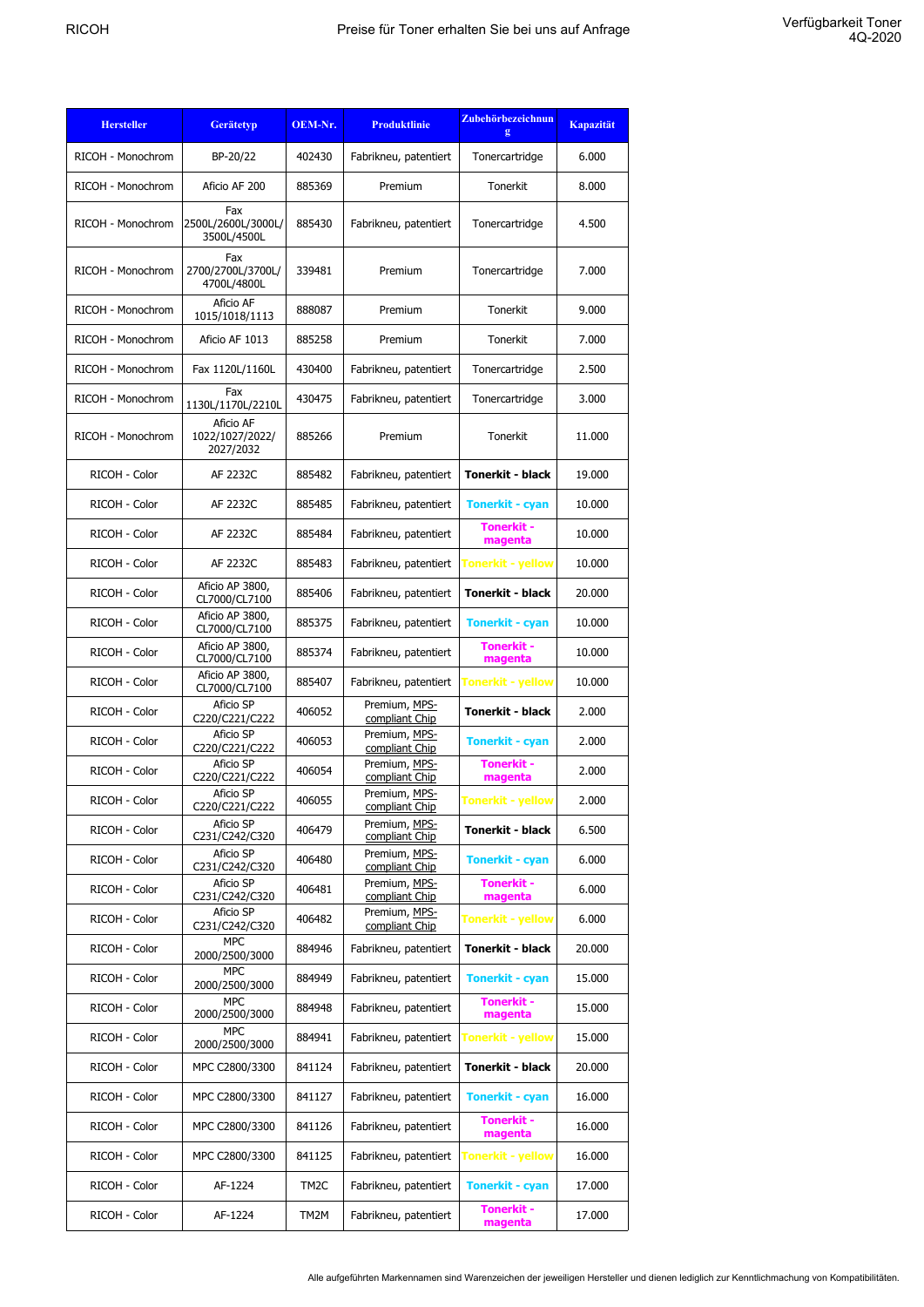| <b>RICOH</b><br>Color | 1224<br>AF-12 | TM2Y | Fabrikneu, patentiert |  | 17.000 |
|-----------------------|---------------|------|-----------------------|--|--------|
|-----------------------|---------------|------|-----------------------|--|--------|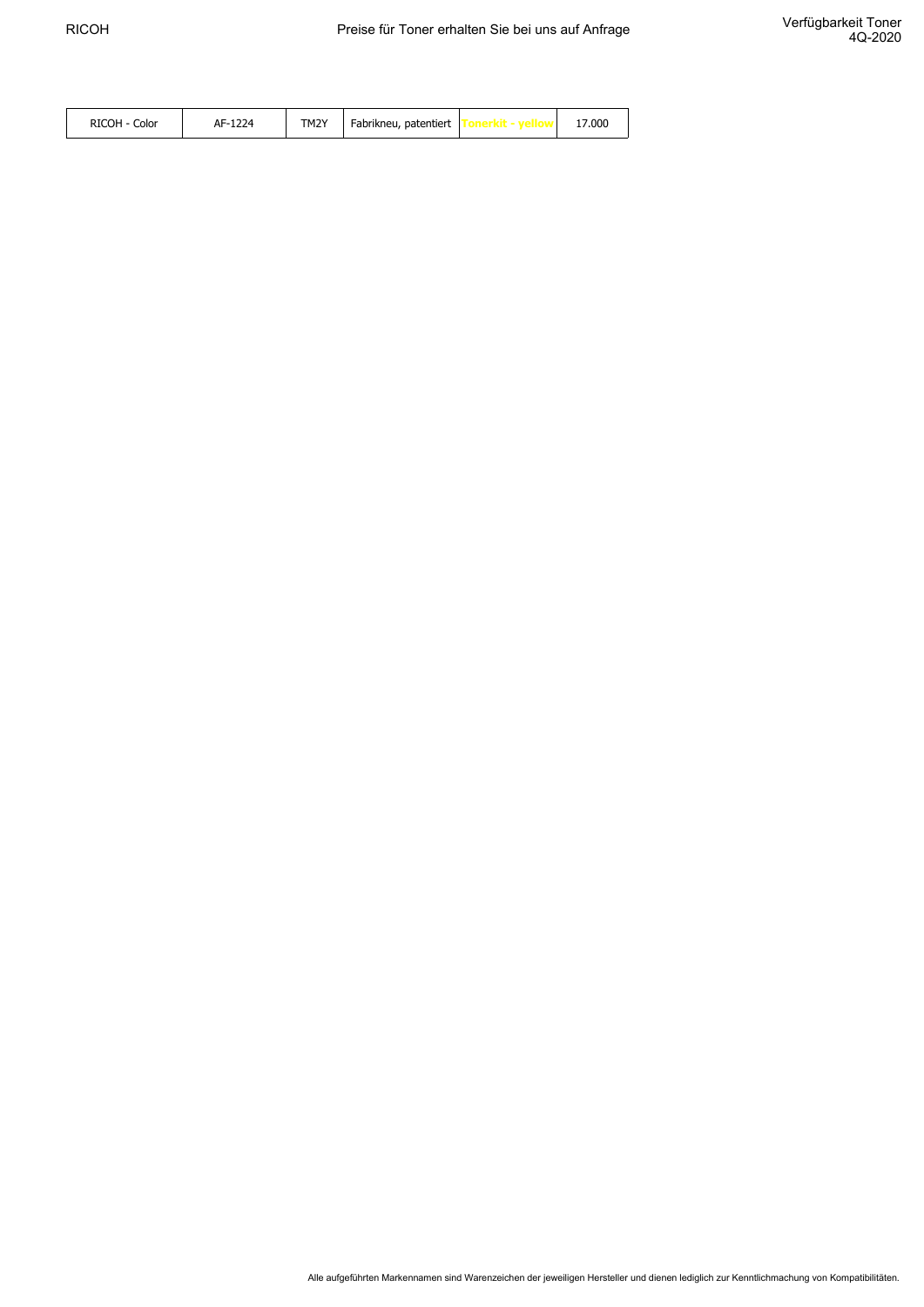| <b>Gerätetyp</b>                     | OEM-Nr.                                                                                                                                                  | <b>Produktlinie</b>   | <b>Zubehörbezeichnung</b>                      | <b>Kapazität</b>                 |
|--------------------------------------|----------------------------------------------------------------------------------------------------------------------------------------------------------|-----------------------|------------------------------------------------|----------------------------------|
| ML 1520                              | ML1520D3                                                                                                                                                 | Fabrikneu, patentiert | Tonercartridge                                 | 3.000                            |
| ML<br>1610/1615/1620/1               | ML1610D2                                                                                                                                                 | Fabrikneu, patentiert | Tonercartridge                                 | 3.000                            |
| ML 1630                              | <b>MLD1630A</b>                                                                                                                                          | Fabrikneu, patentiert | Tonercartridge                                 | 2.000                            |
| ML 1640/2240                         | <b>MLTD1082A</b>                                                                                                                                         | Fabrikneu, patentiert | Tonercartridge                                 | 1.500                            |
| ML 1650/1651                         | ML1650D8                                                                                                                                                 | Premium               | Tonercartridge                                 | 8.000                            |
| <b>ML</b><br>1660/1665/1670/1<br>685 | <b>MLTD1042S</b>                                                                                                                                         | Fabrikneu, patentiert | Tonercartridge                                 | 1.500                            |
| 1910/1925/2525/2<br>545              | MLTD1052L                                                                                                                                                | Fabrikneu, patentiert | Tonercartridge                                 | 2.500                            |
| ML<br>1710/1740/1750/1<br>500/1510   | ML1710D3                                                                                                                                                 | Fabrikneu, patentiert | Tonercartridge                                 | 3.000                            |
| ML<br>2010/2015/2510/2<br>570/2571   | ML2010D3                                                                                                                                                 | Fabrikneu, patentiert | Tonercartridge                                 | 3.000                            |
| ML<br>2150/2151/2152                 | ML2150D8                                                                                                                                                 | Premium               | Tonercartridge                                 | 8.000                            |
| ML 2160/2165                         | MLTD101S                                                                                                                                                 | Fabrikneu, patentiert | Tonercartridge                                 | 1.500                            |
| <b>ML</b><br>2250/2251/2252          | ML2250D5                                                                                                                                                 | Fabrikneu, patentiert | Tonercartridge                                 | 5.000                            |
| ML 2850/2851                         | <b>MLD2850B</b>                                                                                                                                          | Fabrikneu, patentiert | Tonercartridge                                 | 5.000                            |
| ML 2855                              | MLTD2092L                                                                                                                                                | Fabrikneu, patentiert | Tonercartridge                                 | 5.000                            |
| ML 2950/2955                         | MLTD103L                                                                                                                                                 | Premium               | Tonercartridge                                 | 2.500                            |
| ML 3050/3051N                        | <b>MLD3050B</b>                                                                                                                                          | Fabrikneu, patentiert | Tonercartridge                                 | 8.000                            |
| ML 3470B/3471ND                      | <b>MLD3470B</b>                                                                                                                                          | Fabrikneu, patentiert | Tonercartridge                                 | 10.000                           |
| ML 3310/3710                         | MLTD205L                                                                                                                                                 | Premium               | Tonercartridge                                 | 5.000                            |
| ML 3560/3561N                        | <b>ML3560DB</b>                                                                                                                                          | Premium               | Tonercartridge                                 | 12.000                           |
| ML 3710                              | MLTD205E                                                                                                                                                 | Premium               | Tonercartridge                                 | 10.000                           |
| ML 3750                              | MLTD305L                                                                                                                                                 | Premium               | Tonercartridge                                 | 15.000                           |
| ML 4500/4600                         | ML4500D3                                                                                                                                                 | Premium               | Tonercartridge                                 | 3.000                            |
| ML 4510/5010                         | MLTD307L                                                                                                                                                 | Premium               | Tonercartridge                                 | 15.000                           |
| ML 4050N/4550R/                      | <b>MLD4550B</b>                                                                                                                                          | Premium               | Tonercartridge                                 | 20.000                           |
| ProXpress SL-                        | MLTD203L                                                                                                                                                 | Fabrikneu, patentiert | Tonercartridge                                 | 5.000                            |
| ProXpress SL-                        | MLTD203E                                                                                                                                                 | Fabrikneu, patentiert | Tonercartridge                                 | 10.000                           |
| ProXpress SL-                        | MLTD203U                                                                                                                                                 | Fabrikneu, patentiert | Tonercartridge                                 | 15.000                           |
| ProXpress SL-                        | MLTD204L                                                                                                                                                 | Fabrikneu, patentiert | Tonercartridge                                 | 5.000                            |
| ProXpress SL-                        |                                                                                                                                                          |                       |                                                | 10.000                           |
| ProXpress SL-                        |                                                                                                                                                          |                       |                                                | 15.000                           |
| <b>Xpress</b><br>M2020/M2022/M2      | MLTD111S                                                                                                                                                 | Fabrikneu, patentiert | Tonercartridge                                 | 1.000                            |
| Xpress SL-M2625/                     | MLTD116L                                                                                                                                                 | Fabrikneu, patentiert | Tonercartridge                                 | 3.000                            |
| <b>Xpress</b>                        | MLTR116L                                                                                                                                                 | Premium               | Drum-Unit                                      | 9.000                            |
| SCX 3200/3205W                       | <b>MLTD1042S</b>                                                                                                                                         | Fabrikneu, patentiert | Tonercartridge                                 | 1.500                            |
| SCX 4016/4216F                       | SCX4216D3                                                                                                                                                | Fabrikneu, patentiert | Tonercartridge                                 | 3.000                            |
|                                      | 625<br><b>ML</b><br>4551R<br>M3320/M3820<br>M3870/M4020<br>M4020/M4070<br>M3325/M4025<br>M3325/M4025<br>M4025/M4075<br>070<br>M2675/M2825<br>M2625/M2875 | MLTD204E<br>MLTD204U  | Fabrikneu, patentiert<br>Fabrikneu, patentiert | Tonercartridge<br>Tonercartridge |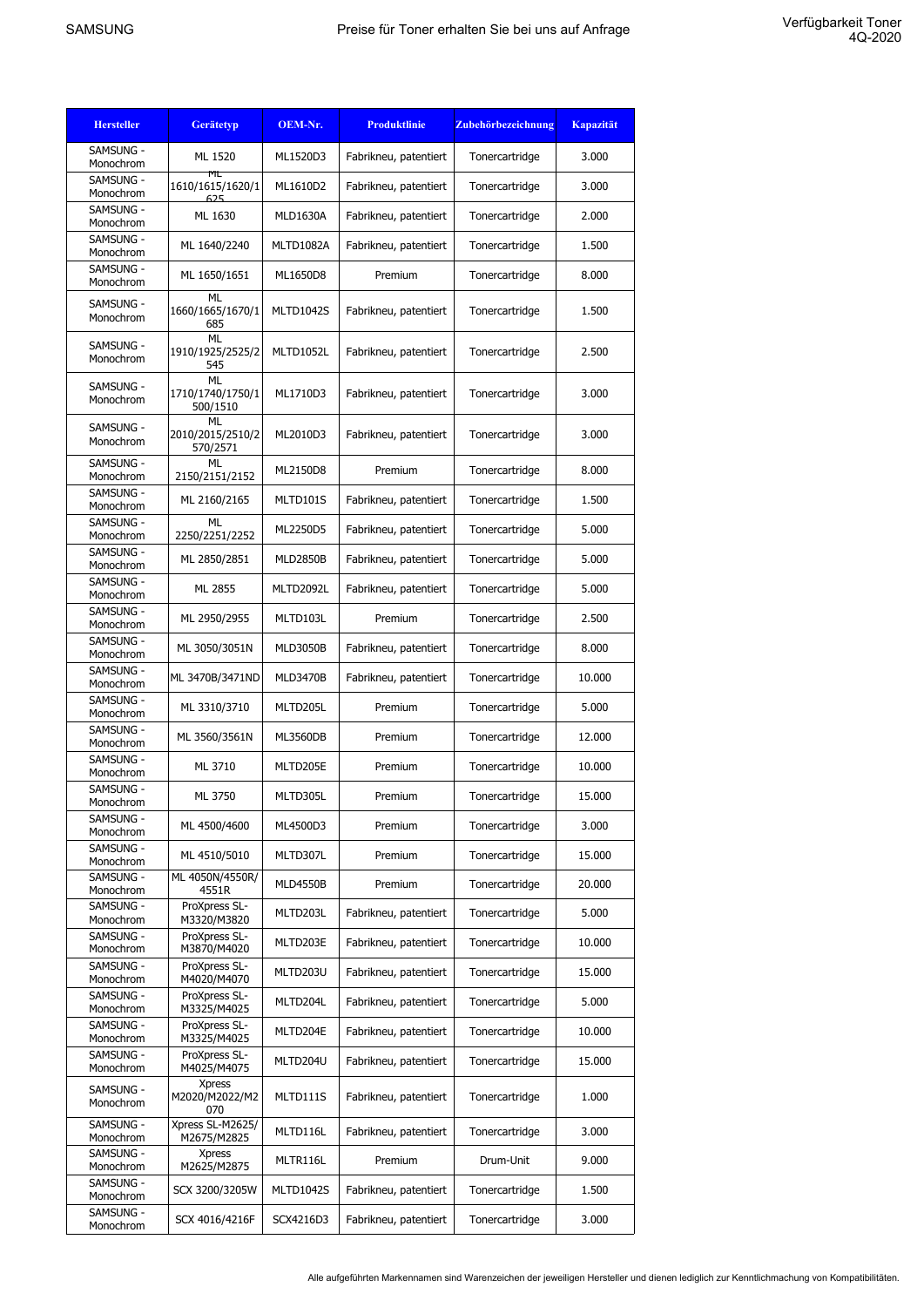| <b>Hersteller</b>      | <b>Gerätetyp</b>                         | OEM-Nr.          | <b>Produktlinie</b>   | Zubehörbezeichnung                 | <b>Kapazität</b> |
|------------------------|------------------------------------------|------------------|-----------------------|------------------------------------|------------------|
| SAMSUNG -<br>Monochrom | <b>SCX 4100</b>                          | SCX410D3         | Premium               | Tonercartridge                     | 3.000            |
| SAMSUNG -<br>Monochrom | <b>SCX 4200</b>                          | SCXD4200A        | Fabrikneu, patentiert | Tonercartridge                     | 3.000            |
| SAMSUNG -<br>Monochrom | <b>SCX 4300</b>                          | <b>MLTD1092S</b> | Fabrikneu, patentiert | Tonercartridge                     | 2.000            |
| SAMSUNG -<br>Monochrom | <b>SCX 3405</b>                          | MLTD101S         | Fabrikneu, patentiert | Tonercartridge                     | 1.500            |
| SAMSUNG -<br>Monochrom | <b>SCX 4500</b>                          | <b>MLD1630A</b>  | Fabrikneu, patentiert | Tonercartridge                     | 2.000            |
| SAMSUNG -<br>Monochrom | SCX 4520/4720                            | SCX4720D5        | Fabrikneu, patentiert | Tonercartridge                     | 5.000            |
| SAMSUNG -<br>Monochrom | SCX 4321/4521FP                          | SCX4521D3        | Fabrikneu, patentiert | Tonercartridge                     | 3.000            |
| SAMSUNG -<br>Monochrom | SCX 4600/4623                            | MLTD1052L        | Fabrikneu, patentiert | Tonercartridge                     | 2.500            |
| SAMSUNG -<br>Monochrom | SCX 4650/4655                            | MLTD117S         | Premium               | Tonercartridge                     | 2.500            |
| SAMSUNG -<br>Monochrom | SCX<br>4705/4727/4729                    | MLTD103L         | Premium               | Tonercartridge                     | 2.500            |
| SAMSUNG -              | <b>SCX 4725</b>                          | SCXD4725AE       | Fabrikneu, patentiert | Tonercartridge                     | 3.000            |
| Monochrom<br>SAMSUNG - | <b>SCX</b>                               | MLTD2092L        | Fabrikneu, patentiert | Tonercartridge                     | 5.000            |
| Monochrom<br>SAMSUNG - | 4824/4825/4828<br><b>SCX</b>             | MLTD205L         | Premium               | Tonercartridge                     | 5.000            |
| Monochrom<br>SAMSUNG - | 4833/5637/5737<br>5CX<br>5330N/5530FN/55 | <b>SCX5530B</b>  | Fabrikneu, patentiert | Tonercartridge                     | 8.000            |
| Monochrom<br>SAMSUNG - | <b>35DN</b><br>SCX                       | MLTD2082L        | Fabrikneu, patentiert | Tonercartridge                     | 10.000           |
| Monochrom<br>SAMSUNG - | 5635FN/5835FN                            | MLTD205L         | Premium               |                                    | 10.000           |
| Monochrom<br>SAMSUNG - | SCX 5637/5737                            |                  |                       | Tonercartridge                     |                  |
| Monochrom<br>SAMSUNG - | SF 560R/565PR                            | SFD560RA         | Fabrikneu, patentiert | Tonercartridge                     | 3.000            |
| Monochrom              | <b>SF 760P</b><br>CLP 300N, CLX          | MLTD101S         | Fabrikneu, patentiert | Tonercartridge<br>Tonercartridge - | 1.500            |
| SAMSUNG - Color        | 2160N/3160N<br>CLP 300N, CLX             | CLPK300A         | Fabrikneu, patentiert | black<br><b>Tonercartridge -</b>   | 2.000            |
| SAMSUNG - Color        | 2160N/3160N<br>CLP 300N, CLX             | CLPC300A         | Fabrikneu, patentiert | cyan<br><b>Tonercartridge -</b>    | 1.000            |
| SAMSUNG - Color        | 2160N/3160N<br>CLP 300N, CLX             | CLPM300A         | Fabrikneu, patentiert | magenta<br><b>Tonercartridge -</b> | 1.000            |
| SAMSUNG - Color        | 2160N/3160N                              | CLPY300A         | Fabrikneu, patentiert | yellow<br>Tonercartridge -         | 1.000            |
| SAMSUNG - Color        | CLP 360/365                              | CLTK406S         | Premium               | black                              | 1.500            |
| <b>SAMSUNG - Color</b> | CLP 360/365                              | CLTC406S         | Premium               | <b>Tonercartridge -</b><br>cyan    | 1.000            |
| SAMSUNG - Color        | CLP 360/365                              | CLTM406S         | Premium               | <b>Tonercartridge -</b><br>magenta | 1.000            |
| SAMSUNG - Color        | CLP 360/365                              | CLTY406S         | Premium               | <b>Tonercartridge -</b><br>yellow  | 1.000            |
| SAMSUNG - Color        | <b>CLP 350N</b>                          | CLPK350A         | Fabrikneu, patentiert | Tonercartridge -<br>black          | 4.000            |
| SAMSUNG - Color        | <b>CLP 350N</b>                          | CLPC350A         | Fabrikneu, patentiert | <b>Tonercartridge -</b><br>cyan    | 2.000            |
| SAMSUNG - Color        | <b>CLP 350N</b>                          | CLPM350A         | Fabrikneu, patentiert | <b>Tonercartridge -</b><br>magenta | 2.000            |
| SAMSUNG - Color        | <b>CLP 350N</b>                          | CLPY350A         | Fabrikneu, patentiert | Tonercartridge -<br>yellow         | 2.000            |
| SAMSUNG - Color        | <b>CLP 415</b>                           | <b>CLT-K504S</b> | Premium               | Tonercartridge -<br>black          | 2.500            |
| SAMSUNG - Color        | <b>CLP 415</b>                           | CLT-C504S        | Premium               | <b>Tonercartridge -</b><br>cyan    | 1.800            |
| SAMSUNG - Color        | <b>CLP 415</b>                           | CLT-M504S        | Premium               | <b>Tonercartridge -</b><br>magenta | 1.800            |
| SAMSUNG - Color        | <b>CLP 415</b>                           | <b>CLT-Y504S</b> | Premium               | <b>Tonercartridge -</b><br>yellow  | 1.800            |
| SAMSUNG - Color        | <b>CLP 510N</b>                          | CLP510D7K        | Fabrikneu, patentiert | Tonercartridge -<br>black          | 7.000            |
| SAMSUNG - Color        | <b>CLP 510N</b>                          | <b>CLP510D5C</b> | Fabrikneu, patentiert | <b>Tonercartridge -</b><br>cyan    | 5.000            |
| SAMSUNG - Color        | <b>CLP 510N</b>                          | CLP510D5M        | Fabrikneu, patentiert | Tonercartridge -<br>magenta        | 5.000            |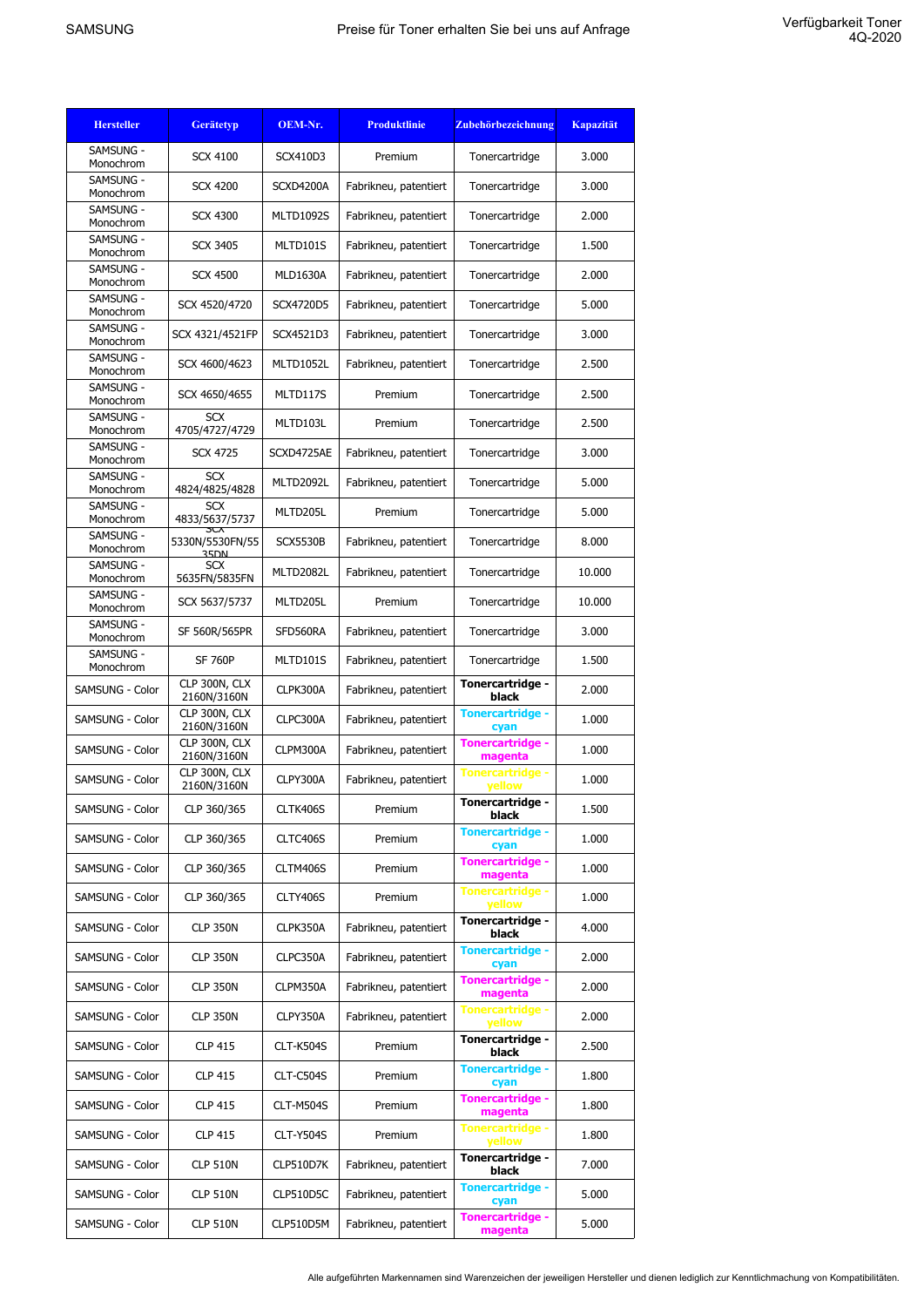| <b>Hersteller</b>      | <b>Gerätetyp</b>              | OEM-Nr.          | <b>Produktlinie</b>   | Zubehörbezeichnung                       | <b>Kapazität</b> |
|------------------------|-------------------------------|------------------|-----------------------|------------------------------------------|------------------|
| <b>SAMSUNG - Color</b> | <b>CLP 510N</b>               | CLP510D5Y        | Fabrikneu, patentiert | <b>Tonercartridge -</b><br><b>vellow</b> | 5.000            |
| SAMSUNG - Color        | CLP 600N/650N                 | CLPK600A         | Premium               | Tonercartridge -<br>black                | 4.000            |
| SAMSUNG - Color        | CLP 600N/650N                 | CLPC600A         | Premium               | <b>Tonercartridge -</b><br>cyan          | 4.000            |
| <b>SAMSUNG - Color</b> | CLP 600N/650N                 | CLPM600A         | Premium               | <b>Tonercartridge -</b><br>magenta       | 4.000            |
| <b>SAMSUNG - Color</b> | CLP 600N/650N                 | CLPY600A         | Premium               | <b>Tonercartridge -</b><br><b>vellow</b> | 4.000            |
| <b>SAMSUNG - Color</b> | CLP 610/660, CLX<br>6200/6210 | CKPK660B         | Premium               | Tonercartridge -<br>black                | 5.500            |
| SAMSUNG - Color        | CLP 610/660, CLX<br>6200/6210 | CLPC660B         | Premium               | <b>Tonercartridge -</b><br>cyan          | 5.000            |
| SAMSUNG - Color        | CLP 610/660, CLX<br>6200/6210 | CLPM660B         | Premium               | <b>Tonercartridge -</b><br>magenta       | 5.000            |
| <b>SAMSUNG - Color</b> | CLP 610/660, CLX<br>6200/6210 | CLPY660B         | Premium               | <b>Tonercartridge -</b><br>vellow        | 5.000            |
| SAMSUNG - Color        | CLP 620/670, CLX<br>6220/6250 | <b>CLTK5082L</b> | Premium               | Tonercartridge -<br>black                | 5.000            |
| SAMSUNG - Color        | CLP 620/670, CLX<br>6220/6250 | CLTC5082L        | Premium               | <b>Tonercartridge -</b><br>cyan          | 4.000            |
| SAMSUNG - Color        | CLP 620/670, CLX<br>6220/6250 | CLTM5082L        | Premium               | <b>Tonercartridge -</b><br>magenta       | 4.000            |
| SAMSUNG - Color        | CLP 620/670, CLX<br>6220/6250 | <b>CLTY5082L</b> | Premium               | <b>Tonercartridge -</b><br>yellow        | 4.000            |
| <b>SAMSUNG - Color</b> | <b>CLP-680</b>                | CLTK506L         | Premium               | Tonercartridge -<br>black                | 6.000            |
| <b>SAMSUNG - Color</b> | <b>CLP-680</b>                | CLTC506L         | Premium               | <b>Tonercartridge -</b><br>cyan          | 3.500            |
| SAMSUNG - Color        | <b>CLP-680</b>                | CLTM506L         | Premium               | <b>Tonercartridge -</b><br>magenta       | 3.500            |
| SAMSUNG - Color        | CLP-680                       | CLTY506L         | Premium               | <b>Tonercartridge -</b><br>yellow        | 3.500            |
| <b>SAMSUNG - Color</b> | CLP-770ND/775ND               | <b>CLTK6092S</b> | Premium               | Tonercartridge -<br>black                | 7.000            |
| SAMSUNG - Color        | CLP-770ND/775ND               | <b>CLTC6092S</b> | Premium               | <b>Tonercartridge -</b><br>cyan          | 7.000            |
| SAMSUNG - Color        | CLP-770ND/775ND               | <b>CLTM6092S</b> | Premium               | <b>Tonercartridge -</b><br>magenta       | 7.000            |
| SAMSUNG - Color        | CLP-770ND/775ND               | <b>CLTY6092S</b> | Premium               | <b>Tonercartridge -</b><br>yellow        | 7.000            |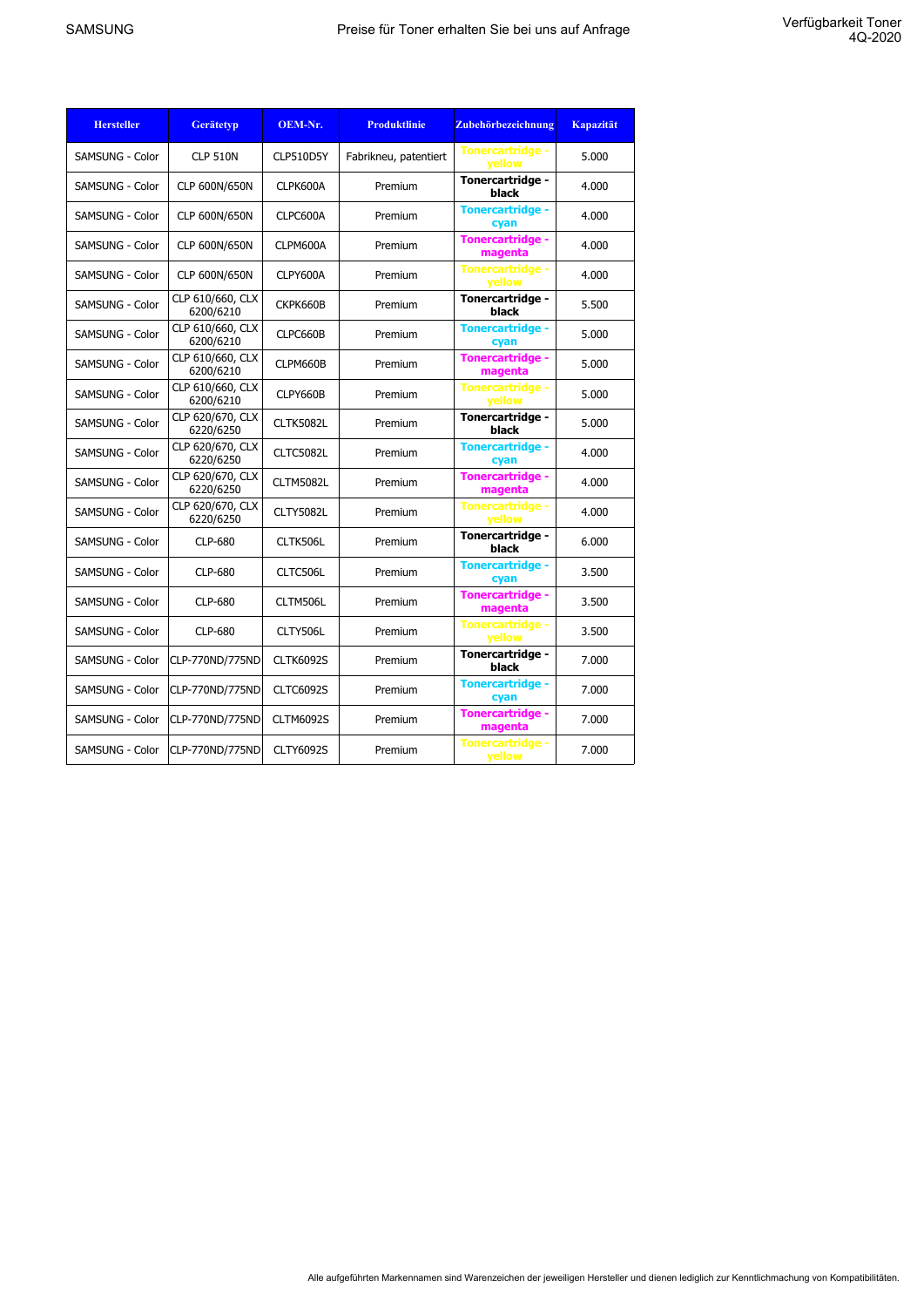| <b>Hersteller</b> | <b>Gerätetyp</b>                   | OEM-Nr.    | <b>Produktlinie</b>               | Zubehörbezeichnung                       | <b>Kapazität</b> |
|-------------------|------------------------------------|------------|-----------------------------------|------------------------------------------|------------------|
| UTAX - Monochrom  | CD 1015/1020                       | 612010010  | Fabrikneu, patentiert             | Tonerkit                                 | 11.000           |
|                   | UTAX - Monochrom CD 1016/1116/1216 | 611610010  | Fabrikneu, patentiert             | Tonerkit                                 | 15,000           |
| UTAX - Monochrom  | CD 1018                            | 611810010  | Fabrikneu, patentiert             | Tonerkit                                 | 6.000            |
| UTAX - Monochrom  | CD 1315                            | 611310010  | Fabrikneu, patentiert             | Tonerkit                                 | 6.000            |
|                   | UTAX - Monochrom CD 1025/1040/1050 | 612510010  | Fabrikneu, patentiert             | Tonerkit                                 | 34.000           |
| UTAX - Monochrom  | CD 1115/1215                       | 611410010  | Fabrikneu, patentiert             | Tonerkit                                 | 14.000           |
|                   | UTAX - Monochrom CD 1118/1218/1222 | 612210010  | Fabrikneu, patentiert             | Tonerkit                                 | 15,000           |
|                   | UTAX - Monochrom CD 1230/1240/1250 | 613010010  | Fabrikneu, patentiert             | Tonerkit                                 | 34.000           |
| UTAX - Monochrom  | CD 1242                            | 614210010  | Fabrikneu, patentiert             | Tonerkit                                 | 34.000           |
|                   | UTAX - Monochrom CD 1325/1330/1430 | 612511010  | Fabrikneu, patentiert             | Tonerkit                                 | 20.000           |
| UTAX - Monochrom  | CD 5025/5030                       | 613011010  | Fabrikneu, MPS-<br>compliant Chip | Tonerkit                                 | 15.000           |
| UTAX - Monochrom  | CD 5130/5230                       | 613011110  | Fabrikneu, MPS-<br>compliant Chip | Tonerkit                                 | 3.000            |
| UTAX - Monochrom  | CD 5135/5235                       | 613511010  | Fabrikneu, MPS-<br>compliant Chip | Tonerkit                                 | 7.200            |
| UTAX - Monochrom  | LP 3014                            | 4401410015 | Fabrikneu, patentiert             | Tonerkit                                 | 6.000            |
| UTAX - Monochrom  | LP 3018                            | 4401810025 | Fabrikneu, patentiert             | Tonerkit                                 | 15,000           |
| UTAX - Monochrom  | LP 3022                            | 4402210010 | Fabrikneu, patentiert             | Tonerkit                                 | 12.000           |
| UTAX - Monochrom  | LP 3024                            | 4402410015 | Fabrikneu, patentiert             | Tonerkit                                 | 15.000           |
| UTAX - Monochrom  | LP 3028/3033                       | 4402810010 | Fabrikneu, patentiert             | Tonerkit                                 | 20.000           |
| UTAX - Monochrom  | LP 3030                            | 4403010010 | Fabrikneu, patentiert             | Tonerkit                                 | 12.000           |
| UTAX - Monochrom  | LP 3035                            | 4403510010 | Fabrikneu, patentiert             | Tonerkit                                 | 15.000           |
| UTAX - Monochrom  | LP 3045                            | 4404510010 | Fabrikneu, patentiert             | Tonerkit                                 | 25.000           |
| UTAX - Monochrom  | LP 3118                            | 4411810010 | Fabrikneu, patentiert             | Tonerkit                                 | 6.000            |
| UTAX - Monochrom  | LP 3128                            | 4412810010 | Fabrikneu, patentiert             | Tonerkit                                 | 4.000            |
| UTAX - Monochrom  | LP 3130                            | 4413010010 | Fabrikneu, patentiert             | Tonerkit                                 | 2.500            |
| UTAX - Monochrom  | LP 3135                            | 4413510010 | Fabrikneu, patentiert             | Tonerkit                                 | 7.200            |
| UTAX - Monochrom  | LP 3140                            | 4414010010 | Fabrikneu, patentiert             | Tonerkit                                 | 40.000           |
| UTAX - Monochrom  | LP 3228/3230                       | 4422810010 | Fabrikneu, patentiert             | Tonerkit                                 | 7.200            |
| UTAX - Monochrom  | LP 3235                            | 4423510010 | Fabrikneu, patentiert             | Tonerkit                                 | 12.000           |
| UTAX - Monochrom  | LP 3240                            | 4424010110 | Fabrikneu, patentiert             | Tonerkit                                 | 15.000           |
| UTAX - Monochrom  | LP-3245                            | 4424510010 | Fabrikneu, patentiert             | Tonerkit                                 | 20.000           |
| UTAX - Monochrom  | P4030                              | 4434010010 | Fabrikneu, MPS-<br>compliant Chip | Tonerkit                                 | 12.500           |
| UTAX - Monochrom  | P4530                              | 4434510010 | Fabrikneu, MPS-<br>compliant Chip | Tonerkit                                 | 15.500           |
| UTAX - Monochrom  | P5030                              | 4436010010 | Fabrikneu, MPS-<br>compliant Chip | Tonerkit                                 | 25.000           |
| UTAX - Color      | 260ci                              | 652611010  | Fabrikneu, MPS-<br>compliant Chip | Tonercartridge -<br>black                | 10.000           |
| UTAX - Color      | 260ci                              | 652611011  | Fabrikneu, MPS-<br>compliant Chip | <b>Tonercartridge -</b><br>cyan          | 3.700            |
| UTAX - Color      | 260ci                              | 652611014  | Fabrikneu, MPS-<br>compliant Chip | Tonercartridge -<br>magenta              | 3.700            |
| UTAX - Color      | 260ci                              | 652611016  | Fabrikneu, MPS-<br>compliant Chip | <b>Tonercartridge -</b><br><b>yellow</b> | 3.700            |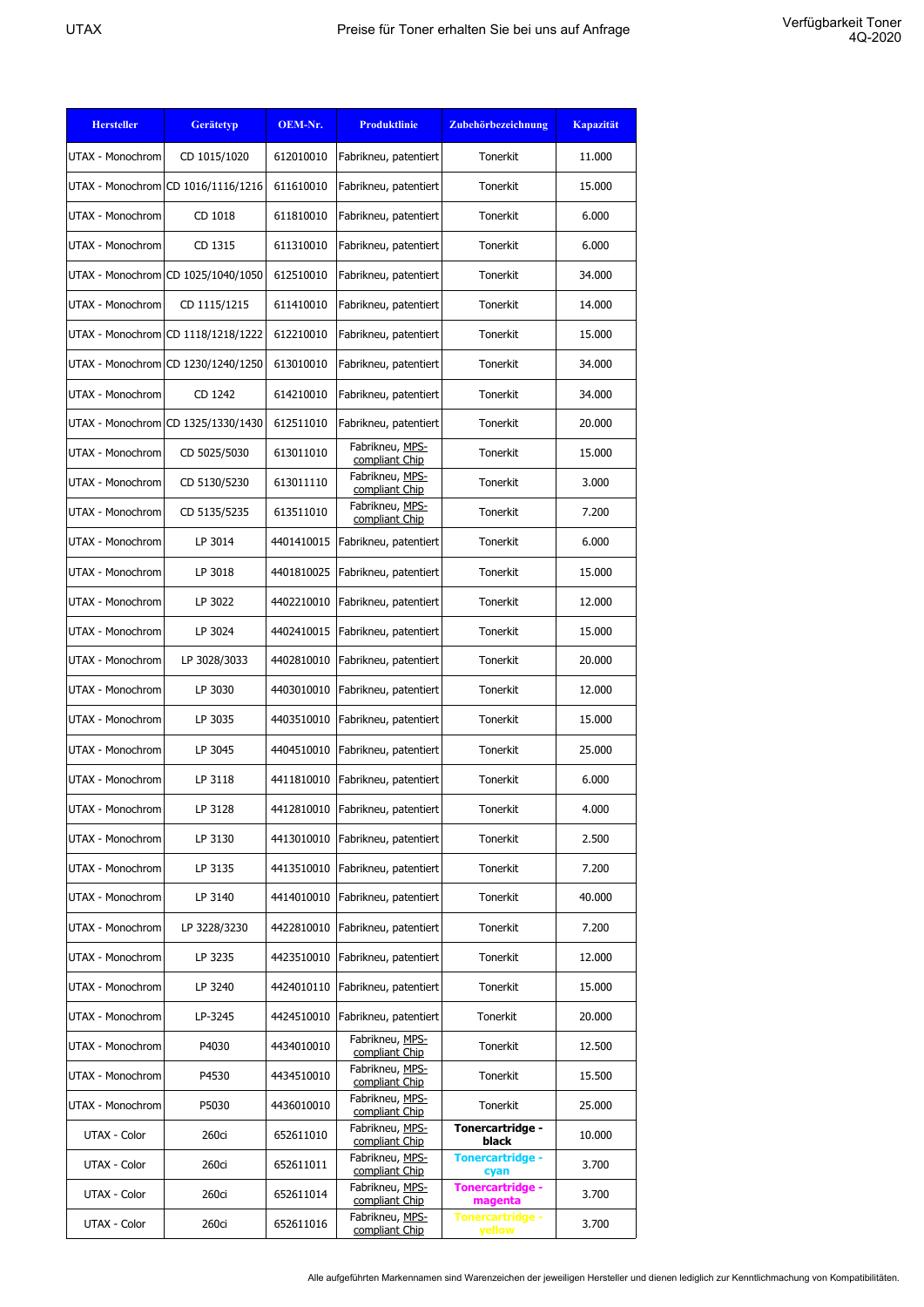| <b>Hersteller</b> | <b>Gerätetyp</b> | OEM-Nr.    | <b>Produktlinie</b>               | <b>Zubehörbezeichnung</b>          | <b>Kapazität</b>     |
|-------------------|------------------|------------|-----------------------------------|------------------------------------|----------------------|
| UTAX - Color      | 2550ci           | 662510010  | Fabrikneu, MPS-<br>compliant Chip | Tonercartridge -<br>black          | 12.000               |
| UTAX - Color      | 2550ci           | 662510011  | Fabrikneu, MPS-<br>compliant Chip | <b>Tonercartridge -</b><br>cyan    | 6.000                |
| UTAX - Color      | 2550ci           | 662510014  | Fabrikneu, MPS-<br>compliant Chip | Tonercartridge -<br>magenta        | 6.000                |
| UTAX - Color      | 2550ci           | 662510016  | Fabrikneu, MPS-<br>compliant Chip | <b>Tonercartridge -</b><br>yellow  | 6.000                |
| UTAX - Color      | CDC 1525/1625    | 652010010  | Premium, MPS-<br>compliant Chip   | Tonercartridge -<br>black          | 15.000               |
| UTAX - Color      | CDC 1525/1625    | 652010011  | Premium, MPS-<br>compliant Chip   | <b>Tonercartridge -</b><br>cyan    | 7.000                |
| UTAX - Color      | CDC 1525/1625    | 652010014  | Premium, MPS-<br>compliant Chip   | <b>Tonercartridge -</b><br>magenta | 7.000                |
| UTAX - Color      | CDC 1525/1625    | 652010016  | Premium, MPS-<br>compliant Chip   | Tonercartridge -<br>yellow         | 7.000                |
| UTAX - Color      | CDC 1626/1726    | 4472610010 | Fabrikneu, MPS-<br>compliant Chip | Tonercartridge -<br>black          | 7.000                |
| UTAX - Color      | CDC 1626/1726    | 4472610011 | Fabrikneu, MPS-<br>compliant Chip | <b>Tonercartridge -</b><br>cyan    | 5.000                |
| UTAX - Color      | CDC 1626/1726    | 4472610014 | Fabrikneu, MPS-<br>compliant Chip | Tonercartridge -<br>magenta        | 5.000                |
| UTAX - Color      | CDC 1626/1726    | 4472610016 | Fabrikneu, MPS-<br>compliant Chip | <b>Tonercartridge -</b><br>yellow  | 5.000                |
| UTAX - Color      | CDC 1626/1726    | 4472610016 | Fabrikneu, MPS-<br>compliant Chip | Tonercartridge -<br>yellow HC      | 10.000<br>$(+100\%)$ |
| UTAX - Color      | CDC 1725/1730    | 652510010  | Premium, MPS-<br>compliant Chip   | Tonercartridge -<br>black          | 20.000               |
| UTAX - Color      | CDC 1725/1730    | 652510011  | Premium, MPS-<br>compliant Chip   | <b>Tonercartridge -</b><br>cyan    | 12.000               |
| UTAX - Color      | CDC 1725/1730    | 652510014  | Premium, MPS-<br>compliant Chip   | <b>Tonercartridge -</b><br>magenta | 12.000               |
| UTAX - Color      | CDC 1725/1730    | 652510016  | Premium, MPS-<br>compliant Chip   | <b>Tonercartridge -</b><br>yellow  | 12.000               |
| UTAX - Color      | CDC 1930/1935    | 653010010  | Premium, MPS-<br>compliant Chip   | Tonercartridge -<br>black          | 25.000               |
| UTAX - Color      | CDC 1930/1935    | 653010011  | Premium, MPS-<br>compliant Chip   | <b>Tonercartridge -</b><br>cyan    | 15.000               |
| UTAX - Color      | CDC 1930/1935    | 653010014  | Premium, MPS-<br>compliant Chip   | <b>Tonercartridge -</b><br>magenta | 15.000               |
| UTAX - Color      | CDC 1930/1935    | 653010016  | Premium, MPS-<br>compliant Chip   | <b>Tonercartridge -</b><br>yellow  | 15,000               |
| UTAX - Color      | CDC 1945         | 654510010  | Premium, MPS-<br>compliant Chip   | Tonercartridge -<br>black          | 30,000               |
| UTAX - Color      | CDC 1945         | 654510011  | Premium, MPS-<br>compliant Chip   | <b>Tonercartridge -</b><br>cyan    | 20.000               |
| UTAX - Color      | CDC 1945         | 654510014  | Premium, MPS-<br>compliant Chip   | Tonercartridge -<br>magenta        | 20.000               |
| UTAX - Color      | CDC 1945         | 654510016  | Premium, MPS-<br>compliant Chip   | <b>Tonercartridge -</b><br>yellow  | 20,000               |
| UTAX - Color      | CDC 5520         | 652511010  | Fabrikneu, MPS-<br>compliant Chip | Tonercartridge -<br>black          | 12.000               |
| UTAX - Color      | CDC 5520         | 652511011  | Fabrikneu, MPS-<br>compliant Chip | <b>Tonercartridge -</b><br>cyan    | 6.000                |
| UTAX - Color      | CDC 5520         | 652511014  | Fabrikneu, MPS-<br>compliant Chip | <b>Tonercartridge -</b><br>magenta | 6.000                |
| UTAX - Color      | CLP 3521         | 4452110010 | Premium, MPS-<br>compliant Chip   | Tonercartridge -<br>black          | 5.000                |
| UTAX - Color      | CLP 3521         | 4452110011 | Premium, MPS-<br>compliant Chip   | <b>Tonercartridge -</b><br>cyan    | 4.000                |
| UTAX - Color      | CLP 3521         | 4452110016 | Premium, MPS-<br>compliant Chip   | <b>Tonercartridge -</b><br>yellow  | 4.000                |
| UTAX - Color      | CLP 3621         | 4462110010 | Premium, MPS-<br>compliant Chip   | Tonercartridge -<br>black          | 7.000                |
| UTAX - Color      | CLP 3621         | 4462110011 | Premium, MPS-<br>compliant Chip   | <b>Tonercartridge -</b><br>cyan    | 6.000                |
| UTAX - Color      | CLP 3621         | 4462110014 | Premium, MPS-<br>compliant Chip   | Tonercartridge -<br>magenta        | 6.000                |
| UTAX - Color      | CLP 3621         | 4462110016 | Premium, MPS-<br>compliant Chip   | <b>Tonercartridge -</b><br>yellow  | 6.000                |
| UTAX - Color      | CLP 3626         | 4462610010 | Premium, MPS-<br>compliant Chip   | Tonercartridge -<br>black          | 12.000               |
| UTAX - Color      | CLP 3626         | 4462610011 | Premium, MPS-<br>compliant Chip   | <b>Tonercartridge -</b><br>cyan    | 10.000               |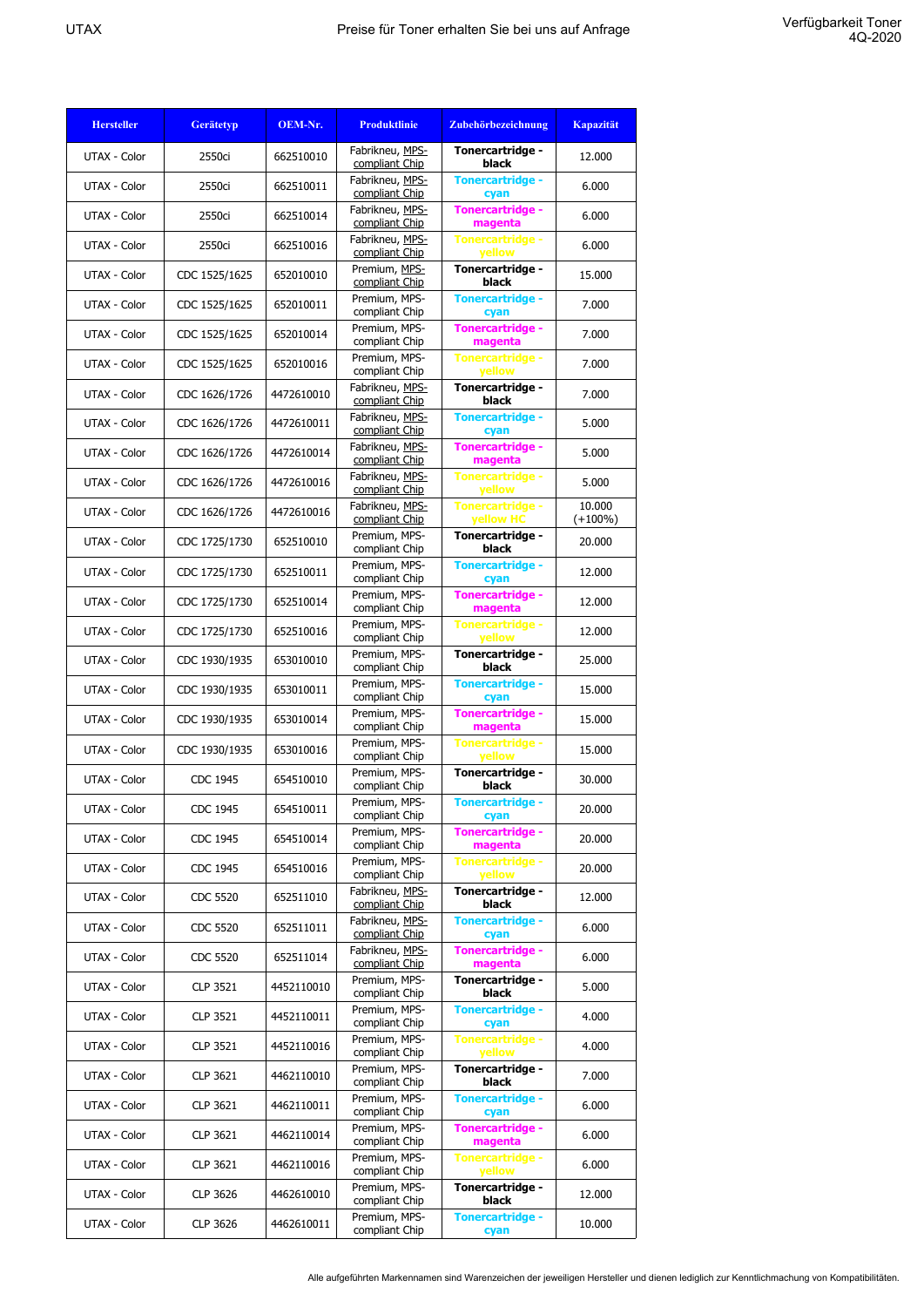| <b>Hersteller</b> | <b>Gerätetyp</b> | OEM-Nr.    | <b>Produktlinie</b>             | Zubehörbezeichnung                       | <b>Kapazität</b> |
|-------------------|------------------|------------|---------------------------------|------------------------------------------|------------------|
| UTAX - Color      | CLP 3626         | 4462610014 | Premium, MPS-<br>compliant Chip | <b>Tonercartridge -</b><br>magenta       | 10.000           |
| UTAX - Color      | CLP 3626         | 4462610016 | Premium, MPS-<br>compliant Chip | <b>Tonercartridge -</b><br>vellow        | 10.000           |
| UTAX - Color      | CLP 3635         | 4463510010 | Premium, MPS-<br>compliant Chip | Tonercartridge -<br>black                | 16.000           |
| UTAX - Color      | CLP 3635         | 4463510011 | Premium, MPS-<br>compliant Chip | <b>Tonercartridge -</b><br>cyan          | 12,000           |
| UTAX - Color      | CLP 3635         | 4463510014 | Premium, MPS-<br>compliant Chip | <b>Tonercartridge -</b><br>magenta       | 12,000           |
| UTAX - Color      | CLP 3635         | 4463510016 | Premium, MPS-<br>compliant Chip | <b>Tonercartridge -</b><br><b>yellow</b> | 12.000           |
| UTAX - Color      | CLP 3721         | 4472110010 | Premium, MPS-<br>compliant Chip | Tonercartridge -<br>black                | 3.500            |
| UTAX - Color      | CLP 3721         | 4472110011 | Premium, MPS-<br>compliant Chip | <b>Tonercartridge -</b><br>cyan          | 2.800            |
| UTAX - Color      | CLP 3721         | 4472110014 | Premium, MPS-<br>compliant Chip | <b>Tonercartridge -</b><br>magenta       | 2.800            |
| UTAX - Color      | CLP 3721         | 4472110016 | Premium, MPS-<br>compliant Chip | <b>Tonercartridge -</b><br><b>yellow</b> | 2.800            |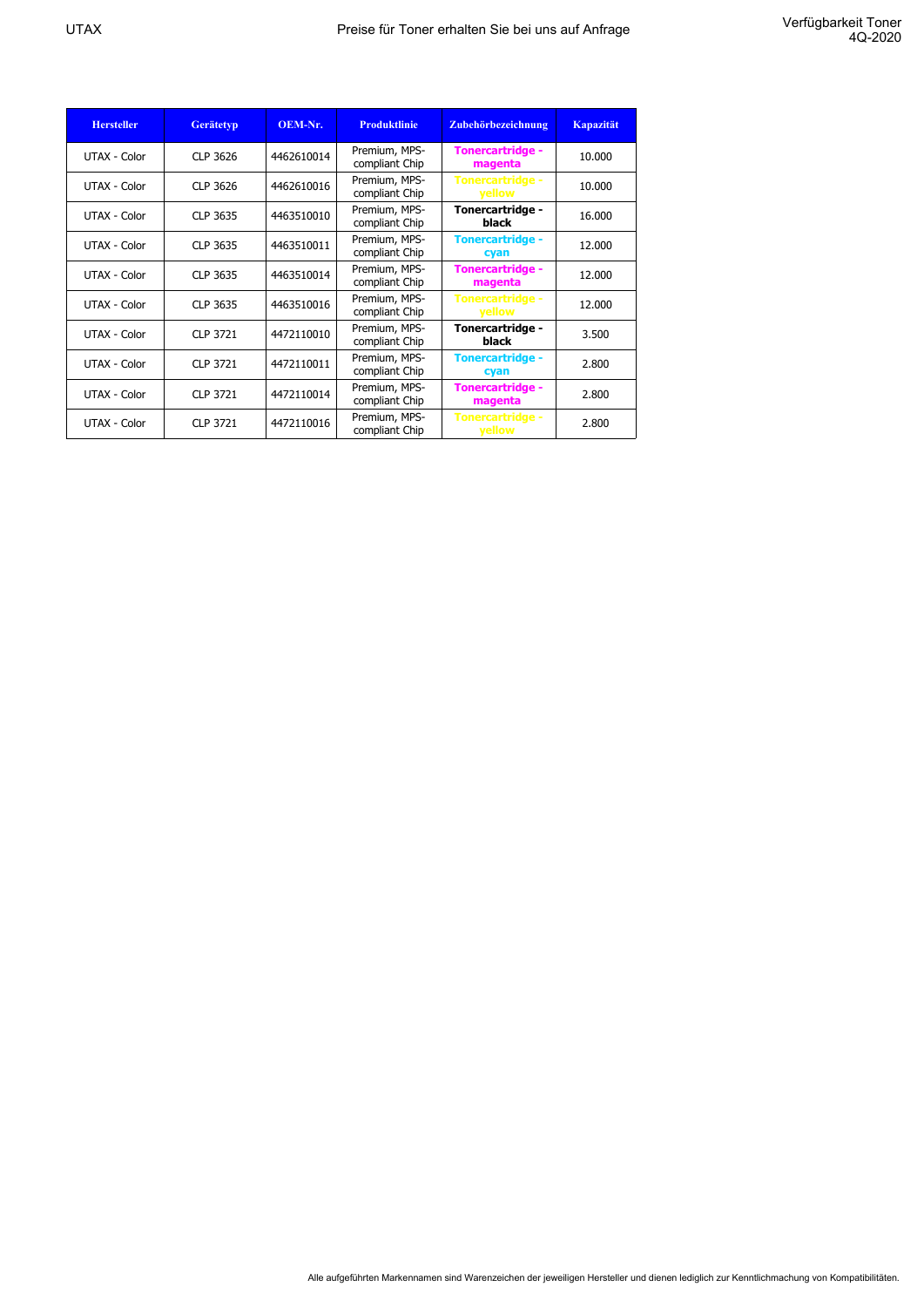| <b>Hersteller</b>           | <b>Gerätetyp</b>                             | OEM-Nr.   | <b>Produktlinie</b>      | Zubehörbezeichnung                 | <b>Kapazität</b> |
|-----------------------------|----------------------------------------------|-----------|--------------------------|------------------------------------|------------------|
| <b>XEROX -</b><br>Monochrom | Phaser 3100                                  | 106R1379  | Premium                  | Tonercartridge                     | 4.000            |
| <b>XEROX -</b><br>Monochrom | Phaser 3110                                  | 109R639   | Fabrikneu,<br>patentiert | Tonercartridge                     | 2.500            |
| <b>XEROX -</b><br>Monochrom | Phaser<br>3117/3124/3125                     | 106R1159  | Fabrikneu,<br>patentiert | Tonercartridge                     | 3.000            |
| <b>XEROX -</b><br>Monochrom | Phaser<br>3117/3124/3125                     | 106R1159  | Premium                  | Tonercartridge                     | 3.000            |
| <b>XEROX -</b><br>Monochrom | Phaser 3130                                  | 109R725   | Fabrikneu,<br>patentiert | Tonercartridge                     | 3.000            |
| <b>XEROX -</b><br>Monochrom | Phaser 3150                                  | 109R747   | Premium                  | Tonercartridge                     | 5.000            |
| <b>XEROX -</b><br>Monochrom | Phaser 3200                                  | 113R730   | Fabrikneu,<br>patentiert | Tonercartridge                     | 3.000            |
| <b>XEROX -</b><br>Monochrom | Phaser 3250                                  | 106R1374  | Fabrikneu,<br>patentiert | Tonercartridge                     | 5.000            |
| <b>XEROX -</b><br>Monochrom | Phaser 3300                                  | 106R1412  | Fabrikneu,<br>patentiert | Tonercartridge                     | 8.000            |
| <b>XEROX -</b><br>Monochrom | Phaser 3428                                  | 106R1246  | Fabrikneu,<br>patentiert | Tonercartridge                     | 8.000            |
| <b>XEROX -</b><br>Monochrom | Phaser 3435                                  | 106R1415  | Fabrikneu,<br>patentiert | Tonercartridge                     | 10.000           |
| <b>XEROX -</b><br>Monochrom | Phaser 3435                                  | 108R795   | Fabrikneu,<br>patentiert | Tonercartridge                     | 10.000           |
| <b>XEROX -</b><br>Monochrom | Phaser 3450                                  | 106R688   | Fabrikneu,<br>patentiert | Tonercartridge                     | 10.000           |
| <b>XEROX -</b><br>Monochrom | Phaser 3500                                  | 106R1149  | Premium                  | Tonercartridge                     | 12.000           |
| <b>XEROX -</b><br>Monochrom | Phaser 3600                                  | 106R1371  | Premium                  | Tonercartridge                     | 14.000           |
| <b>XEROX -</b><br>Monochrom | Phaser 4500                                  | 113R657   | Premium                  | Tonercartridge                     | 18,000           |
| <b>XEROX -</b><br>Monochrom | Phaser 4510                                  | 113R712   | Premium                  | Tonercartridge                     | 19.000           |
| <b>XEROX -</b><br>Monochrom | Workcentre PE 16                             | 113R667   | Fabrikneu,<br>patentiert | Tonercartridge                     | 3.000            |
| <b>XEROX -</b><br>Monochrom | Workcentre PE<br>220                         | 13R621    | Premium                  | Tonercartridge                     | 3.000            |
| <b>XEROX -</b><br>Monochrom | Workcentre 3119                              | 13R625    | Fabrikneu,<br>patentiert | Tonercartridge                     | 3.000            |
| <b>XEROX -</b><br>Monochrom | Workcentre 3210                              | 106R1486  | Fabrikneu,<br>patentiert | Tonercartridge                     | 4.100            |
| <b>XEROX -</b><br>Monochrom | <b>XD</b><br>100/102/103F/10<br>4/120F/155DF | 6R914     | Fabrikneu,<br>patentiert | Tonercartridge                     | 6.000            |
| <b>XEROX -</b><br>Monochrom | XD<br>100/102/103F/10<br>4/120F/155DF        | 13R551    | Fabrikneu,<br>patentiert | Trommel                            | 18.000           |
| <b>XEROX -</b><br>Monochrom | Phaser 3435                                  | 108R795   | Fabrikneu,<br>patentiert | Tonercartridge                     | 10.000           |
| XEROX - Color               | Phaser<br>6000/6010                          | 106R01627 | Fabrikneu,<br>patentiert | <b>Tonercartridge -</b><br>cyan    | 1.000            |
| XEROX - Color               | Phaser<br>6000/6010                          | 106R01628 | Fabrikneu,<br>patentiert | <b>Tonercartridge -</b><br>magenta | 1.000            |
| XEROX - Color               | Phaser<br>6000/6010                          | 106R01629 | Fabrikneu,<br>patentiert | <b>Tonercartridge -</b><br>yellow  | 1.000            |
| <b>XEROX - Color</b>        | Phaser<br>6000/6010                          | 106R01630 | Fabrikneu,<br>patentiert | Tonercartridge -<br>black          | 2.000            |
| XEROX - Color               | Phaser 6100                                  | 106R680   | Fabrikneu,<br>patentiert | <b>Tonercartridge -</b><br>cyan    | 5.000            |
| XEROX - Color               | Phaser 6100                                  | 106R681   | Fabrikneu,<br>patentiert | Tonercartridge -<br>magenta        | 5.000            |
| XEROX - Color               | Phaser 6100                                  | 106R682   | Fabrikneu,<br>patentiert | <b>Tonercartridge -</b><br>yellow  | 5.000            |
| XEROX - Color               | Phaser 6100                                  | 106R684   | Fabrikneu,<br>patentiert | Tonercartridge -<br>black          | 7.000            |
| XEROX - Color               | Phaser 6110                                  | 106R1271  | Fabrikneu,<br>patentiert | <b>Tonercartridge -</b><br>cyan    | 1.000            |
| XEROX - Color               | Phaser 6110                                  | 106R1272  | Fabrikneu,<br>patentiert | Tonercartridge -<br>magenta        | 1.000            |
| XEROX - Color               | Phaser 6110                                  | 106R1273  | Fabrikneu,<br>patentiert | Tonercartridge -<br>yellow         | 1.000            |
| XEROX - Color               | Phaser 6110                                  | 106R1274  | Fabrikneu,<br>patentiert | Tonercartridge -<br>black          | 2.000            |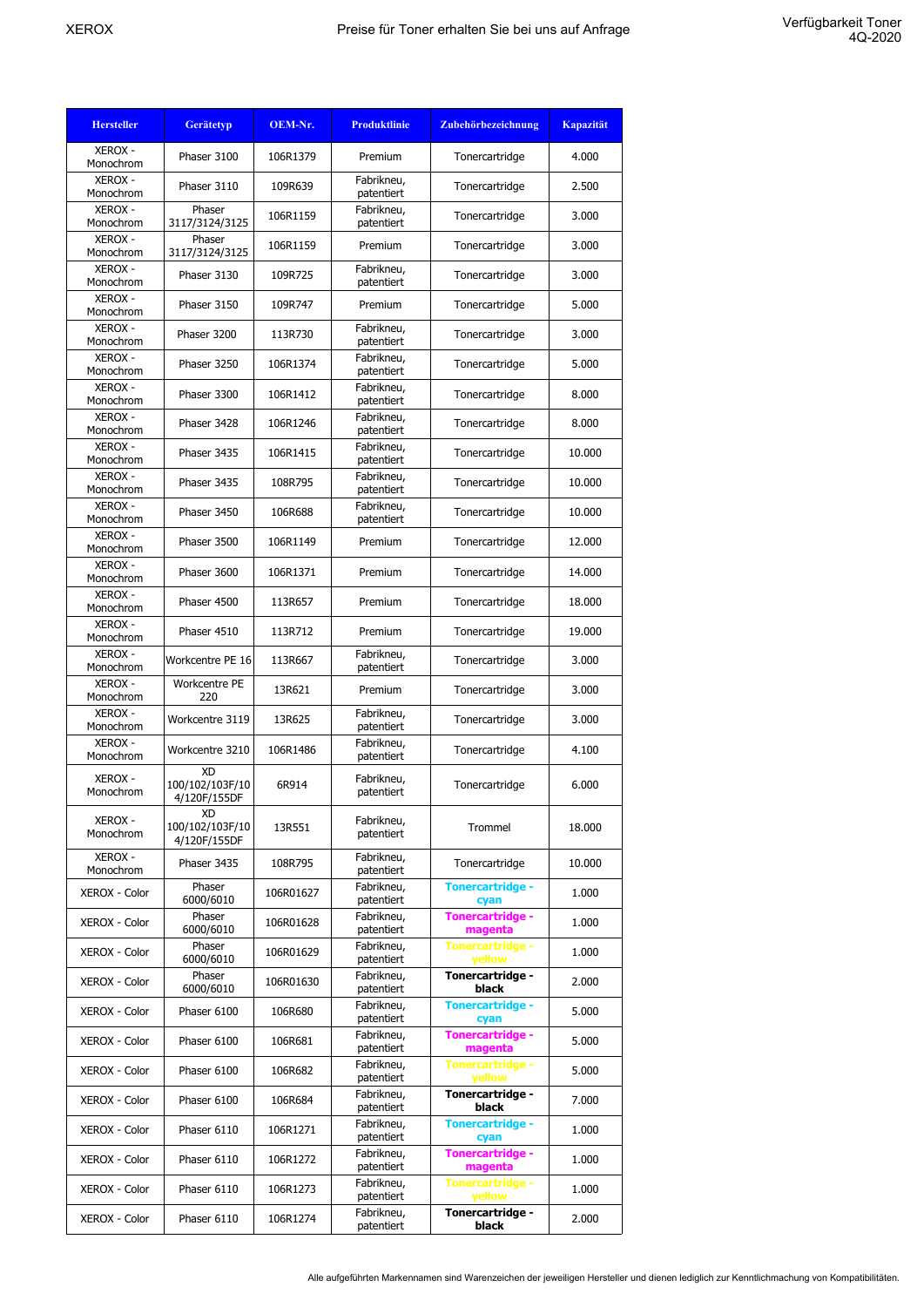| <b>Hersteller</b> | <b>Gerätetyp</b>    | OEM-Nr.  | <b>Produktlinie</b>      | Zubehörbezeichnung                       | <b>Kapazität</b> |
|-------------------|---------------------|----------|--------------------------|------------------------------------------|------------------|
| XEROX - Color     | Phaser<br>6115/6120 | 113R692  | Fabrikneu,<br>patentiert | Tonercartridge -<br>black                | 4.500            |
| XEROX - Color     | Phaser<br>6115/6120 | 113R693  | Fabrikneu,<br>patentiert | <b>Tonercartridge -</b><br>cyan          | 4.500            |
| XEROX - Color     | Phaser<br>6115/6120 | 113R695  | Fabrikneu,<br>patentiert | <b>Tonercartridge -</b><br>magenta       | 4.500            |
| XEROX - Color     | Phaser<br>6115/6120 | 113R694  | Fabrikneu,<br>patentiert | <b>Tonercartridge -</b><br>yellow        | 4.500            |
| XEROX - Color     | Phaser 6121         | 106R1466 | Fabrikneu,<br>patentiert | <b>Tonercartridge -</b><br>cyan          | 2.600            |
| XEROX - Color     | Phaser 6121         | 106R1467 | Fabrikneu,<br>patentiert | <b>Tonercartridge -</b><br>magenta       | 2.600            |
| XEROX - Color     | Phaser 6121         | 106R1468 | Fabrikneu,<br>patentiert | <b>Tonercartridge -</b><br><b>yellow</b> | 2.600            |
| XEROX - Color     | Phaser 6121         | 106R1469 | Fabrikneu,<br>patentiert | Tonercartridge -<br>black                | 2.600            |
| XEROX - Color     | Phaser 6125         | 106R1331 | Fabrikneu,<br>patentiert | <b>Tonercartridge -</b><br>cyan          | 1.000            |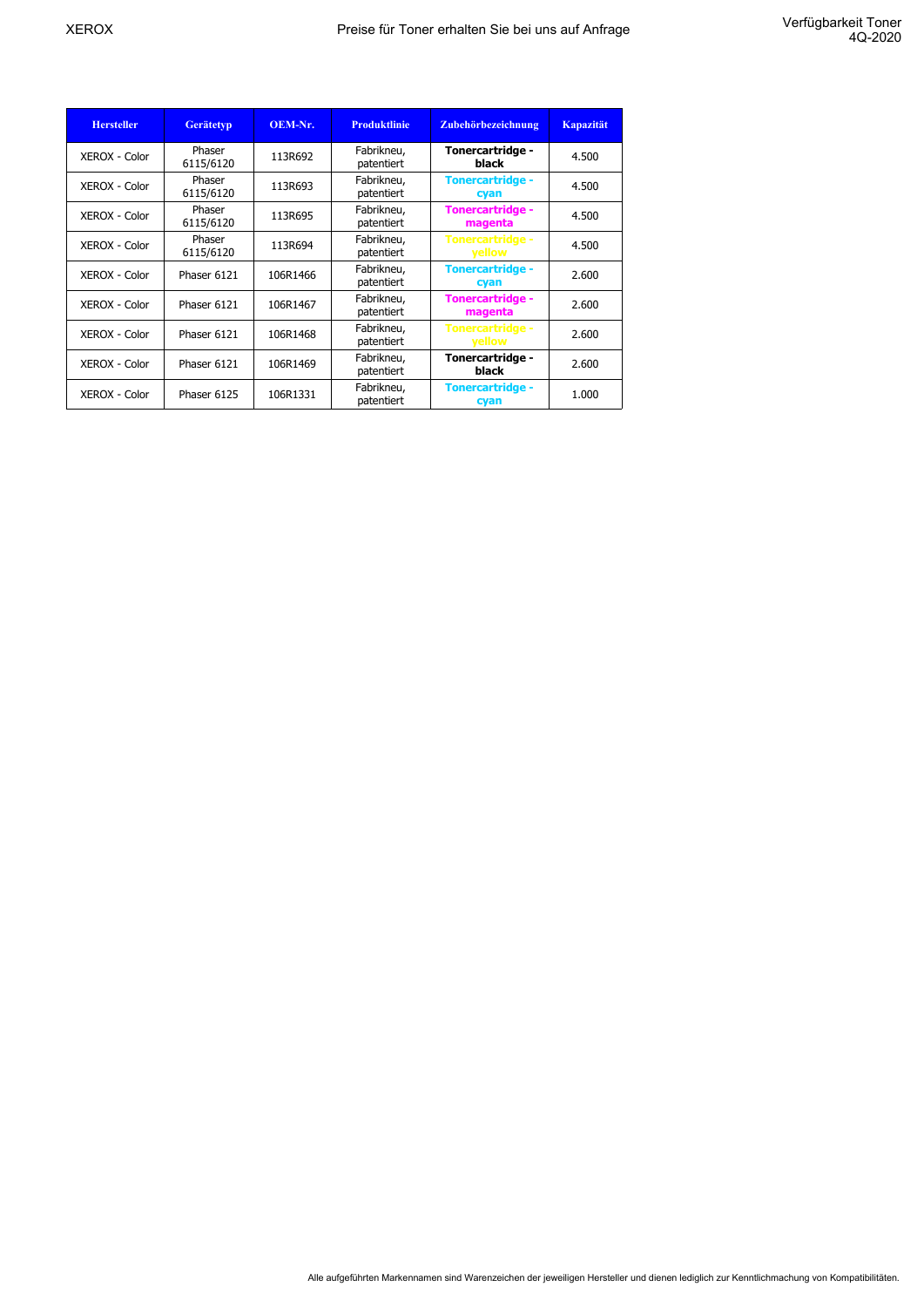| <b>Hersteller</b>    | <b>Gerätetyp</b> | OEM-Nr.  | <b>Produktlinie</b>      | Zubehörbezeichnung                       | <b>Kapazität</b> |
|----------------------|------------------|----------|--------------------------|------------------------------------------|------------------|
| XEROX - Color        | Phaser 6125      | 106R1332 | Fabrikneu,<br>patentiert | Tonercartridge -<br>magenta              | 1.000            |
| XEROX - Color        | Phaser 6125      | 106R1333 | Fabrikneu,<br>patentiert | <b>Tonercartridge -</b><br><b>yellow</b> | 1.000            |
| <b>XEROX - Color</b> | Phaser 6125      | 106R1334 | Fabrikneu,<br>patentiert | Tonercartridge -<br>black                | 2.000            |
| XEROX - Color        | Phaser 6128      | 106R1452 | Fabrikneu,<br>patentiert | <b>Tonercartridge -</b><br>cyan          | 2.500            |
| XEROX - Color        | Phaser 6128      | 106R1453 | Fabrikneu,<br>patentiert | <b>Tonercartridge -</b><br>magenta       | 2.500            |
| <b>XEROX - Color</b> | Phaser 6128      | 106R1454 | Fabrikneu,<br>patentiert | <b>Tonercartridge -</b><br>yellow        | 2.500            |
| <b>XEROX - Color</b> | Phaser 6128      | 106R1455 | Fabrikneu,<br>patentiert | Tonercartridge -<br>black                | 3.100            |
| XEROX - Color        | Phaser 6130      | 106R1278 | Fabrikneu,<br>patentiert | <b>Tonercartridge -</b><br>cyan          | 1.900            |
| <b>XEROX - Color</b> | Phaser 6130      | 106R1279 | Fabrikneu,<br>patentiert | <b>Tonercartridge -</b><br>magenta       | 1.900            |
| XEROX - Color        | Phaser 6130      | 106R1280 | Fabrikneu,<br>patentiert | <b>Tonercartridge -</b><br>yellow        | 1.900            |
| XEROX - Color        | Phaser 6130      | 106R1281 | Fabrikneu,<br>patentiert | <b>Tonercartridge -</b><br>black         | 2.500            |
| XEROX - Color        | Phaser 6140      | 106R1477 | Fabrikneu,<br>patentiert | <b>Tonercartridge -</b><br>cyan          | 2.000            |
| XEROX - Color        | Phaser 6140      | 106R1478 | Fabrikneu,<br>patentiert | <b>Tonercartridge -</b><br>magenta       | 2.000            |
| <b>XEROX - Color</b> | Phaser 6140      | 106R1479 | Fabrikneu,<br>patentiert | <b>Tonercartridge -</b><br>vellow        | 2.000            |
| XEROX - Color        | Phaser 6140      | 106R1480 | Fabrikneu,<br>patentiert | Tonercartridge -<br>black                | 2.600            |
| XEROX - Color        | Phaser 6180      | 113R723  | Premium                  | <b>Tonercartridge -</b><br>cyan          | 6.000            |
| <b>XEROX - Color</b> | Phaser 6180      | 113R724  | Premium                  | <b>Tonercartridge -</b><br>magenta       | 6.000            |
| XEROX - Color        | Phaser 6180      | 113R725  | Premium                  | <b>Tonercartridge -</b><br>yellow        | 6.000            |
| <b>XEROX - Color</b> | Phaser 6180      | 113R726  | Premium                  | Tonercartridge -<br>black                | 8.000            |
| XEROX - Color        | Phaser 6280      | 106R1392 | Premium                  | <b>Tonercartridge -</b><br>cyan          | 5.900            |
| XEROX - Color        | Phaser 6280      | 106R1393 | Premium                  | <b>Tonercartridge -</b><br>magenta       | 5.900            |
| <b>XEROX - Color</b> | Phaser 6280      | 106R1394 | Premium                  | <b>Tonercartridge -</b><br>yellow        | 5.900            |
| <b>XEROX - Color</b> | Phaser 6280      | 106R1395 | Premium                  | Tonercartridge -<br>black                | 7.000            |
| XEROX - Color        | Phaser 6300      | 106R1082 | Fabrikneu,<br>patentiert | <b>Tonercartridge -</b><br>cyan          | 7.000            |
| XEROX - Color        | Phaser 6300      | 106R1083 | Fabrikneu,<br>patentiert | <b>Tonercartridge -</b><br>magenta       | 7.000            |
| XEROX - Color        | Phaser 6300      | 106R1084 | Fabrikneu,<br>patentiert | <b>Tonercartridge -</b><br>yellow        | 7.000            |
| XEROX - Color        | Phaser 6300      | 106R1085 | Fabrikneu,<br>patentiert | Tonercartridge -<br>black                | 7.000            |
| XEROX - Color        | Phaser 6350      | 106R1144 | Premium                  | <b>Tonercartridge -</b><br>cyan          | 8.000            |
| XEROX - Color        | Phaser 6350      | 106R1145 | Premium                  | Tonercartridge -<br>magenta              | 8.000            |
| XEROX - Color        | Phaser 6350      | 106R1146 | Premium                  | <b>Tonercartridge -</b><br>yellow        | 8.000            |
| XEROX - Color        | Phaser 6350      | 106R1147 | Premium                  | Tonercartridge -<br>black                | 10.000           |
| XEROX - Color        | Phaser 6360      | 106R1218 | Fabrikneu,<br>patentiert | <b>Tonercartridge -</b><br>cyan          | 12.000           |
| <b>XEROX - Color</b> | Phaser 6360      | 106R1219 | Fabrikneu,<br>patentiert | Tonercartridge -<br>magenta              | 12.000           |
| XEROX - Color        | Phaser 6360      | 106R1220 | Fabrikneu,<br>patentiert | <b>Tonercartridge -</b><br>yellow        | 12.000           |
| XEROX - Color        | Phaser 6360      | 106R1221 | Fabrikneu,<br>patentiert | Tonercartridge -<br>black                | 18.000           |
| XEROX - Color        | Phaser 6500      | 106R1597 | Fabrikneu,<br>patentiert | Tonercartridge -<br>black                | 3.000            |
| XEROX - Color        | Phaser 6500      | 106R1594 | Fabrikneu,<br>patentiert | <b>Tonercartridge -</b><br>cyan          | 2.500            |